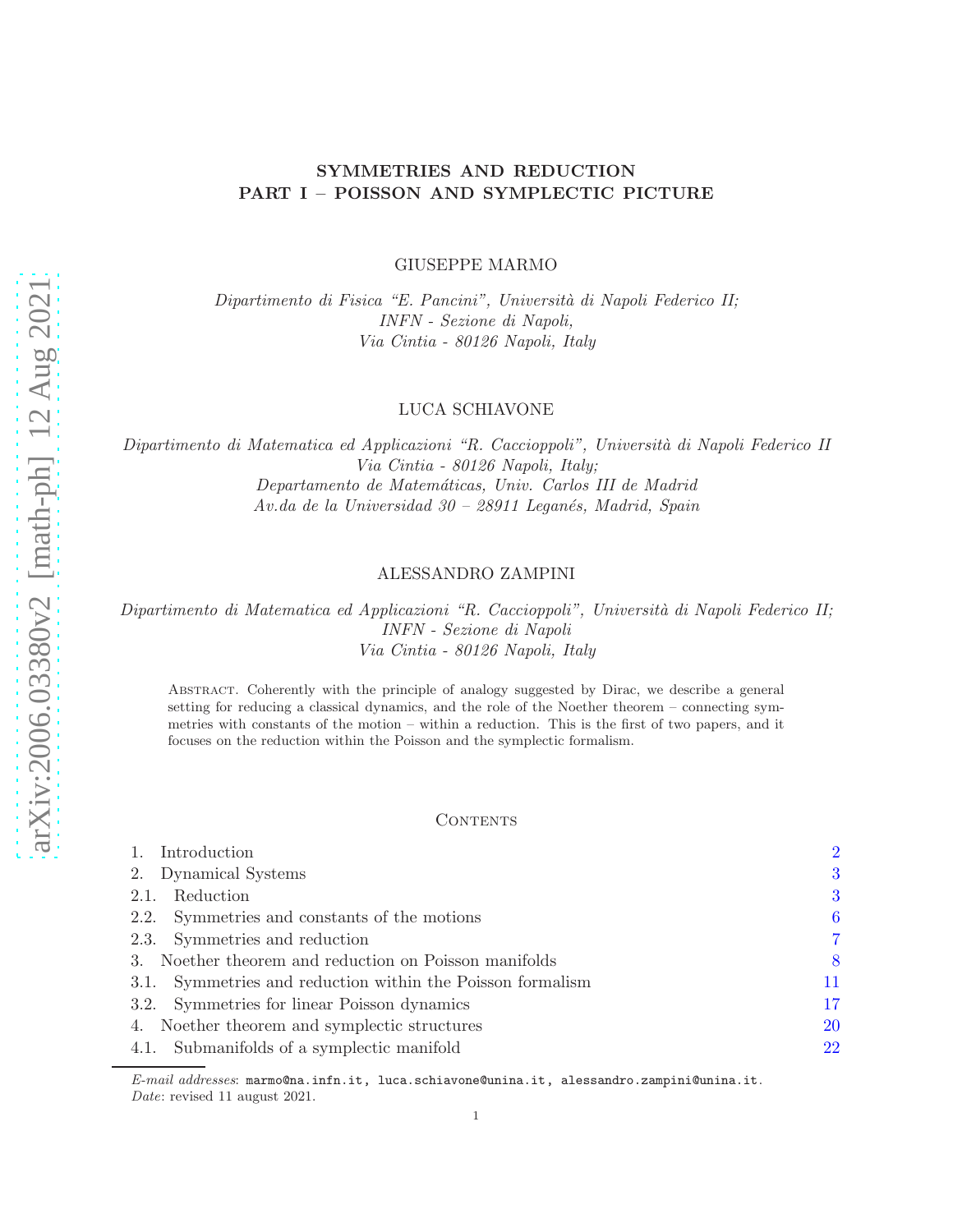| 4.2. Exact symplectic manifolds                                        | 23 |
|------------------------------------------------------------------------|----|
| Symmetries and reduction within the symplectic formalism<br>4.3.       | 24 |
| Symmetries for linear symplectic dynamics<br>4.4.                      | 37 |
| 5. Symmetries and conservation laws for presymplectic dynamics         | 40 |
| 5.1. A Noether theorem for global dynamics on pre-symplectic systems   | 42 |
| 5.2. Symmetries and constants of the motion for pre-symplectic systems | 43 |
| Acknowledgments                                                        | 44 |
| Appendix A. The exterior differential calculus on a manifold           | 45 |
| A.1. Cartan calculus on a manifold                                     | 45 |
| A.2. Tangent maps and Pull-backs                                       | 47 |
| Appendix B. Distributions and foliations. The Frobenius theorem        | 48 |
| References                                                             | 49 |

### 1. INTRODUCTION

<span id="page-1-0"></span>Symmetries and invariants for differential equations have been already considered by F. Klein, S. Lie and E. Noether, both in mathematics (for classification purposes) and physics (in terms of conservation laws). The interest for explicit solutions to evolutionary physical equations (mostly described by non-linear equations) induced a widespread interest for completely integrable systems and the generation of infinite conservation laws in field theories. To this aim, a consistent theory of bi-Hamiltonian systems was developed, reading the introduction of higher order invariant geomet-rical structures, namely Poisson Brackets, Nambu Brackets and Moyal Brackets among the others<sup>[1](#page-1-1)</sup>. When it was realised that a more coherent description of the external physical world is provided indeed by a quantum theory, Dirac suggested that the classical description of a dynamics should emerge as a suitable limit of the quantum one. As the limiting procedure is yet not rigorously defined, Dirac proposed a principle of analogy. In his own words,

...the value of classical analogy in the development of quantum mechanics depends on the fact that classical mechanics provides a valid description of dynamical systems under certain conditions, when the particles and bodies composing the systems are sufficiently massive for the disturbance accompanying an observation to be negligible. Classical mechanics must therefore be a limiting case of quantum mechanics. We should thus expect to find that important concepts in classical mechanics correspond to important concepts in quantum mechanics ...

Within the quantum formalism, commutation relations among observables play a prominent role, both to define the equations of motion (i.e. the Heisenberg picture) and to introduce uncertainty relations. Adopting Dirac's point of view, it seems quite natural to deal with classical description of dynamical systems from the point of view of Poisson manifolds, Poisson brackets being the analogue of the quantum commutation relations. As the Hilbert space describing the states of a quantum dynamics can be split into the sum of subspaces carrying an irreducible representation of the canonical commutation relations, so one can see that Poisson manifolds are given by the union of symplectic leaves (each one generated as an integral manifold of Hamiltonian vector fields), i.e. even dimensional manifolds on which the restriction of the Poisson tensor is non degenerate. Those symplectic manifolds where the symplectic 2-form has a potential 1-form are called exact symplectic, and they are locally diffeomorphic to a cotangent bundle manifold  $T^*Q$  on a configuration space manifold Q associated to a suitable Lagrangian distribution. This is in analogy with selecting a maximal set of commuting observables for a quantum system, each with a continuous spectrum,

<span id="page-1-1"></span><sup>&</sup>lt;sup>1</sup>see [\[19\]](#page-49-0) for a more complete account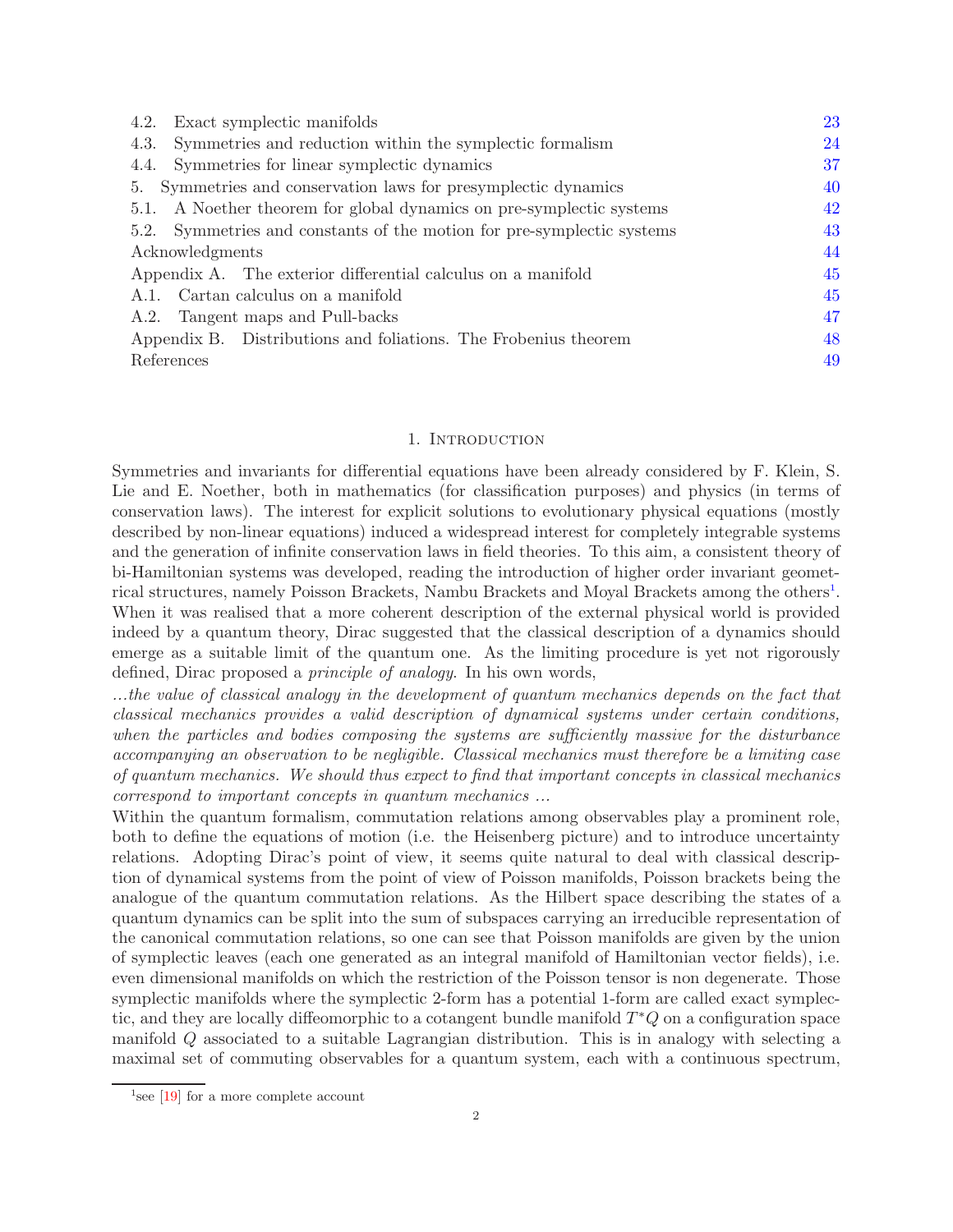and representing states as square integrable functions on such a spectrum. Unitary transformations map maximal commutative subalgebras of selfadjoint operators into another one, isospectrally: this would classically correspond to a linear symplectic transformation. Among such symplectic transformation, there are those which changes the cotangent bundle structure: an example is given by the Fourier transform within the quantum formalism, mapping the canonical pair of position and momentum operators  $(\hat{q}, \hat{p}) \mapsto (\hat{p}, -\hat{q})$ , analogous to the linear symplectic map  $(q, p) \mapsto (p, -q)$  on  $\mathbb{R}^{2N}$  which results in an alternative cotangent bundle structure. Once a cotangent bundle structure has been selected, its dual vector bundle is the tangent bundle  $TQ$ , where the Lagrangian and the Newtonian formalisms are developed, in terms of second order ordinary differential equations. Alternative cotangent bundle structures result in alternative Lagrangian structures and then alternative tangent bundle structures. In this way we walk in the opposite direction the path usually followed in text-books, thus coherently with the analogy principle.

To better unfold the flow of ideas involved, we shall focus on geometrical aspects and refer to the existing literature for analytical results and related theorems. We shall be using mostly the intrinsic language of differential geometry, having in mind that this approach would pave the way to a transition to infinite degrees of freedom more easily. The first part of this paper will deal with Poisson manifolds and the associated symplectic leaves: general properties of the carrier manifolds and of the Poisson algebra, Hamiltonian dynamical systems, symmetries, invariants and reduction. The second part deals with special symplectic manifolds which are cotangent bundles. The Lagrangian formalism will be considered on the dual tangent bundle. When the Lagrangian function is regular, the Euler-Lagrange equations is second order and we recover Newton equations. On both vector bundles we can deal with Hamilton-Jacobi theory. We recall Dirac views of this theory when considering trajectories as solution of the equations of motion,

...to group the solutions into families (each family corresponding to one principal function satisfying the Hamilton-Jacobi equation). The family does not have any importance from the point of view of Newtonian mechanics; but it is a family which corresponds to one state of motion in the quantum theory, so presumably the family has some deep significance in nature, not yet properly understood. In this setting we shall again consider the description of dynamical systems, symmetries and conservation laws, along with the reduction procedure. Few appendices close the first part, mostly to fix notation.

## <span id="page-2-3"></span>2. Dynamical Systems

<span id="page-2-0"></span>A law of change of the states of any physical system is usually provided by means of a differential equation or of a difference equation. It was first formulated within Newtonian mechanics in terms of a second order differential equations. A possible way to coherently predict the evolved (in time) state out of an initial one is to abstractly describe the set of states as points of a (smooth) manifold, and the evolution by a system of first order ordinary differential equation on it. When such equations are explicit, they are described in terms of a (smooth) vector field. In what follows we shall make full use of the formalism of differential geometry, and refer the reader to some of the most used textbooks [\[1,](#page-48-1) [9,](#page-48-2) [6,](#page-48-3) [25,](#page-49-1) [40\]](#page-49-2). For the most common notions we have inserted few appendices.

<span id="page-2-1"></span>2.1. Reduction. Consider a dynamical system described by the vector field  $\Gamma$  over the smooth (*N*-dimensional, orientable) manifold  $M$ . The associated o.d.e. system is<sup>[2](#page-2-2)</sup>

(2.1)  $\dot{x}_a = L_\Gamma x_a$ 

<span id="page-2-2"></span> ${}^{2}_{2}$ By o.d.e. we mean ordinary differential equation(s). The appendix [A](#page-44-0) recalls the basic notions of exterior differential calculus on a manifold, as well as those of vector fields and maps between manifolds.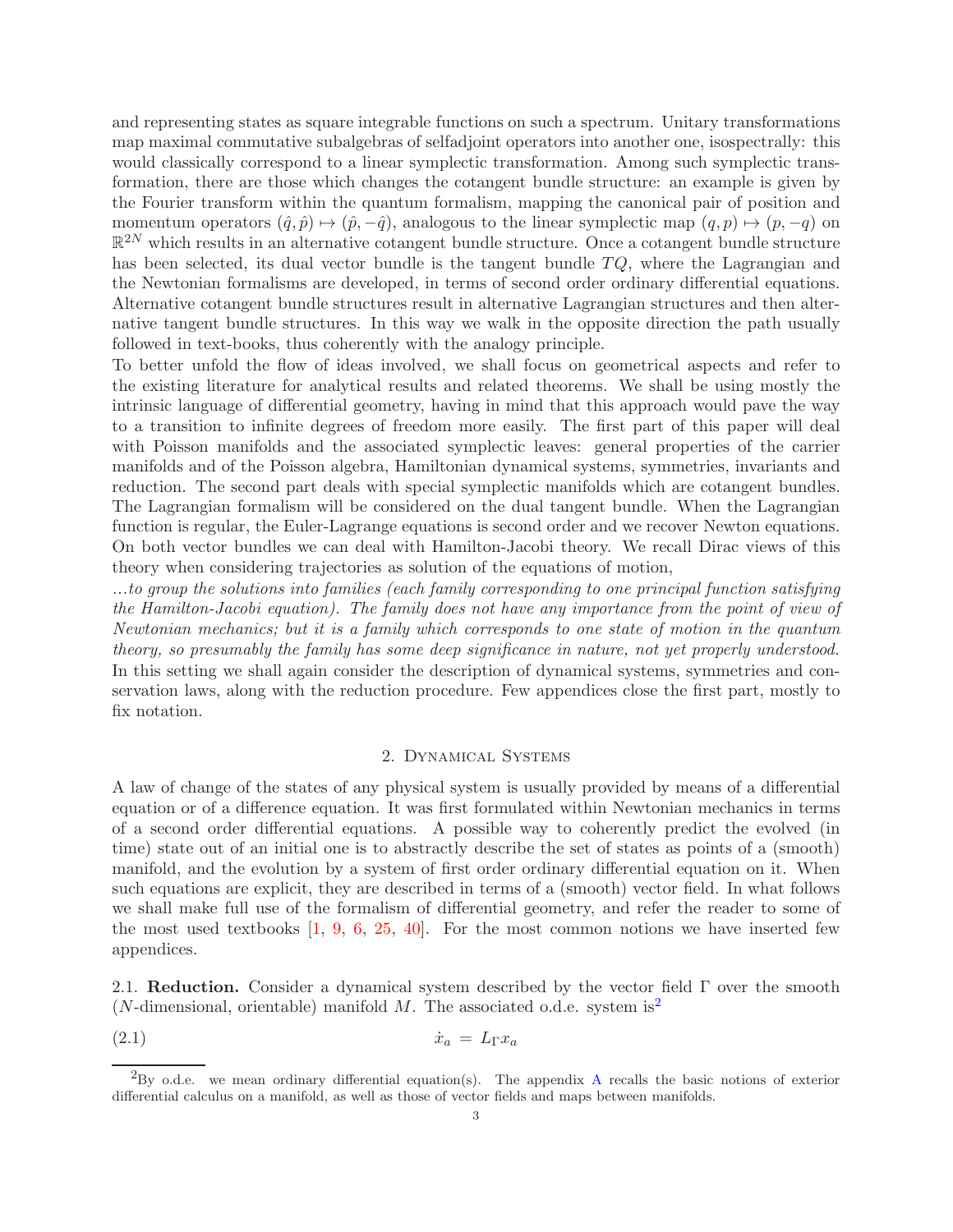with respect to a local coordinate chart  ${x_a}_{a=1,\dots,N}$  on M. One of the most exploited approaches to solve an o.d.e. system associated to the vector field  $\Gamma$  is to analyse whether it is possible (see [\[31,](#page-49-3) [32,](#page-49-4) [33\]](#page-49-5)) to reduce it, that is whether its flow lies on a suitable invariant submanifold  $i: V \hookrightarrow M$  or whether it projects onto a suitable quotient manifold  $\pi: M \to M/\sim$ . A reduction provides indeed a set of differential equations involving a lower number of variables, whose solutions give partial informations on the dynamics and enter the remaining equations as (time dependent, in general) parameters. Both an embedding and a quotient space may be described in algebraic terms, i.e. by suitable ideals and derivations of the commutative algebra  $\mathcal{F}(M)$ ; it is often nonetheless the case, mostly for computational reasons, that one uses adapted local coordinate charts on M. An abstract setting for the reduction of a given dynamical system is as follows. Let  $F : M \to M'$ 

be a map between the manifold M and a k-dimensional smooth manifold  $M'$  with  $N > k$ . If a vector field  $\Gamma_F$  on  $M'$  exists, such that it is F-related to  $\Gamma$ , i.e.

$$
F_*(\Gamma) = \Gamma_F,
$$

then we say that F reduces Γ. If such a map F exists for a given dynamics Γ, then we can define

(2.3) 
$$
\mathcal{A}_F = \{ F^*(f') : f' \in \mathcal{F}(M') \},
$$

which is a subalgebra (with respect to the pointwise associative product) in  $\mathcal{F}(M)$  invariant (or stable) under the dynamics, namely  $\Gamma(\varphi) \in \mathcal{A}_F$  for any  $\varphi \in \mathcal{A}_F$ . The time evolution of the elements in  $\mathcal{A}_F$ , given by the solutions of the differential equation  $\dot{\varphi} = \Gamma(\varphi)$  clearly provides only a partial knowledge on the time evolution generated by  $\Gamma$  on the whole  $\mathcal{F}(M)$  algebra. Given the map  $F$  we can also define

(2.4) 
$$
\mathcal{D}_F = \ker F_* = \{ Y \in \mathfrak{X}(M) : Y(f) = 0 \quad \forall f \in \mathcal{A}_F \},
$$

which is an infinite dimensional Lie subalgebra in  $\mathfrak{X}(M)$ . It means that  $\mathcal{D}_F$  is an involutive, i.e. (from the Frobenius theorem<sup>[3](#page-3-0)</sup>) an integrable distribution, with  $[\Gamma, Y] \in \mathcal{D}_F$  for any  $Y \in \mathcal{D}_F$ . The integral manifolds of the distribution  $\mathcal{D}_F$  can be identified with the level sets of the map F, namely

<span id="page-3-4"></span><span id="page-3-3"></span><span id="page-3-2"></span>
$$
N_{m'} = \{ m \in M : F(m) = m' \in M' \}.
$$

The quotient space given by identifying points on M belonging to the same  $N_{m'}$  (that is the quotient of M by the foliation  $\Phi^F$  with leaves  $N_{m'}$  is described by the Gelfand spectrum of  $A_F$ , which is locally homeomorphic to M'. The flow generated by  $\Gamma$  turns out to map leaves of the foliation  $\Phi^F$ into leaves.

To give a more definite example, assume that a local submersion  $F : M \to (\varphi_1, \ldots, \varphi_k) \subseteq M' = \mathbb{R}^k$ reduces the dynamics  $\Gamma$  on M, that is one has

$$
(2.5) \t\t\t L_{\Gamma}\varphi_j = f_j(\varphi)
$$

where  $f_a(\varphi)$  denotes an arbitrary function of the  $\varphi_j$ . The distribution  $\mathcal{D}_F$  can be written as

(2.6) 
$$
\mathcal{D}_F = \{ Y \in \mathfrak{X}(M) : i_Y d\varphi_j = 0 \}
$$

Under suitable regularity conditions on F, the quotient  $M/\Phi^F$  coming upon identifying points on M belonging to the same leaf  $N_{m'}$  has a manifold structure and is (locally) diffeomorphic to M'. The algebra of functions on this quotient is given by

<span id="page-3-1"></span>(2.7) 
$$
\mathcal{F}(M/\Phi^F) = \{f \in \mathcal{F}(M) : Y(f) = 0 \quad \forall Y \in \mathcal{D}_F\} \simeq \mathcal{A}_F.
$$

The vector field  $\Gamma$  is projectable onto the quotient  $M/\Phi^F$ : the evolution infinitesimally generated by  $\Gamma_F$  describes the dynamics transversal to the leaves, the dynamics along each leaf is still to be determined, and may depend on a family of time dependent parameters associated to the transversal evolution. To clarify this, consider an open subset  $U \subseteq M$ , and select a local coordinate system

<span id="page-3-0"></span><sup>&</sup>lt;sup>3</sup>The appendix [B](#page-47-0) recalls the basic notions about distributions, immersions, submersions and the Frobenius theorem.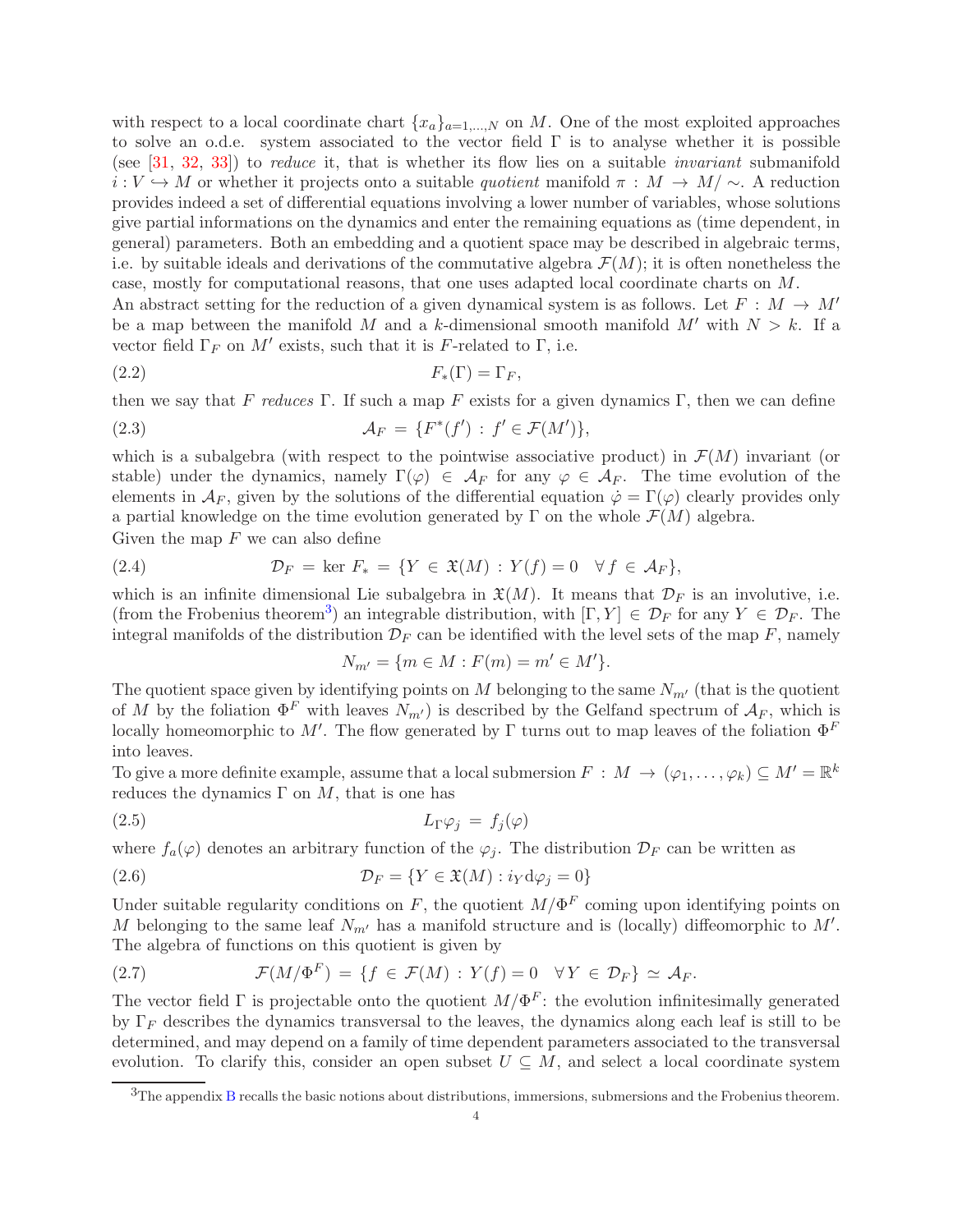$\{\varphi_j, y_s\}_{s=1,\dots,N-k}$  adapted to the submersion<sup>[4](#page-4-0)</sup>: the  $\varphi_j$  coordinates identify a leaf, the  $y_s$  coordinates give a local chart on each leaf. The o.d.e. system  $(2.1)$  can now be written as

<span id="page-4-1"></span>
$$
\dot{\varphi}_j = f_j(\varphi),
$$

<span id="page-4-2"></span>(2.9)  $\dot{y}_s = L_\Gamma y_s$ .

The equations [\(2.8\)](#page-4-1) describe the dynamics transversal to the leaves, their solutions give the integral curves of  $\Gamma_F$  on  $\mathbb{R}^k$ . When such solutions  $\varphi_j(t)$  are inserted into [\(2.9\)](#page-4-2), they appear as time dependent parameters for the dynamics along each leaf  $N_{m'}$  with  $m' = (\varphi_1(t), \ldots, \varphi_k(t))$ . Of particular interest is the case when the  $y_s$  coordinates can be defined in such a way that the conditions

$$
f_j \frac{\partial}{\partial \varphi_j} (L_\Gamma y_s) = 0
$$

hold<sup>[5](#page-4-3)</sup>. Under such a condition, the vector field  $\Gamma$  can be decomposed as the sum of two commuting vector fields<sup>[6](#page-4-4)</sup>. The dynamics on M can then be recovered upon *composing* (in Newton's words) two independent motions.

The general problem of determining, for a given vector field  $\Gamma$  on M, a suitable manifold M' and a map  $F: M \to M'$  that reduces it is highly non trivial. Our previous analysis suggests two (to some extent equivalent) strategies to solve it.

The first one consists in looking for a subalgebra (with respect to the associative pointwise product)  $\mathcal{A} \subset \mathcal{F}(M)$  which is invariant under  $\Gamma$ , that is  $\Gamma(\varphi) \in \mathcal{A}$  for any  $\varphi \in \mathcal{A}$ . The set of derivations X of  $\mathcal{F}(M)$  satisfying the condition  $X(\varphi) = 0$  for any  $\varphi \in \mathcal{A}$  is a Lie algebra with respect to the natural commutator structure<sup>[7](#page-4-5)</sup>, thus providing an involutive distribution  $\mathcal{D}_{\mathcal{A}}$ . The Gelfand spectrum of the commutative algebra  $A$  defines  $M'$  and corresponds to the elements of the quotient given by identifying the points in M on the same integral submanifold of  $\mathcal{D}_{\mathcal{A}}$ .

When the distribution  $\mathcal{D}_{\mathcal{A}}$  is regular, it gives a regular foliation  $\Phi_{\mathcal{A}}$  whose leaves can be identified with submanifolds of constant (say  $N - k$ ) dimension. The map F is then recovered as the submersion associated to the foliation  $\Phi_{\mathcal{A}}$ . The spectrum of the algebra  $\mathcal A$  corresponds to the points of the quotient manifold  $M/\Phi_{\mathcal{A}}$ , so that one has  $\mathcal{A} \simeq \mathcal{F}(M/\Phi_{\mathcal{A}})$ , paralleling the identification between the algebras given in  $(2.7)$  and  $(2.3)$ .

The second strategy origins by noticing that, given an involutive distribution  $D$  on  $M$  (i.e.  $[Y, Y'] \in$ D for any pair  $Y, Y' \in \mathcal{D}$  one can define its normaliser

<span id="page-4-6"></span>
$$
N_{\mathcal{D}} = \{ X \in \mathfrak{X}(M) : [X, Y] \in \mathcal{D} \quad \forall Y \in \mathcal{D} \},
$$

so to have the short exact sequence of Lie modules

$$
(2.10) \t 0 \rightarrow \mathcal{D} \rightarrow N_{\mathcal{D}} \rightarrow R_{\mathcal{D}} \rightarrow 0:
$$

vector fields in N<sub>D</sub> can be reduced with respect to the distribution D, the elements in R<sub>D</sub> give the equivalence classes of vector fields on M whose projections onto the quotient manifold  $M/\Phi_{\mathcal{D}}$ coincide. A dynamics Γ can be reduced via the involutive distribution  $\mathcal{D}$  if  $\Gamma \in N_{\mathcal{D}}$ . In such a case, the set

$$
\mathcal{A}_{\mathcal{D}} = \{ f \in \mathcal{F}(M) : Y(f) = 0 \,\forall \, Y \in \mathcal{D} \}
$$

<sup>4</sup>Notice that an adapted coordinate system exists by the canonical submersion theorem.

<span id="page-4-3"></span><span id="page-4-0"></span><sup>&</sup>lt;sup>5</sup>In this paper we assume the convention that repeated indices are summed over.

<span id="page-4-4"></span><sup>&</sup>lt;sup>6</sup>Such a splitting is not associated to Γ intrinsically, it depends on the chosen system of local coordinates on M adapted to F.

<span id="page-4-5"></span><sup>&</sup>lt;sup>7</sup>As we shall recall also in section [3,](#page-7-0) the Willmore's theorem proves that if X is a derivation operator on  $\mathcal{F}(M)$ , then  $X$  can be identified with a vector field on  $M$ , so that the commutator structure within the set of derivations for  $\mathcal{F}(M)$  is equivalently given by the commutator of vector fields.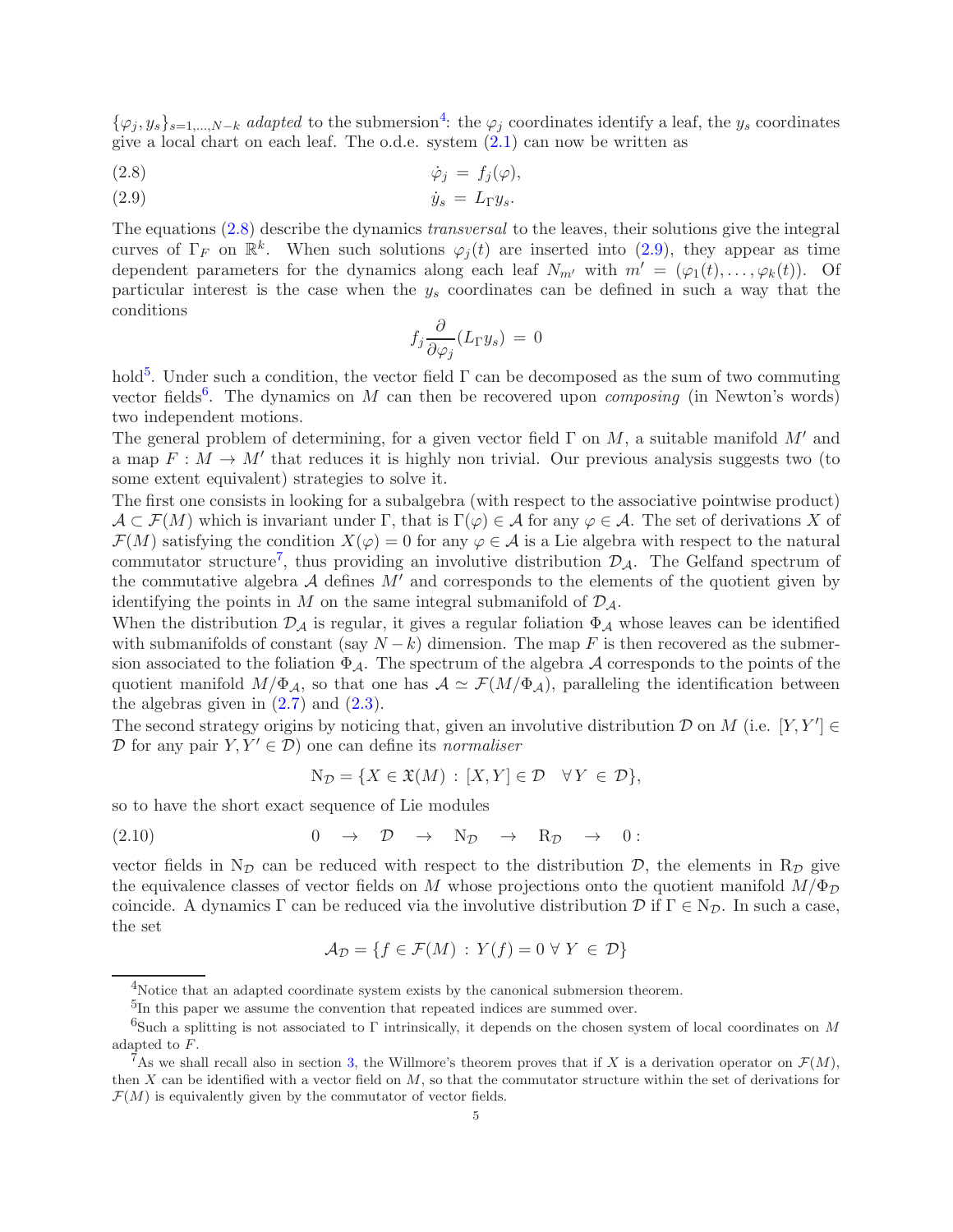is an invariant subalgebra for Γ, whose Gelfand spectrum defines  $M'$  and clearly coincides with the space given by indentifying elements in M on the same integral submanifold of  $\mathcal D$ . When  $\mathcal D$  is regular,  $M'$  has a manifold structure and the map  $F$  is recovered as the submersion associated to the foliation generated by D.

<span id="page-5-0"></span>2.2. Symmetries and constants of the motions. Since, as discussed in the previous section, the general problem of determining maps reducing a given dynamics is non trivial, a class of solutions may be more easily found if the involutive distribution one looks for is generated by a finite dimensional Lie algebra whose action integrates to an action of a Lie group on  $M$  under which the dynamics is invariant, or if constants of the motions exist. Involutive distributions providing a meaningful reduction indeed appear as the kernel of closed exterior forms invariant along Γ. We introduce now these notions.

A function  $F : M \to M'$  such that the relation [\(2.2\)](#page-3-3) can be solved with  $\Gamma_F = 0$  is called a *generalised* constant of the motion for the dynamics given by Γ. In such a case, the dynamics Γ is replaced by a family of parameter depending dynamics, each one defined on a leaf of the foliation. The set of elements in  $\mathcal{F}(M)$  given as  $f = F^*(u)$  where  $u \in \mathcal{F}(M')$  gives an algebra of invariant functions for the dynamics  $\Gamma$ , i.e. functions which are constant along the integral curves of  $\Gamma$ ,

$$
L_{\Gamma}f = i_{\Gamma}(\mathrm{d}f) = 0.
$$

A diffeomorphism  $\Phi : M \to M$  defines a (global) symmetry for the given dynamics if  $\Phi$  maps integral curves of Γ (i.e. parametrised solutions of the differential equation) into integral curves of Γ (i.e. if Φ maps solutions of the first order o.d.e. formulated in terms of Γ into solutions). This definition can be expressed upon using the associated push-forward map as

$$
\Phi_*(\Gamma) = \Gamma,
$$

and this has an infinitesimal version (which is often used in specific problems): a vector field X provides an (infinitesimal) symmetry for the dynamics described by  $\Gamma$  if the condition

(2.13)  $[X, \Gamma] = 0$ 

upon their commutator holds. It is immediate to see that the set of symmetries for a dynamics is a group under composition, infinitesimal symmetries constitute a Lie algebra. Conversely, only when a Lie algebra of infinitesimal symmetries is given by complete vector fields, can it be integrated to a group of symmetries for the dynamics.

Since infinitesimal symmetries are described by vector fields  $X \in \mathfrak{X}(M)$ , while constants of the motion are described in terms of functions  $f$  defined up to a constant<sup>[8](#page-5-1)</sup>, that is in terms of the differential df, (i.e. an exact 1-form  $df = \alpha \in \Lambda^1(M)$ ) a link between such sets for a given dynamics can be formulated by a map

<span id="page-5-2"></span>(2.14) 
$$
\tau : \Lambda^1(M) \to \mathfrak{X}(M),
$$

or viceversa by a map

<span id="page-5-3"></span>(2.15) 
$$
\tilde{\tau} : \mathfrak{X}(M) \to \Lambda^1(M).
$$

When such maps are equivariant with respect to the dynamical evolution, this link can be referred to as a theorem à la Noether. If one requires such a map  $\tau$  to be R-linear and local, then its action can be described as the action of an element  $T \in \mathfrak{T}^2_0(M)$ , that is a  $(2,0)$ -tensor T (i.e. twice contravariant) on M. Upon setting  $\tau : \alpha \mapsto X_{\alpha} = T(\alpha)$ , with  $\alpha \in \Lambda^1(M)$  and  $X_{\alpha} \in \mathfrak{X}(M)$ , it is immediate to compute

(2.16) 
$$
[\Gamma, X_{\alpha}] = L_{\Gamma} X_{\alpha} = L_{\Gamma}(T(\alpha)) = (L_{\Gamma} T)(\alpha) + T(L_{\Gamma}(\alpha)).
$$

<span id="page-5-1"></span> ${}^8$ This is again a suitable Lie subalgebra of the algebra of functions on M: infinitesimal symmetries give indeed a Lie-module over the ring of constants of the motion.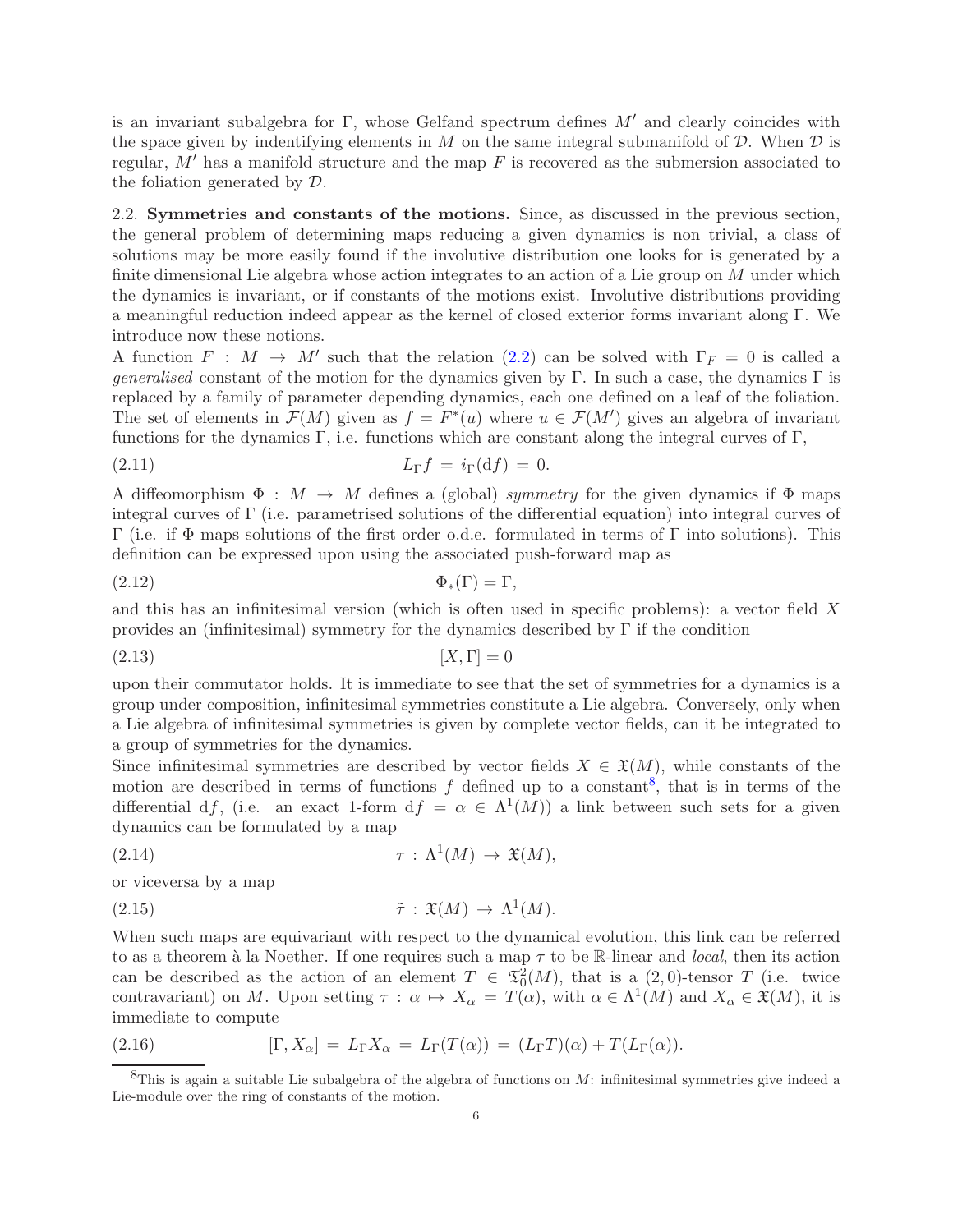Let  $\alpha$  be *invariant* along Γ, i.e.  $L_{\Gamma}(\alpha) = 0$ . The above relation shows that  $X_{\alpha}$  is an infinitesimal symmetry for Γ when the tensor T is invariant under Γ along the Γ-invariant 1-forms. Analogously one describes the action of  $\tilde{\tau}$  in terms of a tensor  $S \in \mathfrak{T}_2^0(M)$  (i.e. twice covariant) as  $\tilde{\tau}: X \mapsto$  $\alpha_X = S(X)$  and computes

(2.17) 
$$
L_{\Gamma}\alpha_X = L_{\Gamma}(S(X)) = (L_{\Gamma}(S))(X) + S([\Gamma, X])
$$

so that, with X an infinitesimal symmetry for  $\Gamma$ , one has that  $\alpha_X$  is  $\Gamma$ -invariant when the tensor S is invariant under  $\Gamma$  along the vector fields which commute with  $\Gamma$ .

These lines show that, in order to establish a Noether-type theorem between infinitesimal symmetries and constants of the motion for a given dynamics  $\Gamma$ , one primarily looks for tensors which are invariant under  $\Gamma$ , i.e. compatible with the given dynamics. Not any  $(2,0)$ -tensor turns indeed to be useful for a Noether type theorem. Assume for instance that an invertible symmetric  $(2, 0)$ -tensor G (i.e. a contravariant metric on M) is invariant under the dynamics Γ, that is  $L_{\Gamma}G = 0$ . The corresponding  $\tau : \Lambda^1(M) \to \mathfrak{X}(M)$  maps a function into a gradient vector field

$$
df \mapsto X_{df} = G(df, )
$$

and it is immediate to see that  $L_{X_{\rm df}}f = G(\mathrm{d}f, \mathrm{d}f) = G^{-1}(X_{\rm df}, X_{\rm df})$ . Moreover, this shows that if we require the dynamics itself to be written as  $\Gamma = X_\alpha$  for a suitable 1-form  $\alpha$ , and we want such a 1-form to be exact  $\alpha = df$  and invariant along Γ, i.e.

$$
i_{X_{\alpha}}\alpha = i_{T(\alpha)}\alpha = 0
$$

(which means we require  $f$ , the generating functions for the dynamics, to be a constant of the motion), then  $T$  is necessarily skewsymmetric. This is one of the reasons why one formulates dynamics in terms of bivectors or of 2-forms on a suitable manifold. It should indeed be stressed that the bracket associated to symmetric  $(2,0)$ -tensors plays an important role in defining the indetermination relations within quantum mechanics.

<span id="page-6-0"></span>2.3. Symmetries and reduction. With respect to the foliation  $\Phi^F$  introduced above: if  $L_{\Gamma}\varphi_a=0$ we see that the reduction procedure begins with a family of constants of the motion: Γ turns to be tangent to each leaf  $N_{m'}$ , and this allows to reduce the problem of integrating the dynamics to the specific leaf  $N_{m'}$  selected by the Cauchy data, entering with a role of parameters the differential equations therefore depending on a lower number of variables. In this case, one can analyse whether an equivalence relation  $\sim$  in  $N_{m'}$  compatible with the dynamics  $\Gamma$  exists, i.e. such that

$$
n \sim n' \Leftrightarrow n(t) \sim n'(t)
$$

where  $n, n'$  are elements in  $N_{m'}$  and  $n(t), n'(t)$  are the corresponding time evolved under the dynamics generated by Γ. Such equivalence relations are commonly analysed by means of the action of a group, or by an involutive distribution  $\mathcal{D}_{m'}$  on each leaf  $N_{m'}$ , which reads a further reduction for the restriction of the dynamics  $\Gamma$  onto a suitable lower dimensional quotients<sup>[9](#page-6-1)</sup>.

We notice that also the problem of restricting a vector field  $\Gamma \in \mathcal{X}(M)$  to a submanifold  $i_N : N \hookrightarrow M$ has an algebraic formulation. The set

(2.18) 
$$
\mathcal{I}_N = \{ f \in M : i_N^* f = 0 \}
$$

is an ideal in the algebra  $\mathcal{F}(M)$ . The short exact sequence of associative algebras

<span id="page-6-2"></span>(2.19) 
$$
0 \rightarrow \mathcal{I}_N \rightarrow \mathcal{F}(M) \rightarrow \mathcal{F}(M)/\mathcal{I}_N \rightarrow 0
$$

<span id="page-6-1"></span><sup>9</sup>Not only do constants of the motions for a given dynamics useful originate reduction procedure, they are indeed useful to analyse global properties of the trajectories, especially when their level sets are compact submanifolds. Noether symmetries have been for instance exploited, within the Lagrangian setting, to analyse interesting classes of solutions in cosmology (see  $[10]$ ).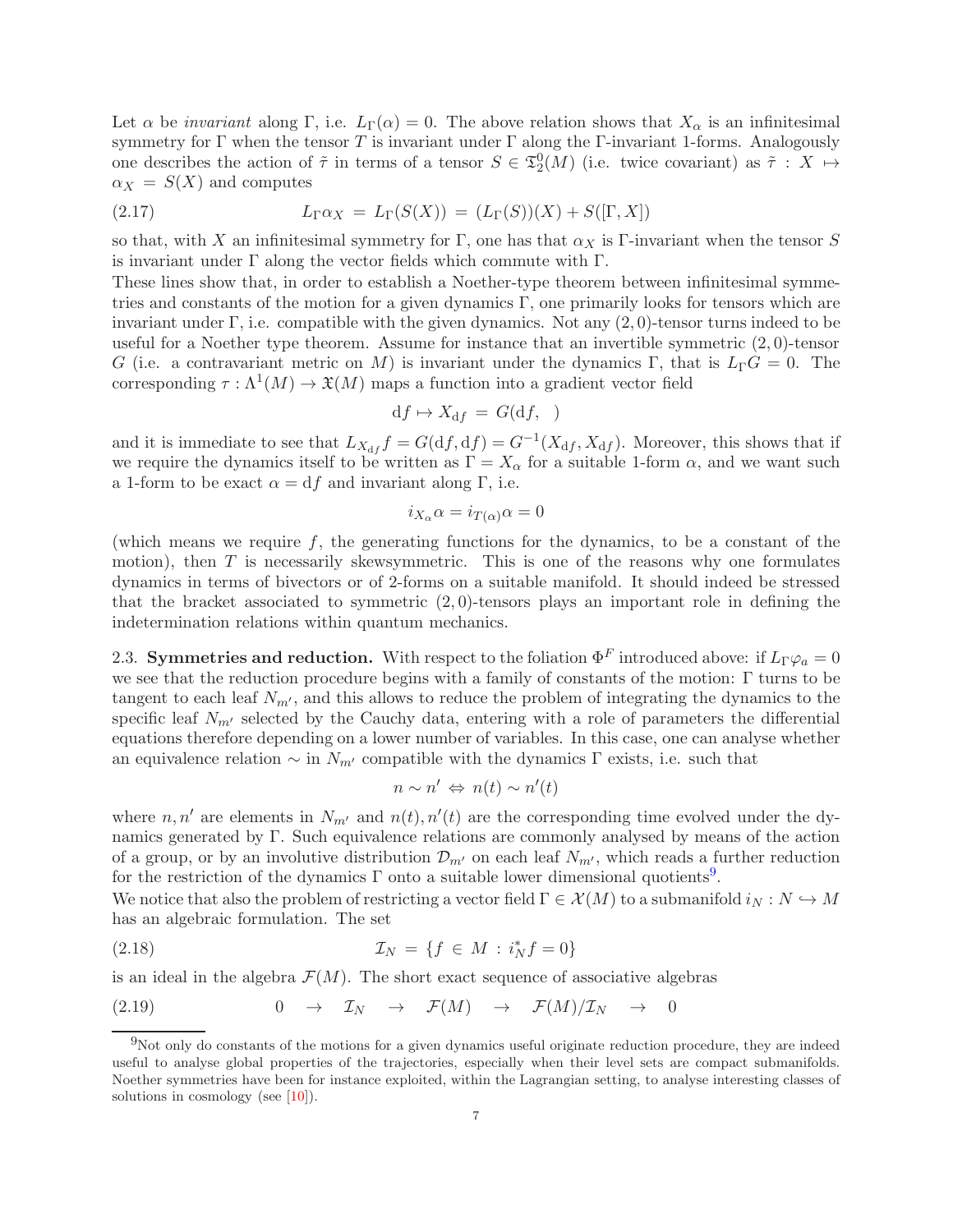allows to recover that  $\mathcal{F}(N) \simeq \mathcal{F}(M)/\mathcal{I}_N$  and that a vector field  $\Gamma$  on M is tangent to N if and only if  $\Gamma(f) \in \mathcal{I}_N$  for any  $f \in \mathcal{I}_N$ .

When  $L_{\Gamma}\varphi_a = 0$ , each leaf of the foliation  $\Phi$  is the invariant submanifold associated to the ideal  $\mathcal{I}_{N_c}$ generated by  $f_a = \varphi_a - c_a$  with  $c_a$  giving the components<sup>[10](#page-7-1)</sup> of  $c = (c_1, \ldots, c_k) \in \mathbb{R}^k$ . An involutive distribution  $\mathcal{D}_c$  on each leaf  $N_c$  amounts to have a Lie algebra  $\tilde{\mathcal{D}}_c$  of vector fields in M such that  $\tilde{Y}(f) \in \mathcal{I}_{N_c}$  for any  $\tilde{Y} \in \tilde{\mathcal{D}}_c$ : the dynamics can be reduced to the corresponding quotient if and only if  $[\Gamma, \tilde{Y}] \in \tilde{\mathcal{D}}_c$  for any  $\tilde{Y} \in \tilde{\mathcal{D}}_c$ .

The map  $\tau$  introduced above allows to define the distribution  $\mathcal{D}_X = {\tau(\mathrm{d}\varphi_a)}$ . One then analyses how to obtain a suitable involutive distribution  $\tilde{\mathcal{D}}_c \subseteq \mathcal{D}_X$  on each invariant leaf  $N_c$ , and under which conditions it reads a regular foliation  $\Phi^X$  compatible with the foliations  $\Phi^F$ , so to reduce the dynamics  $\Gamma$  from  $N_c$  to a lower dimensional quotient.

This observation is the compass we use to describe the Noether theorem and its role in reduction of dynamical system. Among the conditions one can consider, the notion of symmetry of Γ under the action of a given Lie algebra plays, because of the Frobenius theorem, a central role, and we shall analyse it in some detail. In particular, since a Lie algebra may be described in terms of 1-forms, or of Cartan's 1-forms, we shall consider the case of a family of invariant 1-forms suitably defining a Lie algebra.

# 3. Noether theorem and reduction on Poisson manifolds

<span id="page-7-0"></span>A contravariant 2-tensor is also a bidifferential operator, therefore it may be used to define a bilinear bracket on functions. When additional conditions are met, i.e. it is skewsymmetric and satisfies an integrability condition, we get a Poisson structure, that we now introduce. A Poisson bracket on a  $N$ -dimensional manifold  $M$  is a bilinear map

$$
\{\ ,\ \} \,:\, \mathcal{F}(M) \times \mathcal{F}(M) \to \mathcal{F}(M)
$$

that satisfies the following conditions, for any  $f, g, h \in \mathcal{F}(M)$ :

(1) it is skewsymmetric, i.e.  $\{f, g\} = -\{g, f\};$ 

(2) the Jacobi identity  $\{f, \{g, h\}\} + \{g, \{h, f\}\} + \{h, \{f, g\}\} = 0$  holds;

These two conditions define a Lie algebra structure on  $\mathcal{F}(M)$ . When, in addition to a Lie algebra structure, the bilinear map  $\{\ ,\ \}$  defines derivations with respect to the algebra structure on  $\mathcal{F}(M)$ , that is when the condition

(3)  ${fg, h} = f{g, h} + {f, h}g$  (a Leibniz rule) holds,

then the set  $(\mathcal{F}(M), \{\ ,\ \})$  is called a Poisson algebra. A function  $C \in \mathcal{F}(M)$  is defined to be a Casimir function for the given Poisson structure if  $\{C, f\} = 0$  for any  $f \in \mathcal{F}(M)$ . The condition (3) implies that, for any  $H \in \mathcal{F}(M)$ , the map

$$
(3.1) \t\t X_H : f \mapsto \{f, H\}
$$

is a derivation operator on  $\mathcal{F}(M)$ . Such derivations are called *inner* in  $\mathcal{F}(M)$  with respect to the Poisson structure on M. If, as implicitly assumed, the Poisson bracket is local<sup>[11](#page-7-2)</sup> (which means

<span id="page-7-3"></span>
$$
(f * g)(x) = \int dy f(x - y)g(y).
$$

The pointwise multiplication operators  $\hat{x}_a : f(x) \mapsto x_a f(x)$  with  $a = 1, 2$  is easily seen to be linear and to satisfy the Leibniz rule, i.e. it is a derivation of the commutative algebra  $(A, *)$ . It is now immediate to prove that

$$
\{f,g\} = (\hat{x}_1f) * (\hat{x}_2g) - (\hat{x}_2f) * (\hat{x}_1g)
$$

<span id="page-7-1"></span> $10$ When the invariant submanifold is isolated, i.e. it is not a leaf of an invariant foliation, we get what Levi-Civita called an invariant relation.

<span id="page-7-2"></span><sup>&</sup>lt;sup>11</sup>An interesting example comes upon considering the commutative algebra  $(A, *)$  given as a suitable completion of the space of integrable functions on  $\mathbb{R}^2$  with the abelian non local convolution product (here  $\mathbb{R}^2 \in x = (x_1, x_2)$ )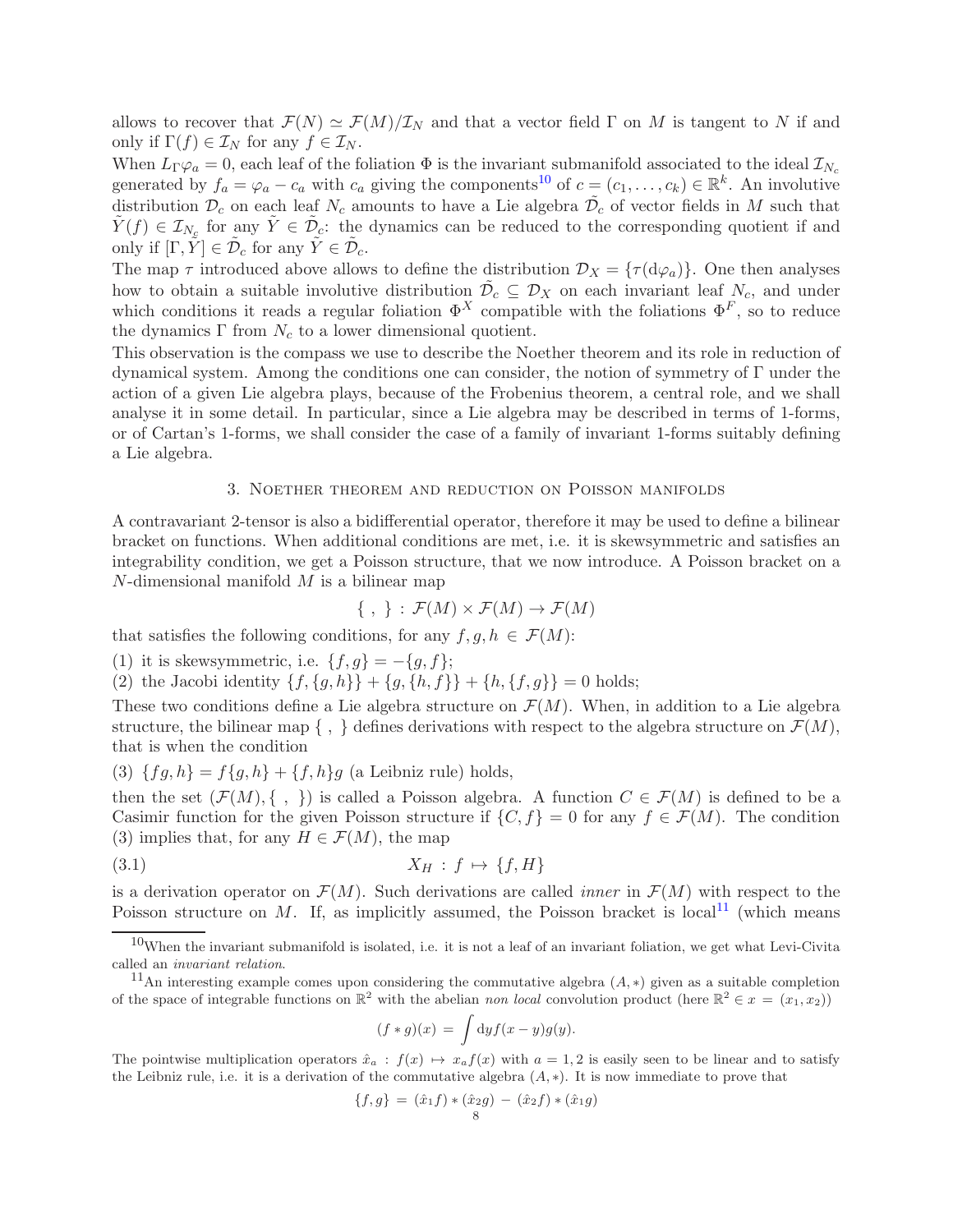that  $\text{Supp}\{f, g\} \subseteq \text{Supp } f \cap \text{Supp } g$ , we have from the Willmore's theorem (see [\[1,](#page-48-1) [40\]](#page-49-2)) that the derivation  $X_H$  is a vector field on M, referred to as the Hamiltonian vector field corresponding to the (Hamiltonian) function f via the given Poisson bracket<sup>[12](#page-8-0)</sup>. It is evident that  $X_C = 0$  if C is a Casimir function. From the Jacobi identity it is immediate to prove that

(3.2) 
$$
[X_f, X_g] = X_{\{g, f\}},
$$

so one sees that the map [\(3.1\)](#page-7-3) provides an (anti)homomorphism between the Poisson algebra on  $\mathcal{F}(M)$  and the infinite dimensional Lie algebra  $(\mathfrak{X}(M), \langle , \rangle)$  of the vector fields on M with respect to the commutator structure. With respect to a local chart  $\{x^a\}_{a=1,\dots,N}$  for M, the coordinate expression for a Hamiltonian vector field is given<sup>[13](#page-8-1)</sup> by

$$
(3.3) \t\t X_H = \{x^a, H\}\partial_a,
$$

while the Poisson bracket reads

(3.4) 
$$
\{f,g\} = \frac{\partial f}{\partial x^a} \{x^a, x^b\} \frac{\partial g}{\partial x^b}
$$

This expression can be translated into

(3.5) 
$$
\{f,g\} = \Lambda(\mathrm{d}f,\mathrm{d}g)
$$

where  $\Lambda$  turns to be a skewsymmetric  $(2,0)$  tensor whose coordinate expression is  $\Lambda = \Lambda^{ab}\partial_a \wedge \partial_b$ with

<span id="page-8-6"></span><span id="page-8-5"></span>.

<span id="page-8-2"></span>
$$
\Lambda^{ab} = \Lambda(\mathrm{d}x^a, \mathrm{d}x^b) = \{x^a, x^b\}.
$$

The Jacobi identity reads that  $[\Lambda, \Lambda] = 0$  with respect to the Schouten bracket generalising the notion of commutator of vector fields to skewsymmetric contravariant tensors on M. If  $X =$  $X_1 \wedge \ldots \wedge X_a$  and  $Y = Y_1 \wedge \ldots Y_b$  with  $X_i, Y_j \in \mathfrak{X}(M)$ , then the Schouten bracket can be defined as

$$
(3.6) [X,Y] = \sum_{i,j} (-1)^{i+j} [X_i, Y_j] X_1 \wedge \ldots \wedge X_{i-1} \wedge X_{i+1} \wedge \ldots X_a \wedge Y_1 \wedge \ldots \wedge Y_{j-1} \wedge Y_{j+1} \wedge \ldots \wedge Y_b,
$$

with  $[X_i, Y_j]$  the usual commutator of vector fields. This definition is extended to the case  $Y = f \in$  $\mathcal{F}(M)$  upon setting

$$
[X,f] = \sum_{i} -(-1)^{i} (L_{X_i}f)X_1 \wedge \ldots \wedge X_{i-1} \wedge X_{i+1} \wedge \ldots X_a.
$$

The converse holds true: if  $\Lambda$  is a skewsymmetric  $(2,0)$  tensor on M which satisfies the Schouten condition  $[\Lambda, \Lambda] = 0$ , then the expression [\(3.5\)](#page-8-2) defines a Poisson structure on  $\mathcal{F}(M)$  corresponding to the Poisson tensor  $Λ$ . It is interesting to notice that from this follows that, if  $Λ, Λ'$  are Poisson tensors on M, then  $\Lambda + \Lambda'$  is a Poisson tensor on M if and only if  $[\Lambda, \Lambda'] = 0$ . When this condition is valid, any linear combination of  $\Lambda, \Lambda'$  with real coefficients provide M a Poisson structure.

A bilinear bracket on  $\mathcal{F}(M)$  satisfying the conditions (1)-(2) written above defines a Lie algebra structure on  $\mathcal{F}(M)$ . An interesting example of Lie bracket on smooth functions on a manifold is given by

<span id="page-8-3"></span>(3.7) 
$$
\{f,g\} = \Lambda(f,g) + fD(g) - gD(f),
$$

where  $\Lambda$  is a bivector field and  $D$  a vector field which satisfy the conditions

<span id="page-8-4"></span>(3.8) 
$$
[\Lambda, \Lambda] = 2D \wedge \Lambda,
$$

$$
[D, \Lambda] = 0
$$

is a non local Poisson bracket in  $(A, *)$ .

<span id="page-8-1"></span><span id="page-8-0"></span><sup>&</sup>lt;sup>12</sup>Derivations in  $\mathcal{F}(M)$  which are not Hamiltonian are called *outer* with respect to the Poisson structure on M. <sup>13</sup>We denote  $\partial_a = \partial/\partial x^a$ .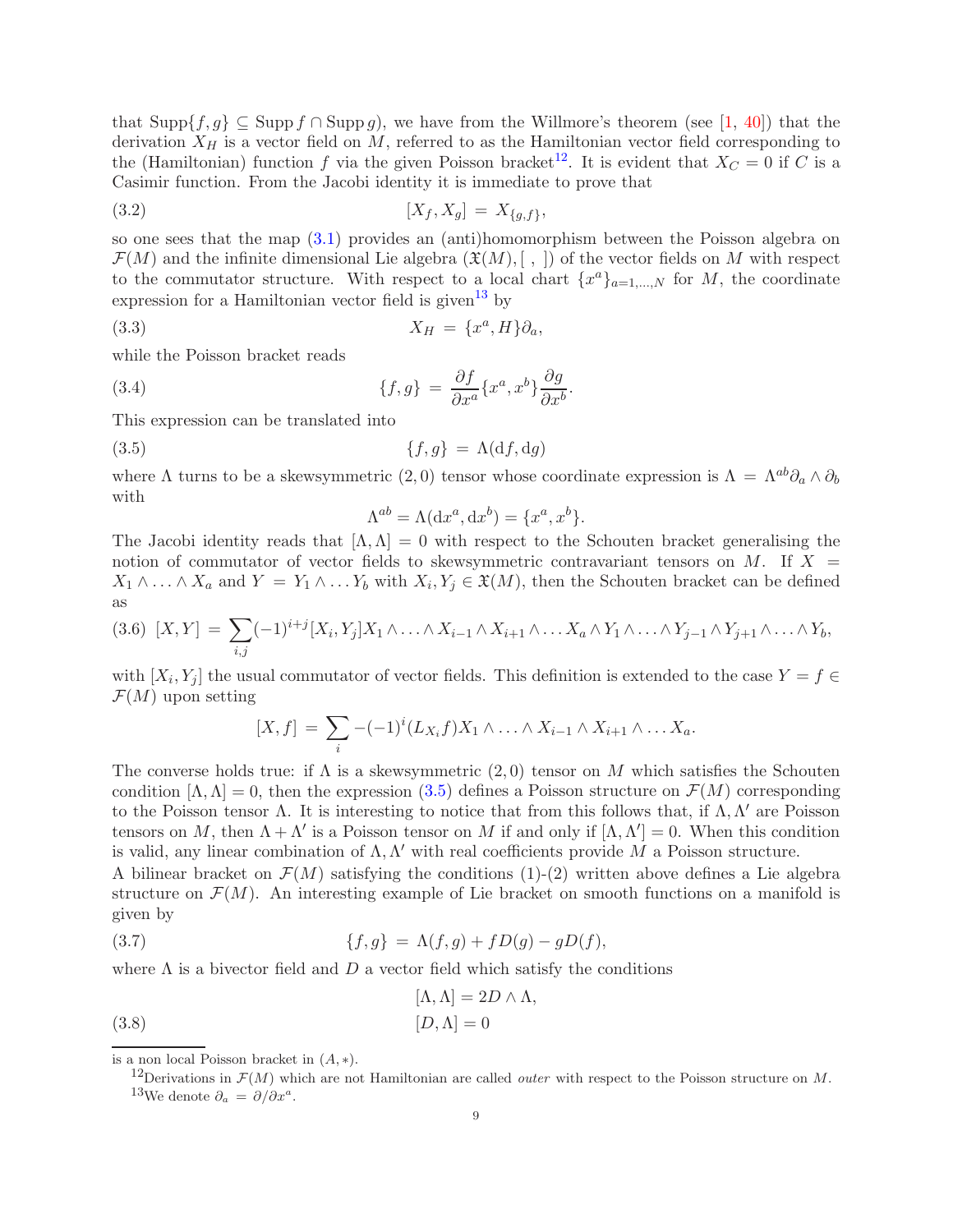The bilinear [\(3.7\)](#page-8-3) is said a Jacobi bracket on M. It is clear that a Jacobi bracket with  $D = 0$  provides a Poisson tensor. Notice also that from [\(3.7\)](#page-8-3) follows that the restriction of a Jacobi bracket on the subalgebra of functions in  $M$  which are annihilated by  $D$  provides a Poisson bracket. Conversely, it is possible to prove that if a Lie bracket  $\{\ ,\ \}$  on  $\mathcal{F}(M)$  is given by a bilinear differential operator, then there exist a bivector field  $\Lambda$  and a vector field  $D$  on  $M$  such that the relations [\(3.7\)](#page-8-3) and [\(3.8\)](#page-8-4) hold. Jacobi structures on a manifold are often related to contact structures, but we shall not consider these more general structures in this paper and refer to [\[19\]](#page-49-0) for a more detailed review.

Since a Poisson structure on a manifold  $M$  can be formulated in terms of a suitable contravariant tensor on it, it is natural to define  $\alpha \in \Lambda^1(M)$  a Casimir 1-form if  $\Lambda(\alpha, \beta) = 0$  for any  $\beta \in \Lambda^1(M)$ , and to define a Poisson tensor *locally degenerate* if it has a (local) Casimir 1-form. Analogously, a Poisson structure is called (globally) degenerate if it has an exact non trivial Casimir 1-form, i.e. there exists a (non constant) function  $C \in \mathcal{F}(M)$  (a Casimir function) such that  $\alpha = dC$  is a Casimir 1-form for Λ. Global non degeneracy is equivalent to the condition that the Poisson tensor defines an isomorphism  $T_m M \leftrightarrow T_m^* M$  for each  $m \in M$ .

A diffeomorphism  $\phi : M \to M$  is called a Poisson map, or a *canonical* map, if

$$
\phi_*\Lambda=\Lambda.
$$

A vector field X on the Poisson manifold  $(M, \Lambda)$  is called *canonical* if

$$
L_X\Lambda=0;
$$

it is clear that canonical vector fields on  $(M, \Lambda)$  provide the infinitesimal version of one parameter groups of canonical diffeomorphisms. This condition is proven to be equivalent to the condition

<span id="page-9-1"></span>(3.9) 
$$
L_X \Lambda = 0 \qquad \Leftrightarrow \qquad L_X \{f, g\} = \{L_X f, g\} + \{f, L_X g\},
$$

that is a vector field  $X$  is canonical if and only if it is a derivation for the Lie algebra structure on  $\mathcal{F}(M)$  given by  $\Lambda$ . Notice that, as the relation [\(3.2\)](#page-8-5) shows, if both X and Y are canonical vector fields on  $(M, \Lambda)$ , their commutator is also canonical: this means that the set of canonical vector fields for a Poisson structure on a manifold is a Lie algebra.

Any Hamiltonian vector field is canonical, since  $L_{X_H}\Lambda = 0$  for any  $H \in \mathcal{F}(M)$ : notice indeed that this implication can not be reversed, i.e. there are canonical derivations which are not inner. Consider the Poisson tensor  $\Lambda = \partial_1 \wedge \partial_2$  on  $\mathbb{R}^3$ : the vector field  $X = \partial_3$  is canonical, i.e.  $L_{\partial_3} \Lambda = 0$ , but there is no element  $f \in \mathcal{F}(\mathbb{R}^3)$  such that  $\partial_3 = X_f$ . This is related to the fact that  $\Lambda$  is degenerate, with  $C = x^3$  providing a global Casimir function for the Poisson tensor, i.e. a constant of the motion for any Hamiltonian vector field on  $\mathbb{R}^3$  with respect to  $\Lambda$ . Another interesting example is given upon considering the Poisson tensor  $\Lambda = xy\partial_x \wedge \partial_y$  on  $\mathbb{R}^2$ . The dilation vector field  $\Delta = x\partial_x + y\partial_y$  is canonical, since one has  $L_\Delta\Lambda = 0$ , but it is not Hamiltonian since one has  $\Delta = X_H$  with  $H = \log |\frac{1}{\Delta}$  $\overline{y}$  $\frac{y}{x}$ , which is defined only on  $\mathbb{R}^2 \setminus \{xy = 0\}$ .

An important class of Poisson tensors comes from the theory of (finite dimensional) Lie algebras, namely N-dimensional vector spaces  $\mathfrak g$  equipped with a commutator structure  $[e_a, e_b] = f_{ab}^{\phantom{ab}c}e_c$  along a basis  $\{e_a\}_{a=1,\dots,N}$ . The tensor

<span id="page-9-2"></span>(3.10) 
$$
\Lambda_{\mathfrak{g}} = f^{ab}_{\phantom{ab}c} x^c \partial_a \wedge \partial_b
$$

defines a Poisson structure<sup>[14](#page-9-0)</sup> on  $M \simeq \mathfrak{g}^*$ , since the Jacobi identity for the Lie algebra g turns to be equivalent to the Jacobi identity for Λ. Interesting examples come from 3-dimensional Lie algebras, following the analysis in [\[21\]](#page-49-6).

If  $\mathfrak{g} = \mathfrak{su}(2)$ , then one has

<span id="page-9-3"></span>(3.11) 
$$
\Lambda_{\mathfrak{su}(2)} = \varepsilon^{ab}_{\ \ c} x^c \partial_a \wedge \partial_b
$$

<span id="page-9-0"></span><sup>&</sup>lt;sup>14</sup>The coordinate chart  $\{x^a\}_{a=1,...,N}$  is global and dual to the basis  $\{e_a\}$  for g, where indices are raised and lowered via the Euclidean metric tensor on  $\mathfrak g$  and its dual on  $\mathfrak g^*$ .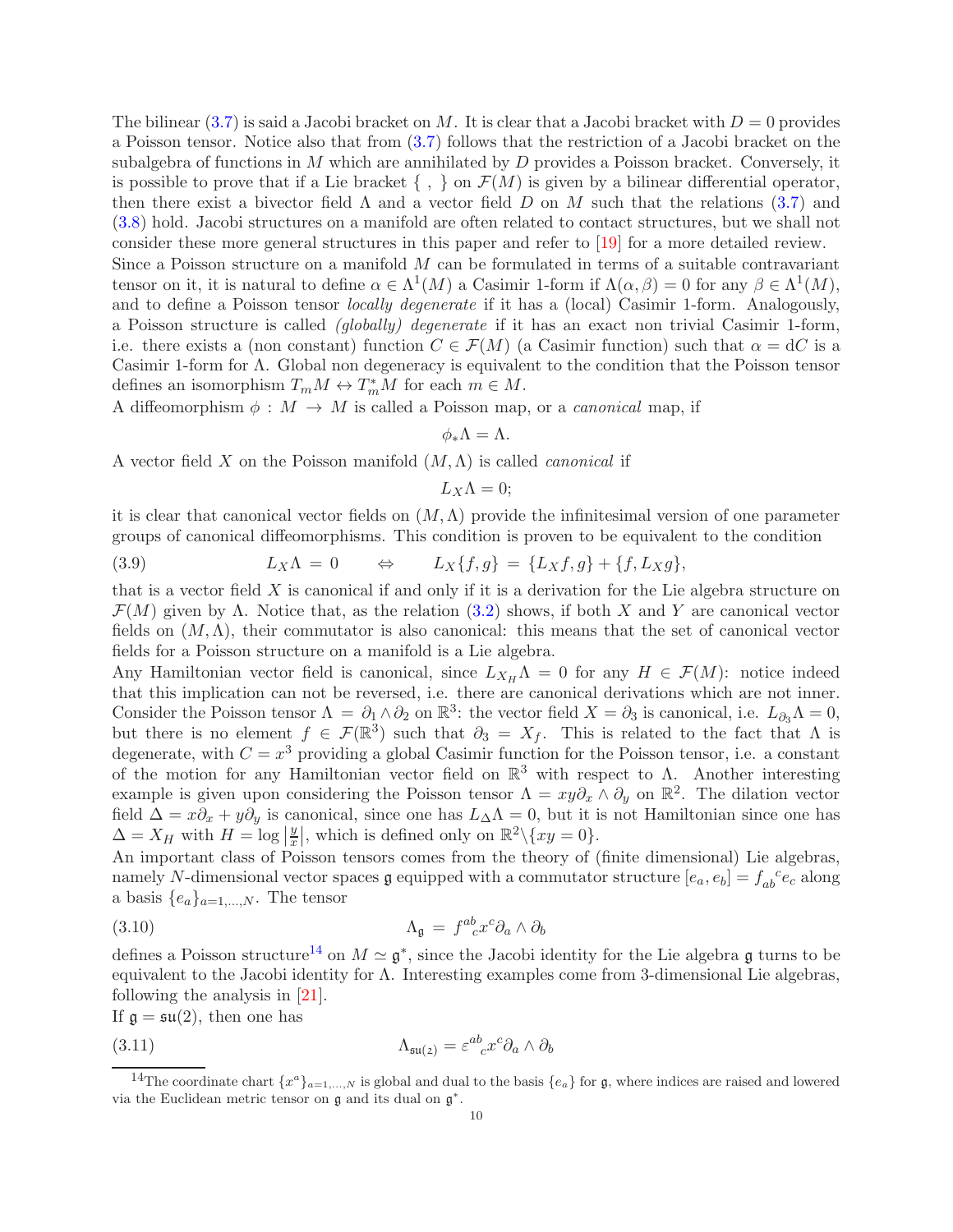on  $\mathfrak{g}^* \simeq \mathbb{R}^3$ . Such a Poisson tensor has a Casimir function, given by  $C = \delta_{ab} x^a x^b$ : the set ker $(\Lambda_{\mathfrak{su}(2)})$ is the  $\mathcal{F}(\mathbb{R}^3)$ -bimodule generated by the exact Casimir 1-form  $dC = \delta_{ab} x^a dx^b$ .

The Lie algebra  $\mathfrak{sb}(2,\mathbb{C})$  (also known as the *book algebra*) reads the Poisson tensor on  $\mathbb{R}^3$  given by 2 3 2 3

<span id="page-10-4"></span>(3.12) 
$$
\Lambda_{\mathfrak{sb}(2,\mathbb{C})} = x^2 \partial_1 \wedge \partial_2 + x^3 \partial_1 \wedge \partial_3 = -(x^2 \partial_2 + x^3 \partial_3) \wedge \partial_1.
$$

One easily computes that  $\ker(\Lambda_{\mathfrak{sb}(2,\mathbb{C})})$  is generated by the 1-form  $\alpha = x^2 dx^3 - x^3 dx^2$ , which is not closed (and then neither exact). This shows that  $\Lambda_{\mathfrak{sb}(2,\mathbb{C})}$  is locally degenerate, but has no global Casimir function. Another interesting example of a Poisson tensor which is degenerate but has no global Casimir function comes upon considering the 3-dimensional torus  $\mathbb{T}^3$ , and the Poisson tensor given by  $\Lambda = (a\partial_1 + b\partial_2) \wedge \partial_3$  (with  $a/b \in \mathbb{R}\backslash\mathbb{Q}$ ) along the coordinate chart given by the angular  $\{\theta_a\}_{a=1,\dots,3}$ . The orbits of the corresponding Hamiltonian vector fields span one dimensional submanifolds which are dense in the  $\mathbb{T}^2$  defined upon setting  $d\theta_3 = 0$  One sees that the Casimir 1-form  $\alpha = a d\theta_1 - b d\theta_2 \in \text{ker}(\Lambda)$  is closed but not exact (unlike previous examples, coefficients are not functions but real numbers).

A dynamics Γ on M is said to have a Poisson description if M is equipped with a Poisson tensor  $\Lambda$ such that there exists an element  $H \in \mathcal{F}(M)$  reading  $\Gamma = X_H$ . This condition is written, in local coordinates  $\{x^a\}_{a=1,\dots,N}$  on M, as (see [\(3.3\)](#page-8-6))  $\Gamma = \Gamma^k \partial_k$  with  $\Gamma^k = \Lambda^{kj} \partial_j H$ . The Poisson tensor  $\Lambda$ is invariant along  $X_H$ , and therefore we realise the  $\tau$ :  $\Lambda^1(M) \to \mathfrak{X}(M)$  as described in [\(2.14\)](#page-5-2), with  $\tau : \alpha \mapsto \hat{X}_{\alpha}$  defined by

<span id="page-10-1"></span>(3.13) 
$$
\hat{X}_{\alpha}(f) = i_{\hat{X}_{\alpha}} df = \Lambda(df, \alpha)
$$

for any  $f \in \mathcal{F}(M)$ . Notice that the map  $\tau$  is not injective, since  $\hat{X}_{\alpha} = \hat{X}_{\alpha+\xi}$  if  $\xi$  is a Casimir 1-form for the Poisson tensor  $\Lambda$ . As we already discussed in the introduction, the Hamiltonian function  $H$ is a constant of the motion for the dynamics  $X_H$ , since the Poisson tensor is skewsymmetric, while it is the Jacobi identity which provides the set of constants of the motion for  $X_H$  a Lie (sub)algebra structure in  $\mathcal{F}(M)$  with respect to the Poisson bracket. The Poisson tensor also allows to define a Lie algebra structure on  $\Lambda^1(M)$ , given by

<span id="page-10-3"></span>(3.14)  
\n
$$
[\alpha, \beta]_{\Lambda} = L_{\hat{X}_{\beta}} \alpha - L_{\hat{X}_{\alpha}} \beta - d(\Lambda(\alpha, \beta))
$$
\n
$$
= i_{\hat{X}_{\beta}} d\alpha - i_{\hat{X}_{\alpha}} d\beta + d(\Lambda(\alpha, \beta)),
$$

which, for exact 1-forms, reads

$$
(3.15) \t\t [df, dg]_\Lambda = d\{f, g\}.
$$

The comparison between [\(3.1\)](#page-7-3) and [\(3.13\)](#page-10-1) shows that  $\hat{X}_{df} = X_f$ . Directly from (3.13) one has

$$
\hat{X}_{\alpha}(f) = -\alpha(X_f) = -i_{X_f}\alpha:
$$

together with [\(3.2\)](#page-8-5), it gives

<span id="page-10-2"></span>(3.16) 
$$
(L_{\hat{X}_{\alpha}}\Lambda)(df, dg) = -d\alpha(X_f, X_g);
$$

$$
[X_H, \hat{X}_{\alpha}](f) = -(L_{X_H}\alpha)(X_f)
$$

<span id="page-10-0"></span>for any 1-form  $\alpha$  and any triple  $f, g, H$  of functions on M.

3.1. Symmetries and reduction within the Poisson formalism. The above relations show that the conditions under which the vector field  $\hat{X}_{\alpha}$  provide an infinitesimal canonical symmetry for the dynamics  $X_H$  on the Poisson manifold  $(M, \Lambda)$  can be studied in terms of the properties of the 1-form  $\alpha$  along the family of all Hamiltonian vector fields on M.

In particular, the first relation shows that  $\hat{X}_{\alpha}$  is canonical if and only if  $\alpha$  is *relatively closed*, i.e. closed along all Hamiltonian vector fields on M, while  $\hat{X}_{\alpha}$  commutes with the dynamics  $X_H$  if and only if  $i_{X_f}(L_{X_H}\alpha) = 0$  for any Hamiltonian vector field  $X_f$ .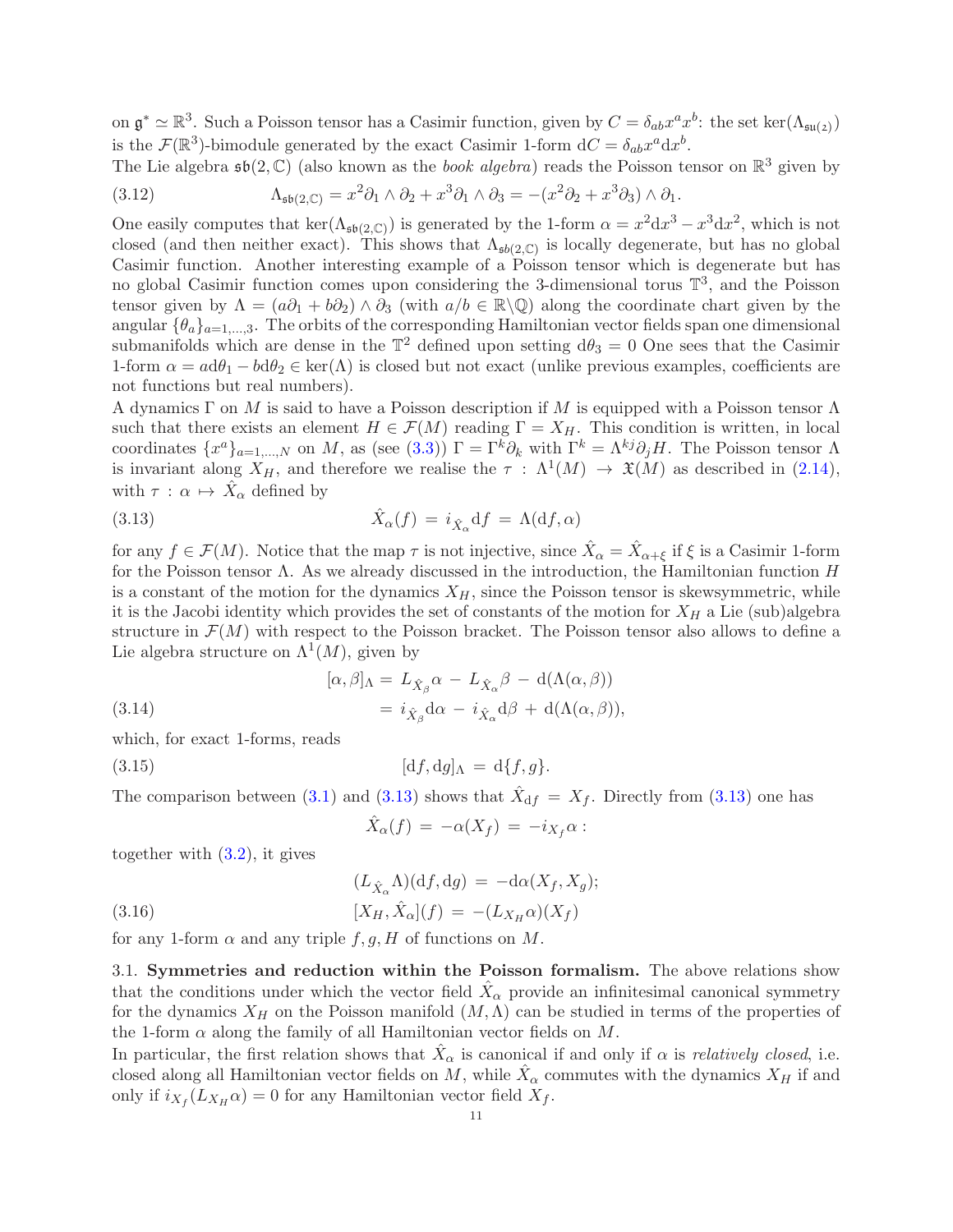In order to study under which conditions a class of 1-forms which are invariant along a dynamics  $\Gamma = X_H$  provide (via the map  $\tau$ ) vector fields which are infinitesimal canonical symmetries for Γ, we consider the following cases, emphasizing the associated reduction procedure.

<span id="page-11-2"></span>3.1.1. Constants of the motions for a Poisson dynamics and the associated reduction procedure. Let  $u \in \mathcal{F}(M)$  be a constant of the motion for  $\Gamma = X_H$ , that is

$$
L_{X_H}u = \{u, H\} = 0.
$$

This implies that

$$
d(L_{X_H}u) = L_{X_H}du = 0,
$$

that is the exact 1-form  $\alpha = du$  is invariant along the integral curves of  $X_H$ . From [\(3.16\)](#page-10-2) it is immediate to see that  $\hat{X}_{du} = X_u$  is a canonical infinitesimal symmetry for the dynamics. This is the standard form of the Noether theorem within the Poisson formalism, that we report as follows.

<span id="page-11-1"></span>**Proposition 3.1.** Given a Hamiltonian dynamics  $\Gamma = X_H$  on a Poisson manifold  $(M, \Lambda)$ , if  $u \in \mathcal{F}(M)$  is a constant of the motion, then the corresponding Hamiltonian vector field  $X_u$  is an infinitesimal canonical symmetry for Γ.

We describe now how this allows for an interesting reduction of the dynamics, when u and  $H$  are functionally independent, i.e.  $du \wedge dH \neq 0$ . Let  $c \in \mathbb{R}$  be a regular value for the function u, i.e.  $du \neq 0$  so that u is a (local) submersion (see the appendix [B\)](#page-47-0). With respect to [\(2.2\)](#page-3-3), we have  $F = u$ . Assume that the sets

<span id="page-11-0"></span>
$$
N_c = \{m \in M : u(m) = c\}
$$

give the leaves of a regular foliation  $\Phi^F$  and that the quotient  $M/\Phi^F$  has a manifold structure. The vector fields which are tangent to the leaves of this foliation provide the (integrable) distribution  $(see (2.6))$  $(see (2.6))$  $(see (2.6))$ 

(3.17) 
$$
\mathcal{D}_F = \{ Y \in \mathfrak{X}(M) : i_Y \mathrm{d}u = L_Y u = 0 \}.
$$

From  $L_{X_H} u = 0$  we immediately see that  $X_H \in \mathcal{D}_F$ ; moreover, we also trivially have that  $X_u \in \mathcal{D}_F$ . Since  $[X_u, X_H] = 0$ , the dynamics  $X_H$  turns to be projectable also with respect to the foliation (the condition that u and H are functionally independent reads that the vector fields  $X_H, X_u$  span a two dimensional distribution at each point of interest) on each  $N_c$  generated by  $X_u$ . This shows that the presence of a single constant of the motion (provided it is functionally independent from the Hamiltonian  $H$ ) for a dynamics which has a Poisson description allows for a two dimensional reduction, i.e. the flow of the vector field  $X_H$  projects onto the  $(N-2)$ -dimensional quotient (when it turns out to have a manifold structure) given upon identifying the points in  $N_c$  which belong to the same orbit of  $X_u$ , and that we denote by  $M_c \simeq N_c/X_u$ . In the following lines we shall outline how to see that each leaf  $M_c$  has a Poisson structure coming from the one on  $M$ , and that the reduced vector field, which we still denote by  $X_H \in \mathfrak{X}(M_c)$  has a Hamiltonian description.

The reduction we described is developed through two steps: the first is the restriction of the dynamics to an invariant submanifold, the second is the projection of such restriction onto a suitable quotient submanifold of the invariant one. Both these steps can be illustrated within an algebraic formalism, as we outlined in sections [2.1](#page-2-1) and [2.3](#page-6-0) in terms of the short exact sequences [\(2.10\)](#page-4-6) and  $(2.19)$ . Being a bidifferential operator (i.e. a contravariant tensor) on M which defines a Lie algebra structure on  $\mathcal{F}(M)$  compatible with the (pointwise commutative) product of the algebra  $\mathcal{F}(M)$ , a Poisson tensor Λ provides a relation between the two above steps of the reduction procedure for a dynamics compatible with it. In this sense, a single constant of the motion may allow for a double reduction.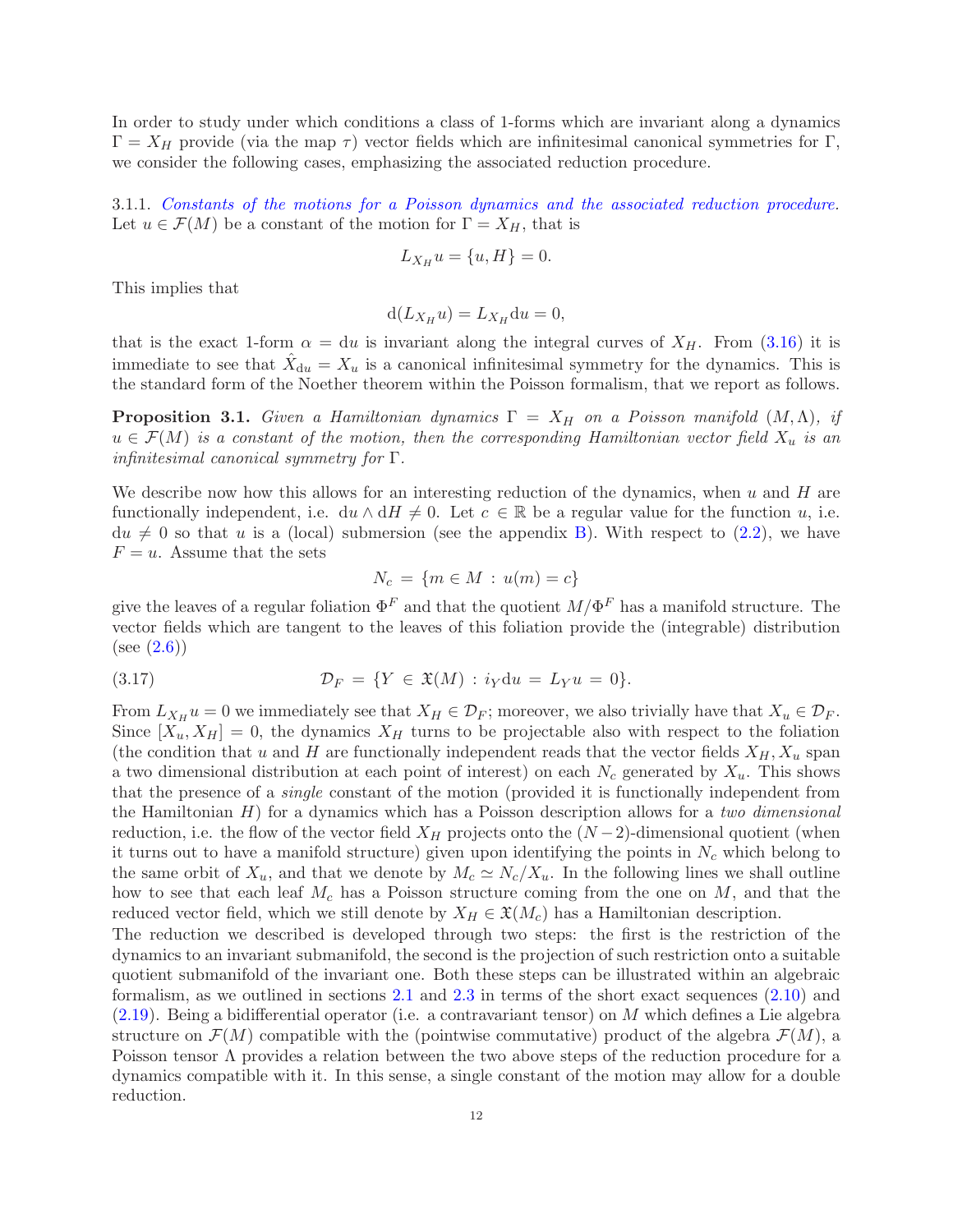<span id="page-12-3"></span>3.1.2. Reduction of a Poisson algebra. Consider then the distribution  $\mathcal{D}_X$  on M spanned by the Hamiltonian vector field  $X_u$ , and assume it generates a regular foliation  $\Phi^X$ , with the quotient space  $M/\Phi^X$  having a manifold structure. The set

(3.18) 
$$
\mathcal{F}_X = \{ f \in \mathcal{F}(M) : X_u(f) = \{ f, u \} = 0 \}
$$

gives a subalgebra corresponding to the distribution  $\mathcal{D}_X$ , and one immediately sees that  $\mathcal{F}_X \simeq$  $\mathcal{F}(M/\Phi^X)$ . The relation (an immediate consequence of the Jacobi identity)  $X_u\{f, f'\}=0$  for any pair  $f, f' \in \mathcal{F}_X$  proves that  $\mathcal{F}_X$  is a Poisson algebra, or equivalently that the Poisson tensor  $\Lambda$  is projectable onto the quotient  $M/\Phi^X$ .

Denote by  $\mathcal{I}_a \subset \mathcal{F}(M)$  the ideal generated by the function  $\varphi_{(a)} = u - a$  with  $da = 0$  and its normalizer with respect to the Poisson tensor, that is

$$
\mathcal{N}_a = \{ f \in \mathcal{F}(M) : \{ f, f_I \} \in \mathcal{I}_a \ \forall \ f_I \in \mathcal{I}_a \}.
$$

After noticing that one has the inclusion  $\mathcal{F}_X \subset \mathcal{N}_a$ , it is easy to prove also that

$$
\mathcal{I}'_a = \mathcal{I}_a \cap \mathcal{F}_X
$$

is a Poisson ideal, so that the Poisson bracket is meaningfully defined on the quotient algebra  $\mathcal{F}_X/\mathcal{I}'_a$ . Notice that, with respect to the reduction described above, the equivalence

<span id="page-12-0"></span>
$$
\mathcal{F}_X/\mathcal{I}'_a \simeq \mathcal{F}(N_c/X_u)
$$

holds. The elements of this quotient can be written, for any element  $f \in \mathcal{F}_X$ , as

(3.19) 
$$
\mathcal{F}_X/\mathcal{I}_a' \ni [f] = f + \varphi_{(a)} f' \quad \text{with} \quad X_u(f) = X_u(f') = 0,
$$

while the action of the Poisson bracket is easily proven to be

$$
\{[f],[g]\} = [\{f,g\}].
$$

Since  $[X_H, X_u] = 0$ , we see that the vector field  $X_H$  is a derivation of the algebra  $\mathcal{F}_X$ , i.e. the dynamics  $X_H$  is projectable onto  $M/\Phi^X$ . Moreover, from [\(3.19\)](#page-12-0) we have

(3.21) 
$$
X_H : [f] \mapsto X_H(f) + X_H(\varphi_{(a)} f')
$$

$$
= \{f, H\} + \varphi_{(a)} X_H(f') = [\{f, H\}],
$$

where the second line comes from u (and then  $\varphi_{(a)}$ ) being a constant of the motion for the dynamics. This means that we can write

$$
(3.22) \t\t X_H : [f] \rightarrow \{[f], [H]\} :
$$

a (suitably regular) constant of the motion for the dynamics  $X_H$  allows for a reduction, and the reduced dynamics is Hamiltonian.

How to generalise this construction when the dynamics has a higher number of canonical symmetries? Assume in general that  $F : M \to (u_1, \ldots, u_\delta)$  is a (local) submersion, with the corresponding involutive distribution

(3.23) 
$$
\mathcal{D}_F = \{ Y \in \mathfrak{X}(M) : i_Y \mathrm{d}u_a = 0 \} = \bigcap_{j=1}^{\delta} \ker \mathrm{d}u_a,
$$

generalising [\(3.17\)](#page-11-0). We assume that the rank of the distribution  $\mathcal{D}_F$  is maximal at each point of interest, which means that the elements  $u_a$  are functionally independent. Each leaf of the corresponding foliation  $\Phi_F$  is given by the  $(N - \delta)$ -dimensional manifold

<span id="page-12-2"></span><span id="page-12-1"></span>
$$
N_c = \{ m \in M : u_j(m) = c_j \}
$$

with  $c \in \mathbb{R}^{\delta}$  a regular value for F. The algebra  $\mathcal{F}(N_c)$  can be identified with the quotient  $\mathcal{Q}_c =$  $\mathcal{F}(M)/\mathcal{I}_c$  where  $\mathcal{I}_c$  is the ideal generated by the elements  $\varphi_j = (u_j - c_j)$  with  $dc_j = 0$ , so that we can write

(3.24) 
$$
\mathcal{I}_c = \{f = \varphi_j g_j, \quad g_j \in \mathcal{F}(M)\}.
$$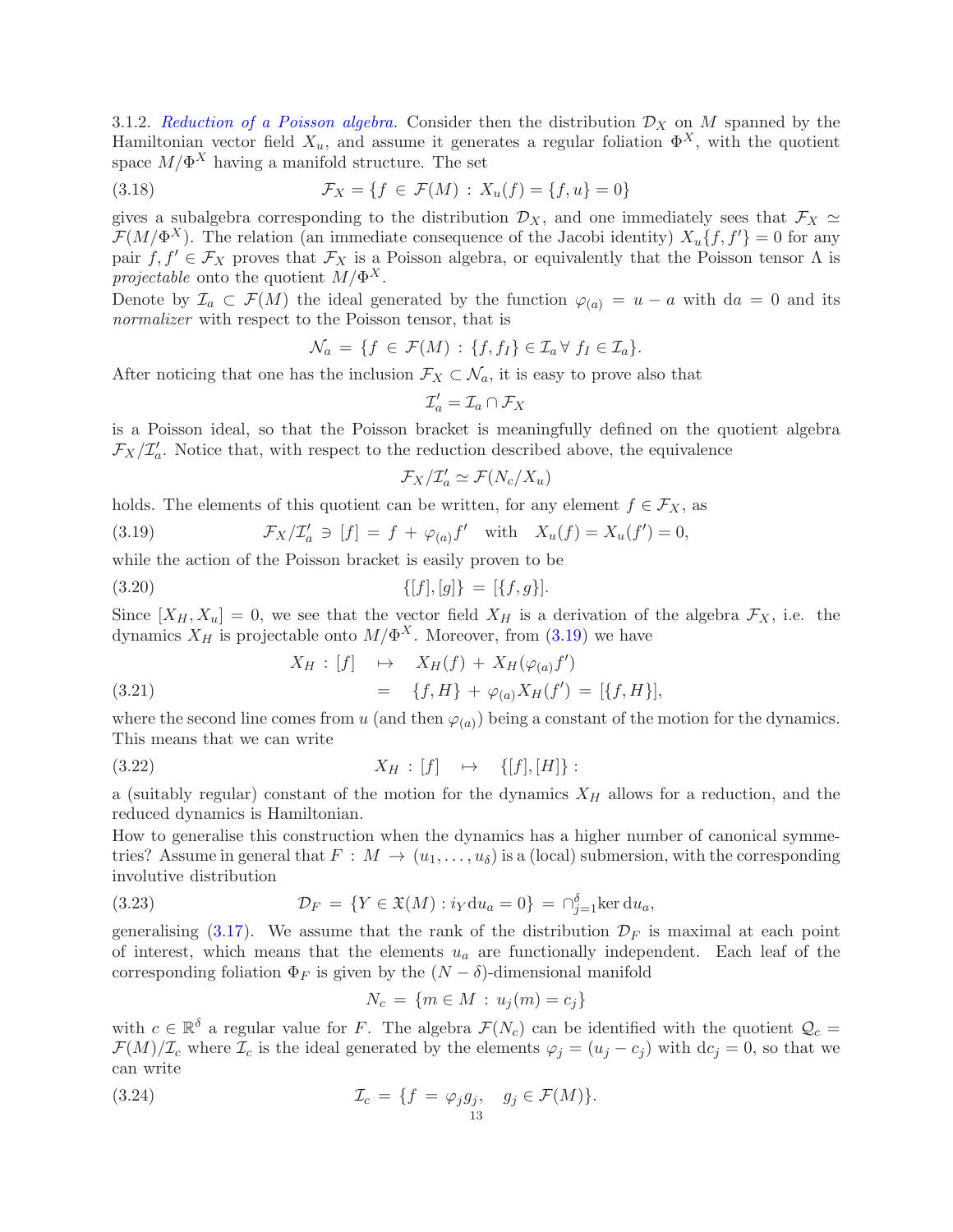Since the Poisson bracket on M can not be consistently defined onto  $\mathcal{Q}_c$ , the path [\[37\]](#page-49-7) starts from the subalgebra

<span id="page-13-4"></span>(3.25) 
$$
\mathcal{F}_X = \{ f \in \mathcal{F}(M) : \{ f, u_j \} = 0 \quad \forall j = 1, ..., \delta \} \simeq \mathcal{F}(M/\Phi^X)
$$

generated by the distribution  $\mathcal{D}_X$  spanned by the Hamiltonian vector fields  $\{X_{u_j}\}$ , with  $\Phi^X$  denoting the corresponding regular foliation. As already showed above, the Poisson structure on M can be consistently defined onto the subalgebra  $\mathcal{F}_X$ , since  $X_{u_j}\{f, g\} = 0$  for  $f, g \in \mathcal{F}_X$ . The vector field  $X_H$  defines a derivation on  $\mathcal{F}_X$  if and only if

<span id="page-13-1"></span>
$$
(3.26) \t\t\t L_{X_H} u_a = f_a(u)
$$

with  $f_a$  depending only on the  $u_j$ . In order to reduce the dynamics further, consider the ideal  $\mathcal{I}_c$ defined in  $(3.24)$  and its normaliser<sup>[15](#page-13-0)</sup>

(3.27) 
$$
\mathcal{N}_c = \{f \in \mathcal{F}(M) : \{f, \varphi_j g_j\} \in \mathcal{I}_c\}.
$$

It is immediate to see that  $\mathcal{F}_X \subset \mathcal{N}_c$ . The intersection

(3.28) 
$$
\mathcal{I}'_c = \mathcal{I}_c \cap \mathcal{F}_X = \{ f \in \mathcal{F}(M) : f = \varphi_j g_j \text{ and } \{ \varphi_b, \varphi_a g_a \} = 0, g_a \in \mathcal{F}(M) \}
$$

is (by a direct proof) a Poisson ideal, so the Poisson bracket on  $\mathcal{F}_X$  consistently defines a Poisson bracket onto the quotient  $\mathcal{F}_X/\mathcal{I}'_c$ . Moreover, it is the condition [\(3.26\)](#page-13-1) which allows to prove that  $X_H : \mathcal{I}'_c \to \mathcal{I}'_c$ , so  $X_H \in \text{Der}(\mathcal{F}_X/\mathcal{I}'_c)$ .

When is such a derivation *inner* with respect to the Poisson structure? Only if  $\{H, u_i\} = 0$ , i.e. only if  $H \in \mathcal{F}_X$ . We therefore assume that the elements  $\{u_j\}_{j=1,\dots,\delta}$  are functionally independent constants of the motion for the dynamics, i.e.  $L_{X_H} u_j = \{u_j, H\} = 0$ , with  $[X_H, X_{u_j}] = 0$ . The analysis described in the previous lines shows that  $X_H$  can be reduced to the quotient algebra  $\mathcal{F}_X/\mathcal{I}'_a$ , where its action turns out to be Hamiltonian, generalising [\(3.22\)](#page-12-2). That this procedure is equivalent to the Poisson dynamics reduction developed in [\[37\]](#page-49-7) comes from [\[20\]](#page-49-8). The quotient  $\mathcal{F}_X/\mathcal{I}'_a$  can be identified with the algebra  $\mathcal{F}(N_c/\mathfrak{g}_c)$  where  $\mathfrak{g}_c$  is the Lie subalgebra of Hamiltonian vector fields  $X_{u_i}$  which are tangent to  $N_c$ .

<span id="page-13-2"></span>3.1.3. Invariant closed 1-forms along a Poisson dynamics and the associated reduction procedure. Assume that  $\alpha$  is an invariant 1-form for the dynamics, i.e.  $L_{X_H} \alpha = 0$ , and that  $d\alpha = 0$ , i.e.  $\alpha$  is closed. Under these two conditions, one still has from  $(3.16)$  that  $\hat{X}_{\alpha}$  is an infinitesimal canonical symmetry for the dynamics. If the de Rham first cohomology class for the manifold  $M$  is trivial, then one can write  $\alpha = du_\alpha$  with  $u_\alpha \in \mathcal{F}(M)$ . In such a case, from the identity  $L_{X_H} du = dL_{X_H} u$ follows that the function

<span id="page-13-3"></span>(3.29) 
$$
L_{X_H} u_\alpha = \{u_\alpha, H\} = -\{H, u_\alpha\} = -L_{\hat{X}_\alpha} H
$$

is constant on each connected component of  $M$ . We have sketched the proof of the following result

<span id="page-13-5"></span>**Proposition 3.2.** Given a Hamiltonian dynamics  $\Gamma = X_H$  on a Poisson manifold  $(M, \Lambda)$ , if  $u \in \mathcal{F}(M)$  satisfies the condition  $dL_{X_H}u = 0$ , then the corresponding Hamiltonian vector field  $\hat{X}_{\mathrm{d}u} = X_u$  gives a canonical infinitesimal symmetry for the dynamics  $X_H$ .

Notice that this result reduces to the previous proposition [3.1](#page-11-1) when  $\{u, H\} = 0$ . If  $dL_{X_H} u = 0$ and  $\{u, H\} \neq 0$ , it is immediate to see that the one parameter group of canonical diffeomorphisms generated by  $X_u$  maps integral curves of  $X_H$  into integral curves of  $X_H$  lying on different level sets for  $H$ . Dynamics sharing these properties have been considered, also within the quantum setting, in [\[14,](#page-49-9) [22,](#page-49-10) [23\]](#page-49-11), and are referred to as spectrum generating algebras.

<span id="page-13-0"></span><sup>&</sup>lt;sup>15</sup>Notice that the elements in  $\mathcal{N}_c$  correspond to functions on M whose corresponding Hamiltonian vector fields are tangent to  $N_c$ .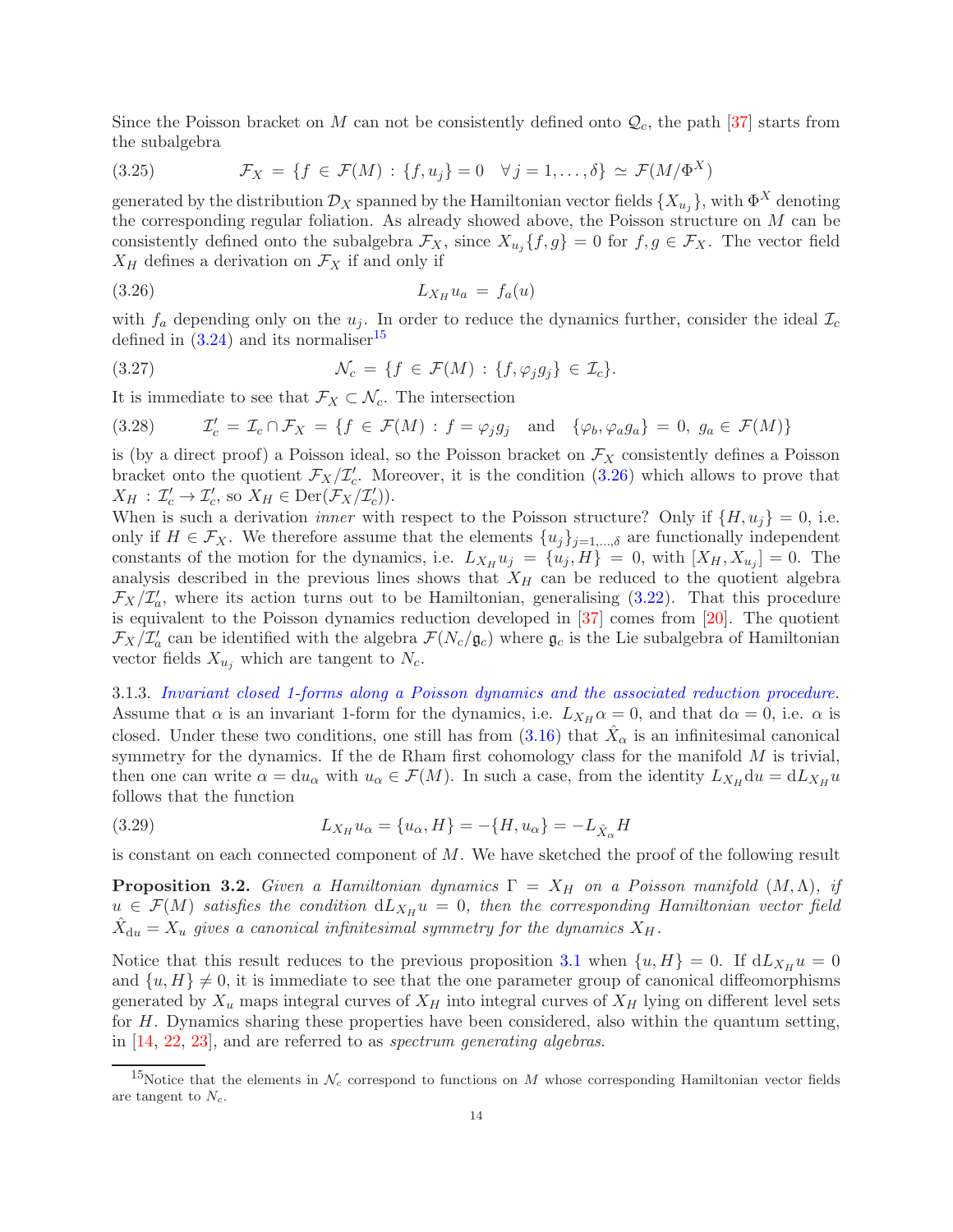Following what we outlined above in the previous section [3.1.1](#page-11-2) about the reduction procedure, it is clear that, if we have a set of closed invariant 1-forms  $\alpha_j = du_j$  for the dynamics  $X_H$ , and  $\mathcal{I}_c$ denotes the ideal in  $\mathcal{F}(M)$  generated by the elements  $\varphi_j = u_j - c_j$  with  $dc_j = 0$ , the quotient algebra  $\mathcal{F}_X/(\mathcal{I}_c \cap \mathcal{F}_X)$  has a Poisson structure coming from the one on M. The operator  $X_H$  is projectable onto  $\mathcal{F}_X/(\mathcal{I}_c \cap \mathcal{F}_X)$ , its action can be written as an *outer* derivation.

<span id="page-14-4"></span>3.1.4. Lie algebras of infinitesimal canonical symmetries and the momentum map. Assume now there exists a finite set  $\{\alpha_j\}_{j=1...,\delta}$  of closed 1-forms which are invariant along  $X_H$ . From [\(3.14\)](#page-10-3) we have that

<span id="page-14-1"></span><span id="page-14-0"></span>
$$
[\alpha_j, \alpha_k]_{\Lambda} = d(\Lambda(\alpha_j, \alpha_k)),
$$

and this shows that the 1-form  $[\alpha_j, \alpha_k]$  is not only invariant along  $X_H$ , but also exact, its primitive  $\Lambda(\alpha_i, \alpha_k)$  giving a constant of the motion for the dynamics. Together with the identity

(3.30) 
$$
\hat{X}_{\mathrm{d}(\Lambda(\alpha_j,\alpha_k))} = X_{\Lambda(\alpha_j,\alpha_k)} = [\hat{X}_{\alpha_j}, \hat{X}_{\alpha_k}],
$$

we can prove that, if such closed invariant 1-forms close a  $\delta$  dimensional Lie algebra g

(3.31) 
$$
[\alpha_j, \alpha_k]_{\Lambda} = c_{jk}^{\ \ s} \alpha_s,
$$

then the corresponding vector fields give

(3.32) 
$$
[\hat{X}_{\alpha_j}, \hat{X}_{\alpha_k}] = c_{kj}^{\ \ s}\hat{X}_{\alpha_s},
$$

i.e. a Lie algebra of canonical infinitesimal symmetries for the dynamics, or equivalently a representation of g in terms of canonical infinitesimal symmetries for the dynamics.

Assume further that such 1-forms are exact, i.e.  $\alpha_j = du_j$ : under the condition [\(3.31\)](#page-14-0) we can prove that

<span id="page-14-5"></span>(3.33) 
$$
\{u_j, u_k\} = c_{jk}^{\ s} u_s + \sigma_{jk}(C)
$$

where  $\sigma_{ik}(C)$  are (skewsymmetric in  $(jk)$ ) functions of the Casimirs C for the Poisson structure. If the Poisson structure is non degenerate, then  $d\sigma_{ik} = 0$ . If the Lie algebra is perfect, i.e. it coincides with its derived algebra, then it is possible to add an integration constant  $u_j \mapsto u_j + c_j$  such that  $\sigma_{ik} = 0.$ 

Paralleling what we described above, we know from the Frobenius theorem that both the distribution  $\mathcal{D}_X$  spanned by the canonical vector fields  $\{\hat{X}_{\alpha_j}\}_{j=1,\dots,\delta}$  (from  $(3.32)$  we see that the vector fields  $\hat{X}_{\alpha_j}$  close a Lie algebra) and the distribution  $\mathcal{D}_{\alpha} = \bigcap_{j=1}^{\delta} \ker \alpha_j$  are integrable (since  $d\alpha_j = 0$ , see the proposition [B.2\)](#page-48-5). Under the natural hypothesis of regularity for the quotients  $M/\Phi^X$  and  $M/\Phi^{\alpha}$  we can prove that  $X_H$  is projectable with respect to both foliations. The Poisson structure is not in general projectable onto the subalgebra

<span id="page-14-3"></span>(3.34) 
$$
\mathcal{F}_{\alpha} = \{ f \in \mathcal{F}(M) : i_Y \mathrm{d} f = 0 \quad \forall Y \in \mathcal{D}_{\alpha} \} \simeq \mathcal{F}(M/\Phi^{\alpha}).
$$

A sufficient condition for that is that the distribution  $\mathcal{D}_{\alpha}$  is spanned by the kernel of a set  $\{\beta_j =$  $\{du'_j\}_{j=1,\ldots,\delta}$  of independent exact 1-forms on M such that

(3.35) 
$$
\{u'_j, u'_k\} = c_{jk}^{s} u'_s,
$$

i.e. the Hamiltonian vector fields  $X_{u'_j}$  give a so called Hamiltonian action of the Lie algebra  $\mathfrak g$  on the Poisson manifold<sup>[16](#page-14-2)</sup> M. Correspondingly to this action, one can define the map  $\mu$  :  $M \to \mathfrak{g}^*$ given by

$$
\mu(m) = u'_j(m)\epsilon^j,
$$

<span id="page-14-2"></span><sup>16</sup>Notice that a slightly more general sufficient condition for the Poisson structure to be defined on  $\mathcal{F}_{\alpha}$  is that

 ${u'_j, u'_k} = c_{jk}^{s}u'_s + \sigma_{jk}$ 

with  $\sigma_{ik} = -\sigma_{kj}$  and  $d\sigma_{jk} = 0$ .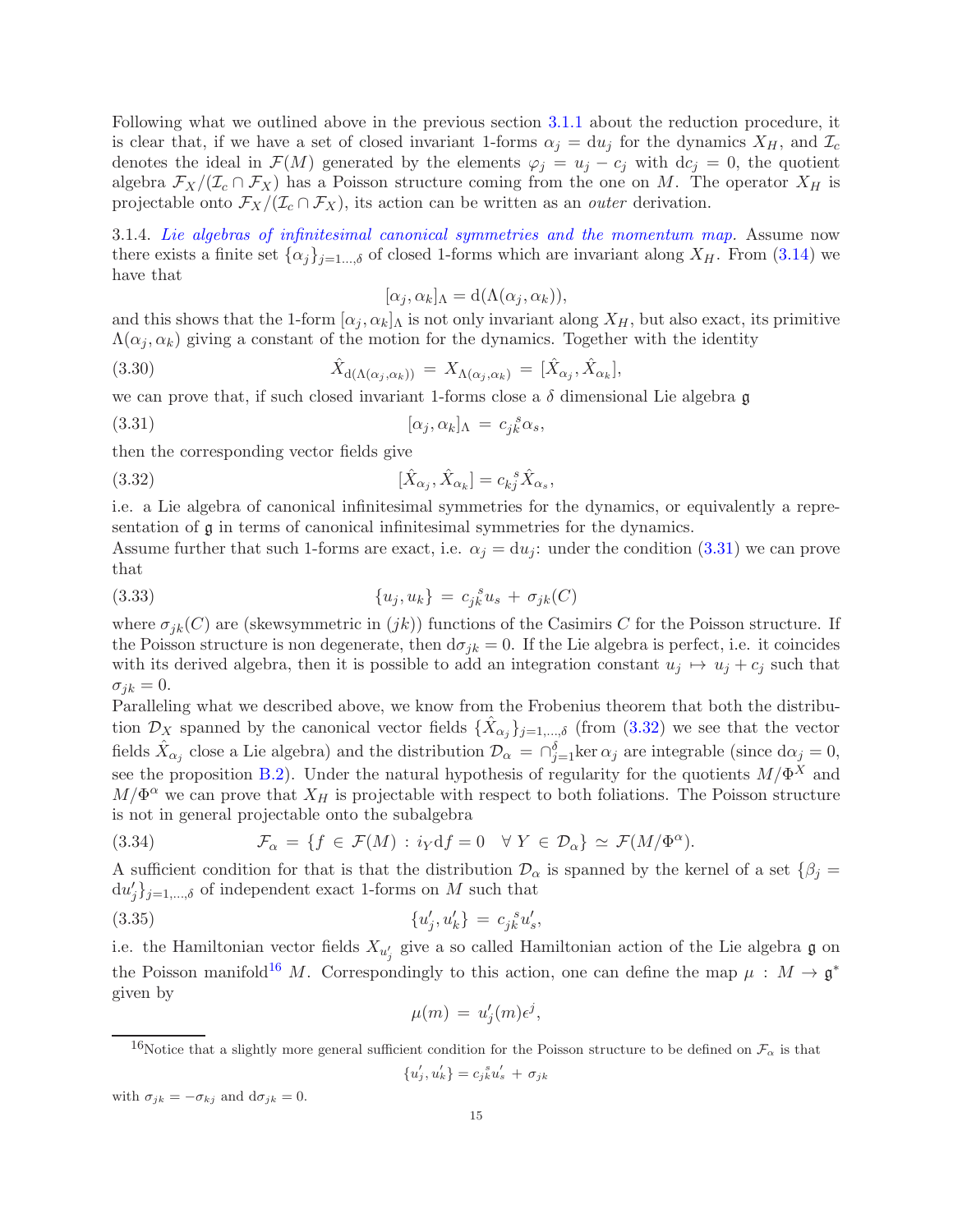where  $\{\epsilon^j\}_{j=1,\dots,\delta}$  is the basis of  $\mathfrak{g}^*$  dual to the basis of  $\mathfrak{g}$  mapped under the Hamiltonian action into the vector fields  $X_{u'_j}$ . The map  $\mu$  is called the *momentum map* associated to the given Hamiltonian action of  $\mathfrak g$  on the Poisson manifold  $M^{17}$  $M^{17}$  $M^{17}$ . With respect to the general reduction scheme sketched in the section [2.1,](#page-2-1) the momentum map  $\mu$  provides an example of the map F, with  $M' = \mathfrak{g}^*$ , the algebra  $\mathcal{F}_{\alpha}$  defined in [\(3.34\)](#page-14-3) being the corresponding subalgebra (see [\(2.3\)](#page-3-2))

<span id="page-15-2"></span><span id="page-15-1"></span>
$$
\mathcal{A}_\mu = \{\mu^*(w) \, : \, w \, \in \, \mathcal{F}(\mathfrak{g}^*)\}.
$$

The dynamics  $X_H$  is projectable onto  $M/\Phi^{\alpha}$ , i.e. well defined on  $\mathcal{F}_{\alpha}$ , if and only if  $[X_H, Y] \in \mathcal{D}_{\alpha}$ for any  $Y \in \mathcal{D}_{\alpha}$ , which is equivalent to the  $(3.26)$ ,

$$
L_{X_H} u'_a = f_a(u')
$$

with  $f_a$  depending only on  $u'_j$ . The elements  $u'_j$  provide a local coordinate chart on the quotient manifold  $M/\Phi^{\alpha}$ , which turns to be equipped with a Poisson structure. The relation [\(3.36\)](#page-15-1) allows towrite the dynamics ([\[45,](#page-49-12) [42\]](#page-49-13)) on  $M/\Phi^{\alpha}$  as

$$
X_H = f_a \frac{\partial}{\partial u'_a}
$$

We close this description upon noticing that the constants of the motion  $\Gamma_{ij} = \{u_j, u_k\}$  which close the commutation relations  $\{\Gamma_{jk},\Gamma_{ab}\} = c_{jk}^{\ s}c_{ab}^{\ m}\Gamma_{sm}$  provide a realisation of a derived algebra  $\mathfrak{g}'$ from g, and allow for a reduction procedure.

An interesting generalisation of the formalism sketched above appears when there exists a finite set  $\{\alpha_j\}_{j=1,\dots,\delta}$  of 1-forms which are invariant along the orbits of the dynamics  $X_H$ , with (as in [\(3.31\)](#page-14-0))

(3.38) 
$$
[\alpha_j, \alpha_k]_{\Lambda} = c_{jk}^{\ \ s} \alpha_s,
$$

but such that they are no longer closed, satisfy instead a Maurer-Cartan relation

(3.39) 
$$
\mathrm{d}\alpha_a + \frac{1}{2} \phi_a^{bc} \alpha_b \wedge \alpha_c = 0
$$

with  $c_{jk}^s$  and  $\phi_a^{bc}$  respectively giving the structure constants of the Lie algebras **g** and  $\tilde{\mathfrak{g}}$ . From [\(3.16\)](#page-10-2) we see that the corresponding vector fields  $\hat{X}_{\alpha_j}$  commute with the dynamics  $X_H$  but need not to be canonical. A direct computation shows that

(3.40) 
$$
[\hat{X}_{\alpha_k}, \hat{X}_{\alpha_j}] = (c_{jk}^s + (\phi_k^{sa}\Lambda(\alpha_a, \alpha_j) - \phi_j^{sa}\Lambda(\alpha_a, \alpha_k))) \hat{X}_{\alpha_s}.
$$

When the elements in round bracket provide the structure constants of a Lie algebra, then one can see that g and  $\tilde{g}$  are the building blocks for a double Lie group (see [\[2,](#page-48-6) [3\]](#page-48-7)). In this case, one also has that there exists a Lie group  $\tilde{G}$  and a map  $\tilde{\Phi}: M \to \tilde{G}$  such that  $\alpha_j = \tilde{\Phi}^*(\omega_j)$ , where  $\omega_j$  are the left-invariant 1-forms associated to the basis  $e_j$  of the Lie algebra of  $\tilde{G}$ . Moreover, the dynamics  $X_H$  is in this case related to a one parameter subgroup on  $\tilde{G}$ . This is the starting point for what is known as the formalism of group valued constants of the motion.

<span id="page-15-0"></span><sup>&</sup>lt;sup>17</sup>A generalisation of the notion of momentum map for a given Hamiltonian action of a Lie algebra g on a Poisson manifold M is provided by the notion of function groups, which is a set  $\{f_j\}_{j=1,\dots,k}$  of independent elements in  $\mathcal{F}(M)$ such that  $d\{f_j, f_s\} = c_{j_s}^m d f_m$  with  $c_{j_s}^m \in \mathcal{F}(M)$  depending only on the  $f_j$ , satisfying the antisymmetry condition  $c_j^m = -c_{sj}^m$  and the Jacobi identity. One can say that a function group is a momentum map when the Hamiltonian vector fields represent an infinite dimensional Lie algebra. Following the general reduction scheme outlined in the previous sections, the elements  $f_j$  of a function group define a map  $\overline{F}$  :  $\overline{M}$   $\rightarrow$   $(f_1,\ldots,f_k)$   $\in$   $\overline{M}'$  from the Poisson manifold to another Poisson manifold (target manifold) on which the canonical derivations of the subalgebra project.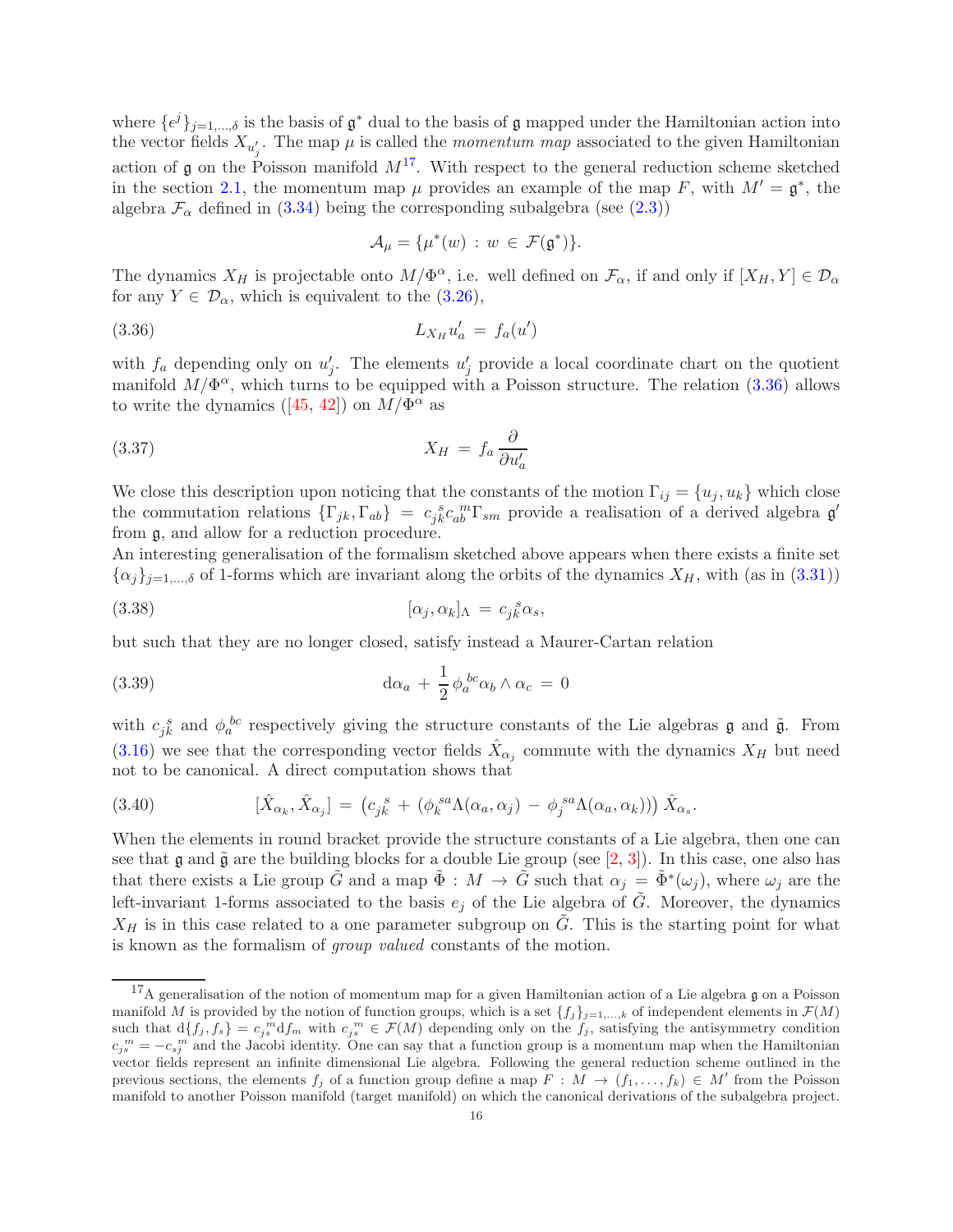3.1.5. Relatively closed 1-forms invariant along a Poisson dynamics. Assume that  $d\alpha(X_f, X_g) = 0$ for any  $f, g \in \mathcal{F}(M)$ . This condition is usually referred to as the 1-form  $\alpha$  being *relatively* (i.e. along Hamiltonian vector fields) closed. From the first relation out of [\(3.16\)](#page-10-2), we have then that  $\hat{X}_{\alpha}$  is canonical. From the further identity

<span id="page-16-3"></span>(3.41) 
$$
[X_H, \hat{X}_\alpha]f = (L_{\hat{X}_\alpha}\Lambda)(\mathrm{d}H, \mathrm{d}f) - X_f(\alpha(X_H))
$$

for any  $f, H \in \mathcal{F}(M)$ , it follows that the vector field  $\hat{X}_{\alpha}$ , with  $\alpha$  relatively closed, provide an infinitesimal symmetry for the dynamics  $X_H$  if and only if

<span id="page-16-1"></span>(3.42) 
$$
X_f(\alpha(X_H)) = {\alpha(X_H), f} = {i_{X_H}\alpha, f} = 0,
$$

i.e. if and only if the element  $i_{X_H} \alpha \in \mathcal{F}(M)$  is a Casimir for the Poisson tensor  $\Lambda$ . From the identity  $L_{\hat{X}_{\alpha}}H = -i_{X_H}\alpha$ , we see that the condition [\(3.42\)](#page-16-1) is fulfilled if and only if  $L_{\hat{X}_{\alpha}}H$  is a Casimir for the Poisson tensor. We write this result as

<span id="page-16-2"></span>**Proposition 3.3.** Given the Hamiltonian dynamics  $\Gamma = X_H$  on a Poisson manifold  $(M, \Lambda)$  and a relatively closed 1-form  $\alpha$ , the corresponding vector field  $\hat{X}_{\alpha}$  is an infinitesimal canonical symmetry if and only if the element  $L_{\hat{X}_\alpha}H \in \mathcal{F}(M)$  is a Casimir function for the Poisson tensor  $\Lambda$ .

As in the case studied in the previous section [3.1.3](#page-13-2) above, there exist infinitesimal canonical symmetries  $\hat{X}_{\alpha}$  for the dynamics  $X_H$  which do not preserve the level sets of H.

Assume that the 1-form  $\alpha$  is invariant along the integral curves of the dynamics  $X_H$ , that is  $L_{X_H} \alpha = 0$ . From [\(3.16\)](#page-10-2) we see then that  $\hat{X}_{\alpha}$  gives an infinitesimal symmetry for  $X_H$ . We notice that such a vector field  $\hat{X}_{\alpha}$  is not necessarily canonical, even under the further assumption (considered in the proposition [3.3](#page-16-2) above) of  $i_{X_H} \alpha$  being a Casimir for the Poisson tensor  $\Lambda$ : the two conditions  $L_{X_H} \alpha = 0$  and  $\{i_{X_H} \alpha, f\} = 0$  for any  $f \in \mathcal{F}(M)$  imply that  $\hat{X}_{\alpha} \{H, f\} = \{\hat{X}_{\alpha} H, f\} + \{H, \hat{X}_{\alpha} f\}$ for any  $f$ , and this is not equivalent to  $(3.9)$ . It is indeed immediate to prove (using the relations [\(3.41\)](#page-16-3)-[\(3.42\)](#page-16-1)) that, if  $L_{X_H} \alpha = 0$  and  $L_{\hat{X}_\alpha} \Lambda = 0$ , then  $L_{\hat{X}_\alpha} H$  is a Casimir element for the Poisson structure.

<span id="page-16-0"></span>3.2. Symmetries for linear Poisson dynamics. Given the linearity of quantum mechanics, classical linear systems provide a first class of examples where the theory described so far give interesting results.

On a N-dimensional vector space E, the one parameter group of diffeomorphisms  $\phi_t : u \mapsto e^t u$ realises a dilation, for any vector  $u \in E$ . Its infinitesimal generator is the vector field  $\Delta = x^a \partial_a$ with respect to a global coordinate system  $\{x^a\}_{a=1,\dots,N}$ , usually referred to as the Liouville vector field on E. Such a vector field is complete, has only one critical point  $x^a = 0$ , and introduces a grading (see the well known Euler's theorem) within the ring  $\mathcal{F}(E)$  of smooth functions on E given by

<span id="page-16-4"></span>(3.43) 
$$
\mathcal{F}^{(k)}(E) = \{f \in \mathcal{F}(E) : L_{\Delta}f = kf\}
$$

for not negative integer k. Moreover, one has that  $\mathcal{F}^{(0)}(E)$  is given by constant functions, while the elements in  $\mathcal{F}^{(1)}(E)$  separate derivations.

It is possible to prove that a Liouville vector field allows to tensorially characterise a linear finite dimensional space  $[7]$ . If M is a smooth finite dimensional manifold, and a complete vector field  $\Delta \in \mathfrak{X}(M)$  exists, such that  $\Delta$  has only one non-degenerate critical point, with  $\mathcal{F}^{(0)}(M) \simeq \mathbb{R}$  and  $\mathcal{F}^{(1)}(M)$  separating the derivations on  $\mathcal{F}(M)$ , then M can be given a unique vector space structure such that ∆ coincides with the infinitesimal generators of the dilations. Under such hypothesis, the elements in  $\mathcal{F}^{(1)}(M)$  provide a global coordinate chart for M.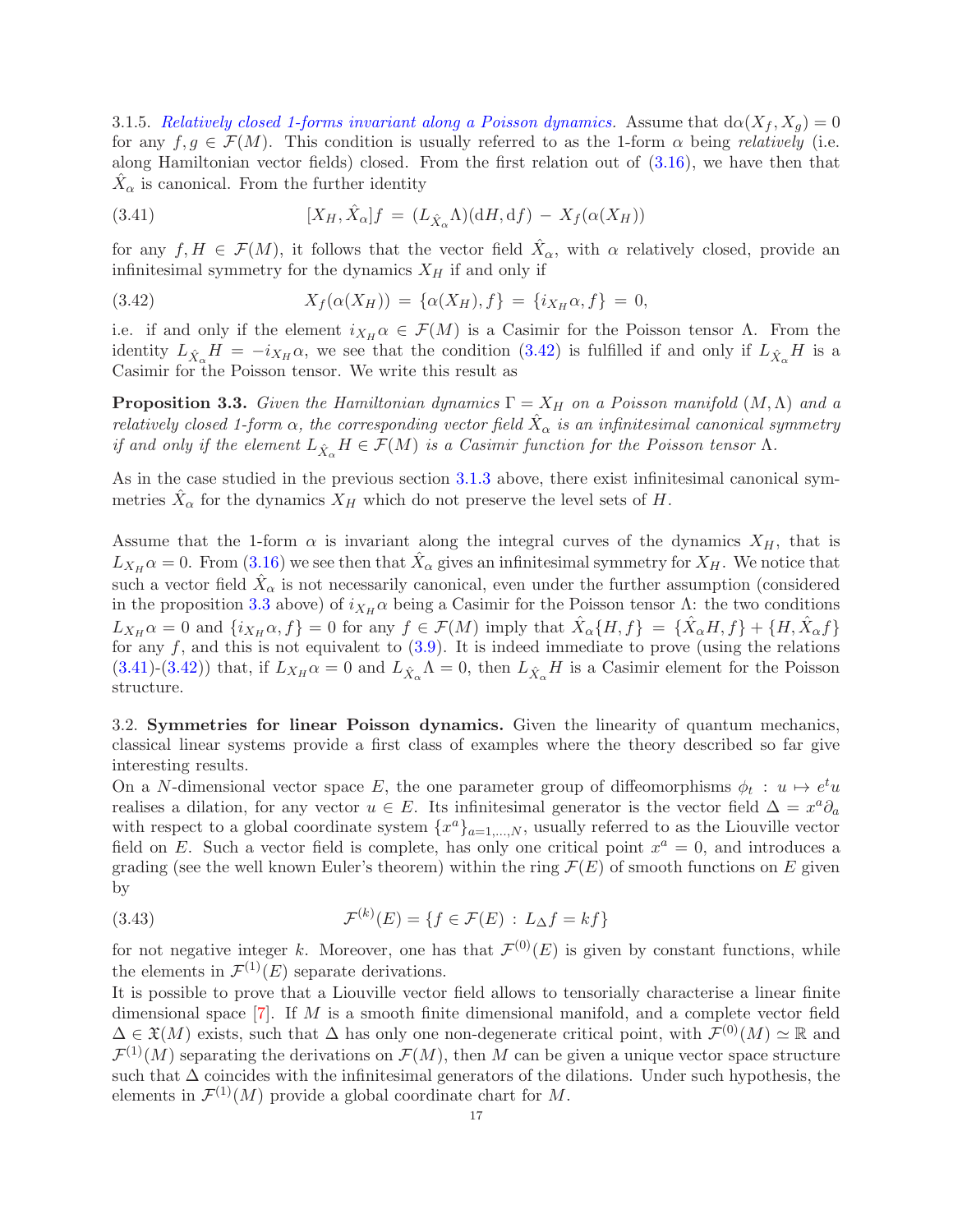On such a linear space, a vector field  $X \in \mathfrak{X}(M)$  is linear if and only  $[X, \Delta] = 0$ . This condition is easily seen to be equivalent to the existence of a matrix A with constant entries such that  $X = A_b^a x^b \partial_a$ . In general we shall say that a dynamical system X on a manifold M is compatible with a linear structure on M if a Liouville vector field  $\Delta$  on M exists and it commutes with X. Such a formulation has been used to analyse also the linearisation problem for non linear dynamics within a non perturbative approach (see  $[4, 15]$  $[4, 15]$ )

Once outlined a geometric (i.e. intrinsic) characterization for a linear dynamics, we consider  $\mathbb{R}^N$ , and we associate to any matrix A with constant entries  $A_b^a$  the vector field  $X_A$ , to any skewsymmetric matrix  $\Lambda = -\Lambda^T$  with constant entries  $\Lambda^{ab}$  the Poisson structure on  $\mathbb{R}^N$  given by  $\{x^a, x^b\} = \Lambda^{ab}$ , to any symmetric matrix  $F = F^T$  with constant entries  $F_{ab}$  the quadratic element

$$
f_F(x) = \frac{1}{2} F_{ab} x^a x^b,
$$

to any matrix  $\phi$  with constant entries  $\phi_{ab}$  the 1-form

<span id="page-17-5"></span>
$$
\alpha_{\phi} = \phi_{ab} x^a \mathrm{d} x^b.
$$

It is

$$
\{f_A, f_B\} = f_{A\Lambda B - B\Lambda A}
$$

with  $A = A^T$  and  $B = B^T$ , while the action of the Lie derivative  $L_{X_M}$  is easily seen to give the maps

(3.45) 
$$
B = B^{T}, f_{B} \longrightarrow f_{BM+M^{T}B} \nX_{B} \longrightarrow [X_{M}, X_{B}] = X_{[B,M]} \n\alpha_{\phi} \longrightarrow \alpha_{M^{T}\phi+\phi M} \n\Lambda = -\Lambda^{T} \longrightarrow -(M\Lambda + \Lambda M^{T})
$$

<span id="page-17-2"></span>thus reading the differential calculus in terms of matrix calculus. The dynamics  $\Gamma = X_A = A_b^a x^b \partial_a$ , has a Poisson description on  $(\mathbb{R}^N, \Lambda = -\Lambda^T)$  if and only if the matrix equation

 $(3.46)$   $\Lambda H = A$ 

is satisfied, with  $H = H<sup>T</sup>$ . This factorization problem for linear dynamics has been analysed in [\[16\]](#page-49-15) within the Hamiltonian formalism and reviewed<sup>[18](#page-17-0)</sup> in chapter 4 in  $[6]$  within the Poisson formalism. Assume then that  $X_A$  has such a Poisson description<sup>[19](#page-17-1)</sup>. Using [\(3.45\)](#page-17-2) it is immediate to prove that

<span id="page-17-3"></span>
$$
\hat{X}_{\alpha_{\phi}} = X_{\Lambda \phi^T},
$$

and that the relations  $(3.16)$  can be read as the following (with constant entries) matrix relations

(3.47) 
$$
L_{\hat{X}_{\alpha_{\phi}}} \Lambda \sim \Lambda(\phi - \phi^{T})\Lambda,
$$

$$
[X_{A}, \hat{X}_{\alpha_{\phi}}] \sim \Lambda \phi^{T} A - A\Lambda \phi^{T} = \Lambda \{\phi^{T} \Lambda H - H\Lambda \phi^{T}\},
$$

$$
L_{X_{A}} \alpha_{\phi} \sim A^{T} \phi + \phi A = \phi \Lambda H - H\Lambda \phi
$$

<span id="page-17-4"></span><span id="page-17-0"></span><sup>&</sup>lt;sup>18</sup>We notice that, if the matrix A can be factorised as in  $(3.46)$ , it follows that  $\text{Tr}(A^{2k+1}) = 0$  for any  $k \in \mathbb{N}$ , and  $A^{2k+1} = (-1)^k \Lambda((A^T)^k H A^k)$ . This means that, if a meaningful factorization  $\Lambda H = A$  exists, then all odd powers of A give raise to Hamiltonian vector fields with respect to the same Poisson structure: all of them commute, but they are not independent, as the Cayley theorem proves. The functions  $f_k = (-1)^k ((A^T)^k H A^k)_{ij} x^i x^j$  are constants of the motion for  $X_A$  in involution. Even powers of A on the other hand provide symmetries which are not canonical. It is possible to show that they are related to complexified Hamiltonian vector fields, very much as it happens for quantum dynamics on Kähler manifolds.

<span id="page-17-1"></span><sup>&</sup>lt;sup>19</sup>Notice that the isotropic harmonic oscillator dynamics corresponds to  $H = 1_N$  for  $N = 2k$ .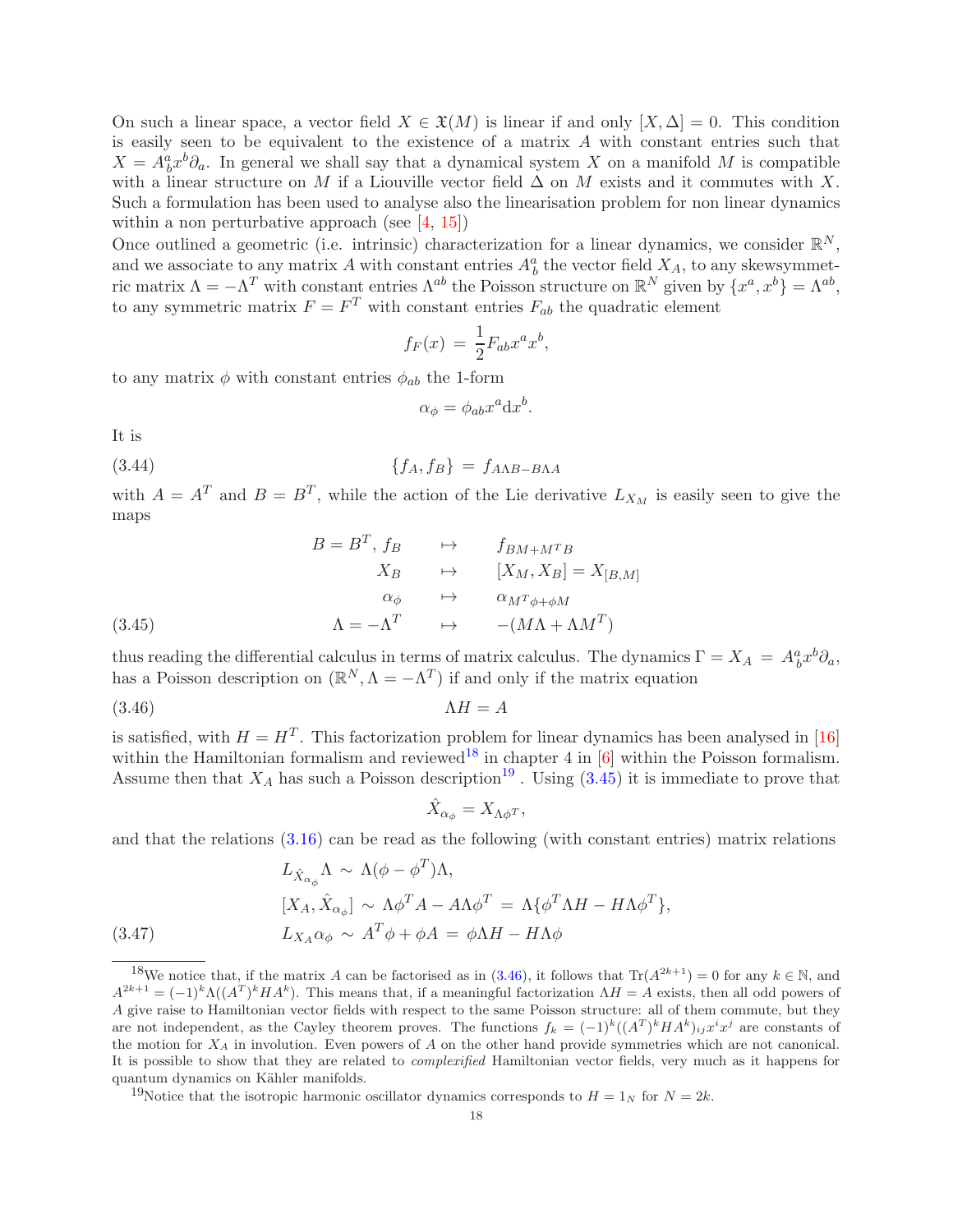Recall the case described in the proposition [3.3.](#page-16-2) The vector field  $\hat{X}_{\alpha_{\phi}}$  is canonical, i.e. from the first relation in [\(3.47\)](#page-17-4) the 1-form  $\alpha_{\phi}$  corresponds to a matrix  $\phi$  reading

(3.48) 
$$
\Lambda \phi \Lambda = \Lambda \phi^T \Lambda.
$$

The condition under which such canonical vector field is an infinitesimal symmetry for the Poisson dynamics  $X_A$  comes upon considering the second relation in  $(3.47)$  together with  $(3.48)$ , and gives

<span id="page-18-0"></span>
$$
\Lambda \{ \phi \Lambda H - H \Lambda \phi^T \} = 0.
$$

Since the matrix in curly bracket is symmetric, such condition amounts to state, recalling [\(3.44\)](#page-17-5), that the function

$$
f_{\phi \Lambda H - H \Lambda \phi^T} = L_{X_{\alpha_\phi}} f_H
$$

is a Casimir for the Poisson structure  $\Lambda$ .

Furthermore, the condition that  $\alpha_{\phi}$  is invariant along the dynamics  $X_A$  is written as

$$
\phi H\Lambda = H\Lambda \phi.
$$

This condition implies that  $\hat{X}_{\alpha_{\phi}}$  is an infinitesimal symmetry for  $X_A$ . It is evident that such infinitesimal symmetry is also canonical if and only if the skewsymmetric matrix  $\Sigma = \phi - \phi^T$ satisfies the condition  $\Lambda\Sigma\Lambda = 0$ . Notice that  $\Sigma = 0$  amounts to a symmetric  $\phi$ , which gives  $\alpha_{\phi} = df_{\phi}$  and then the case studied in section [3.1.1](#page-11-2) above.

We also notice that the most general conditions under which the vector field  $\hat{X}_{\alpha_{\phi}}$  gives an infinitesimal canonical symmetry for the linear dynamics  $X_A = X_{\Lambda H}$  can be written as

$$
\Lambda\phi\Lambda=\Lambda\phi^T\Lambda
$$

and

$$
\Lambda \{ \phi^T \Lambda H - H \Lambda \phi^T \} = 0.
$$

Similar equations were found and used in [\[5\]](#page-48-10) by analysing constraints in general relativity.

We close this section upon providing an explicit example of the role that an invariant Poisson tensor for a dynamics has in relating symmetries with constants of the motion.

<span id="page-18-1"></span>**Example 3.1.** Consider the dynamics described by the Liouville vector field itself  $\Delta = x\partial_x + y\partial_y$  on  $\mathbb{R}^2$ , which is clearly linear and associated to the identity matrix in  $\mathbb{R}^2$ . Any linear vector field  $X_A$  is an infinitesimal symmetry for  $\Delta$ , with the 1-parameter group of linear diffeomorphisms  $\Phi(t) = e^{tA}$ mapping each integral curve of  $\Delta$  into an integral curve of  $\Delta$ , since (by linearity) it maps any vector subspace into a vector subspace in  $\mathbb{R}^2$ . At the same time, a function  $f \in \mathcal{F}(\mathbb{R}^2)$  is invariant along  $\Delta$  (i.e. a constant of the motion) if and only if  $\Delta f = 0$ , which means that the set of constants of the motion can be identified with the set of elements  $f \in \mathcal{F}(\mathbb{S}^1)$  with clearly  $\mathbb{S}^1 \simeq \mathbb{R}^2 \setminus \{0\} / \mathbb{R}^+$ .

As we discussed at length in section [2.2,](#page-5-0) a skewsymmetric bivector field invariant under  $\Delta$  allows to connect functions invariant along  $\Delta$  with infinitesimal symmetries. We begin by noticing that the equation [\(3.46\)](#page-17-3) has no solution for a skewsymmetric matrix  $\Lambda$  and a symmetric matrix H.

We considered indeed this example already when introducing Poisson structures: the Poisson tensor  $\Lambda = xy\partial_x \wedge \partial_y$  is invariant along  $\Delta$ , although  $\Delta$  is not Hamiltonian with respect to such  $\Lambda$ , since one would have  $\Delta = X_H$  with an Hamiltonian function  $H = \log |y/x|$  which is defined only on  $\mathbb{R}^2 \setminus \{xy = 0\}$ . The tensor  $\Lambda$  nonetheless allows to map an invariant function to an infinitesimal symmetry for the dynamics: if  $\Delta f = 0$ , then one proves  $[X_f, \Delta] = 0$ . Such infinitesimal symmetry might be non Hamiltonian (due to eventual singularities of f as in the case of  $X_H$  itself), but turns nevertheless out to be canonical, i.e.  $L_{X_f}\Lambda = 0$ .

Concerning the infinitesimal symmetries  $X_A$ , one proves that they are canonical if and only if  $A = \text{diag}(\alpha, \beta)$ , and  $f = \alpha \log |x| - \beta \log |y|$  defined on  $\mathbb{R}^2 \setminus \{xy = 0\}$  gives  $X_f = X_A$ . Such f is invariant along  $\Delta$  if and only if  $\alpha = \beta$ .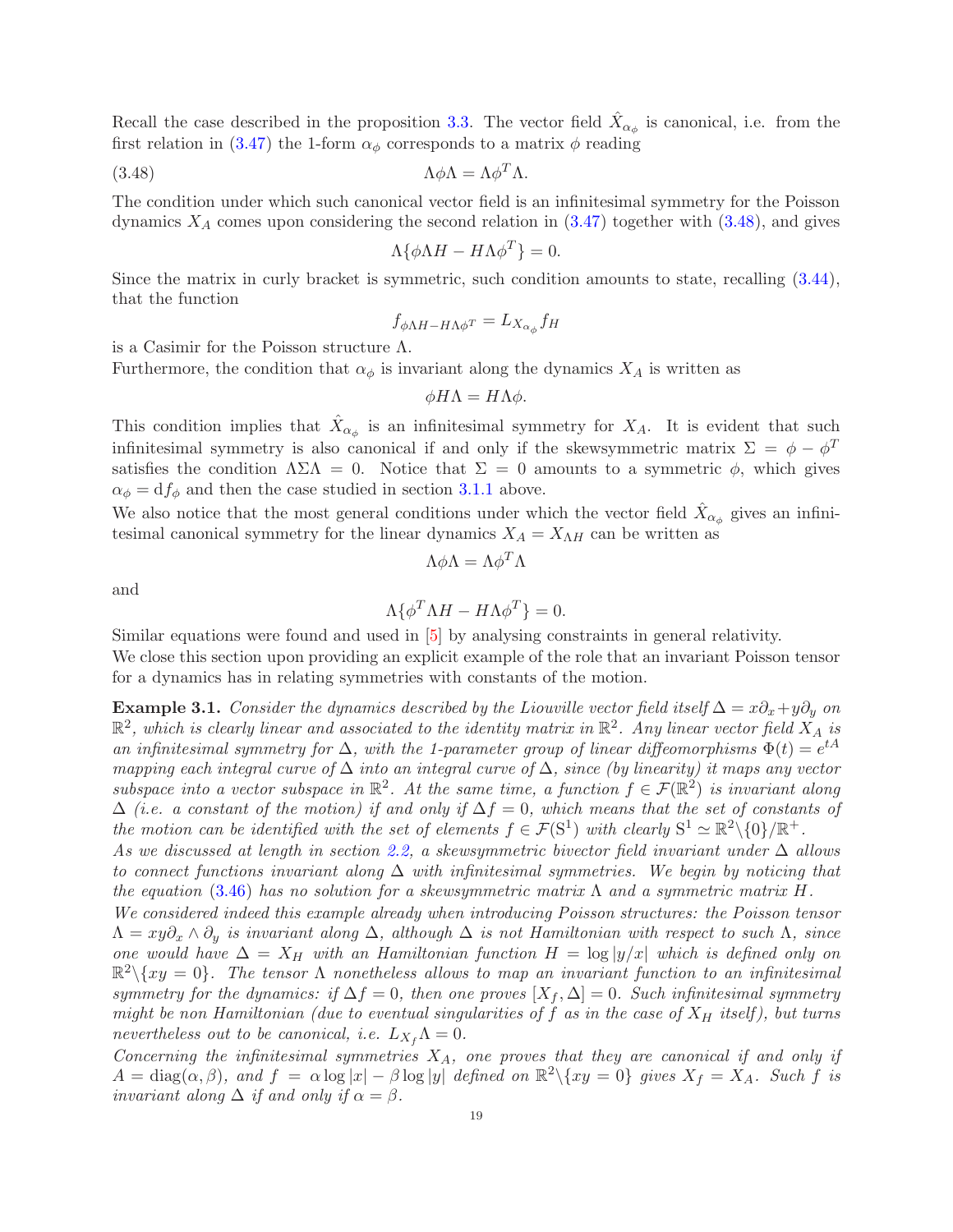### 4. Noether theorem and symplectic structures

<span id="page-19-0"></span>We have described at length how a Poisson structure  $\Lambda$  on a manifold M allows to define, at each point  $m \in M$ , the map  $\tau : T_m^*M \to T_mM$  (see [\(2.14\)](#page-5-2)). The range of the map  $\tau$  defines a distribution  $D^{\Lambda}$  with  $D^{\Lambda}_{(m)} \subseteq T_mM$  whose rank defines the rank of the Poisson structures at m. Points where the rank of  $\Lambda$  is maximal (and hence constant) are said to give the regular part of the Poisson tensor (such a subset is proven to be open and dense in  $M$ ), points where such a rank is not maximal are naturally called singular. Hamiltonian vector fields on M span the distribution  $D^{\Lambda}$ , while from the Jacobi identity and the relation  $(3.2)$  it is clear that the set of Hamiltonian vector fields on M give an involutive distribution. It can indeed be proven (this result is known as the Kirillov symplectic foliation theorem) that there exists a singular foliation of the Poisson manifold M whose leaves are such that their tangent spaces are spanned by the Hamiltonian vector fields, and that the level sets of the Casimir functions for the Poisson tensor  $\Lambda$  provide the regular leaves for the foliation. Moreover, each leaf is invariant under the flow of any Hamiltonian vector field, and this allows to define, on each leaf, a 2-form  $\omega$  via

<span id="page-19-1"></span>(4.1) 
$$
\Lambda(\mathrm{d}f, \mathrm{d}g) = \omega(X_f, X_g)
$$

for any  $f, g \in \mathcal{F}(M)$ . This 2-form turns to be non degenerate and closed, that is symplectic.

Coherently with our approach to the analysis of classical dynamical systems from the perspective of the principle of analogy, we also notice that symplectic manifolds are the classical counterparts of the set of states for irreducible representations of  $C^*$ -algebras in the quantum setting, arising when *neutral elements* or Casimir operators on the Hilbert space of a quantum system act as multiples of the identity. This is the reason why, after we analysed the geometry of a Poisson bivector on a manifold, we devote this section to the study of the geometry of non degenerate closed skewsymmetric tensors.

A symplectic structure on an orientable manifold M is defined by a 2-form  $\omega$  which is non degenerate (i.e. the dimension of M is then necessarily even, say 2N, and the matrix representing  $\omega$  is invertible) and closed (i.e.  $d\omega = 0$ ). The reduction to normal form of a non degenerate bilinear antisymmetric form on a finite dimensional vector space generalises to the Darboux theorem: if  $(M, \omega)$  is a symplectic manifold, for each point  $m_0 \in M$  there exists an open subset  $U \subset M$  and a local coordinate system on U given by  $(x^a, y^a)_{a=1,\dots,N}$  such that  $m_0 \in U$  and  $\omega_{|U} = dx^a \wedge dy^a$ . A diffeomorphism  $\phi$  on the symplectic manifold  $(M, \omega)$  is said *symplectic*, or *canonical*, if

$$
\phi^*\omega = \omega.
$$

A 2-form  $\omega$  which is closed and has constant (non maximal) rank on a (possibly odd dimensional) manifold M is called a pre-symplectic structure. Dynamics on a pre-symplectic manifold will be described in sections [5.](#page-39-0)

The relation between symplectic structures and non degenerate Poisson structures on a manifold can be described further. A symplectic structure  $\omega$  allows to define, using the contraction operator, the map  $\tilde{\tau}$  :  $\mathfrak{X}(M) \to \Lambda^1(M)$  (see [\(2.15\)](#page-5-3)) with

(4.3) 
$$
\tilde{\tau}: X \mapsto \hat{\alpha}_X = i_X \omega.
$$

The relation (for  $X, Y \in \mathfrak{X}(M)$ ), (see [\(4.1\)](#page-19-1))

(4.4) 
$$
\Lambda(i_X \omega, i_Y \omega) = \omega(X, Y)
$$

defines, given the non degeneracy of  $\omega$ , a bivector field (i.e. a skewsymmetric (2,0) tensor)  $\Lambda$  on M, which turns to be a non degenerate Poisson tensor since the condition  $d\omega = 0$  is easily seen to be equivalent to the Jacobi identity for  $\Lambda$  (see [\[41\]](#page-49-16)). With respect to a local chart  $\{x^a\}_{a=1,\dots,2N}$  on M, one has

<span id="page-19-3"></span><span id="page-19-2"></span>
$$
\omega = \omega_{ab} \mathrm{d} x^a \wedge \mathrm{d} x^b
$$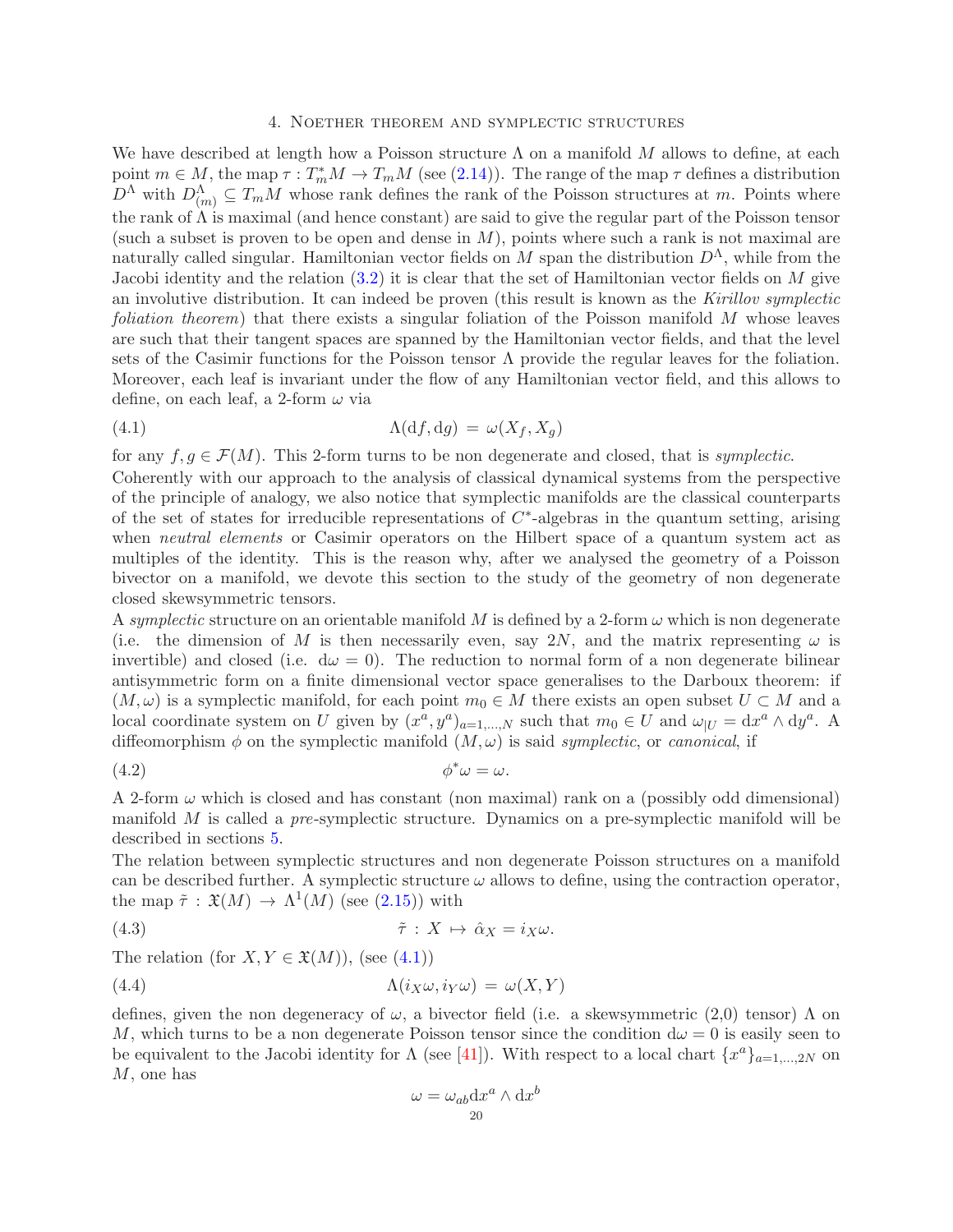with

$$
\hat\alpha_X=\omega_{ab}X^a\mathrm{d} x^b
$$

for  $X = X^i \partial_i \in \mathfrak{X}(M)$ , and (4.5)  $\Lambda^{ab} = \{x^a, x^b\} = (\omega^{-1})^{ba},$ 

with

<span id="page-20-1"></span>
$$
\omega_{ab}(\omega^{-1})^{bc}=\delta^c_a,
$$

so that one immediately proves, recalling [\(3.13\)](#page-10-1), that  $\tilde{\tau} = \tau^{-1}$ .

What we have described shows that any symplectic manifold  $(M, \omega)$  has a non degenerate Poisson structure  $\Lambda$  defined by [\(4.4\)](#page-19-2). This can be reversed. If a manifold M has a non degenerate Poisson tensor  $\Lambda$ , written as  $\Lambda = \Lambda^{ab}\partial_a \wedge \partial_b$  with respect to a local chart  $\{x^a\}_{a=1,\dots,2N}$ , the tensor

<span id="page-20-2"></span>
$$
\omega = -(\Lambda^{-1})_{ab} dx^a \wedge dx^b
$$

is a symplectic structure on  $M$  and the relation  $(4.4)$  holds.

A vector field X on the symplectic manifold  $(M, \omega)$  is said *locally Hamiltonian* if

$$
(4.6) \t\t\t L_X\omega = 0.
$$

Since  $d\omega = 0$ , this condition is equivalent to the condition  $d(i_X\omega) = 0$ , i.e. a vector field is locally Hamiltonian if and only if the 1-form  $\hat{\alpha}_X = i_X \omega$  is closed. We denote by  $\mathfrak{X}_{LH}(M) \subset \mathfrak{X}(M)$  the set of locally Hamiltonian vector fields on  $(M, \omega)$ .

A vector field X is said globally Hamiltonian, or simply Hamiltonian, if the 1-form  $i_X \omega$  is exact, that is if a function  $f \in \mathcal{F}(M)$  exists such that

$$
(4.7) \t\t i_X \omega = df.
$$

In such a case the function f, which is determined by  $X$  up to a constant, is said the Hamiltonian function of X. We denote by  $\mathfrak{X}_H(M) \subset \mathfrak{X}_{L}(\mathfrak{M})$  the set of globally Hamiltonian vector fields on  $(M, \omega)$ . It is immediate to recover (recalling the non degeneracy of the 2-form  $\omega$ ) that, if  $i_X \omega = df$ , then  $X = X_f$  as defined in  $(3.1)$ , so one can write

(4.8) 
$$
\{f,g\} = \Lambda(\mathrm{d}f,\mathrm{d}g) = \omega(X_f,X_g),
$$

which is  $(4.1)$ . The following chain of identities based on the properties of the exterior Cartan calculus proves that the commutator of two locally Hamiltonian vector fields  $X, Y$  is globally Hamiltonian, since

(4.9) 
$$
i_{[X,Y]}\omega = (L_X i_Y - i_Y L_X)\omega = L_X i_Y \omega = i_X d(i_Y \omega) + d(i_X i_Y \omega) = d(i_X i_Y \omega).
$$

This shows that  $\mathfrak{X}_{LH}(M)$  is a Lie subalgebra in  $\mathfrak{X}(M)$ , while the relation [\(3.2\)](#page-8-5) shows that  $\mathfrak{X}_{H}(M)$ is a Lie subalgebra of  $\mathfrak{X}_{LH}(M)$ , indeed a Lie algebra ideal<sup>[20](#page-20-0)</sup>, as the identity (for any  $L_A\omega = 0$ )

(4.10) 
$$
i_{[A,X_f]} \omega = d(L_A f + i_A i_{X_f} \omega),
$$

together with [\(3.2\)](#page-8-5) proves. Thus the derived Lie algebra is always made of Hamiltonian vector fields and the quotient of locally Hamiltonian with respect to Hamiltonian ones is related to the first cohomology group of the manifold M.

A dynamical system  $\Gamma$  on M is said to have a Hamiltonian description if a symplectic structure  $\omega$ on M exists and if a (then so called) Hamiltonian function  $H \in \mathcal{F}(M)$  exists, such that  $\Gamma = X_H$ , or equivalently such that

$$
i_{\Gamma}\omega=\mathrm{d}H.
$$

<span id="page-20-0"></span><sup>&</sup>lt;sup>20</sup>Notice also that, due to the non degeneracy of the 2-form  $\omega$ , it is possible to prove that on a symplectic manifold  $(M,\omega)$  the  $\mathcal{F}(M)$ -module of vector fields  $\mathfrak{X}(M)$  has a basis of Hamiltonian vector fields, namely those corresponding to the coordinate functions.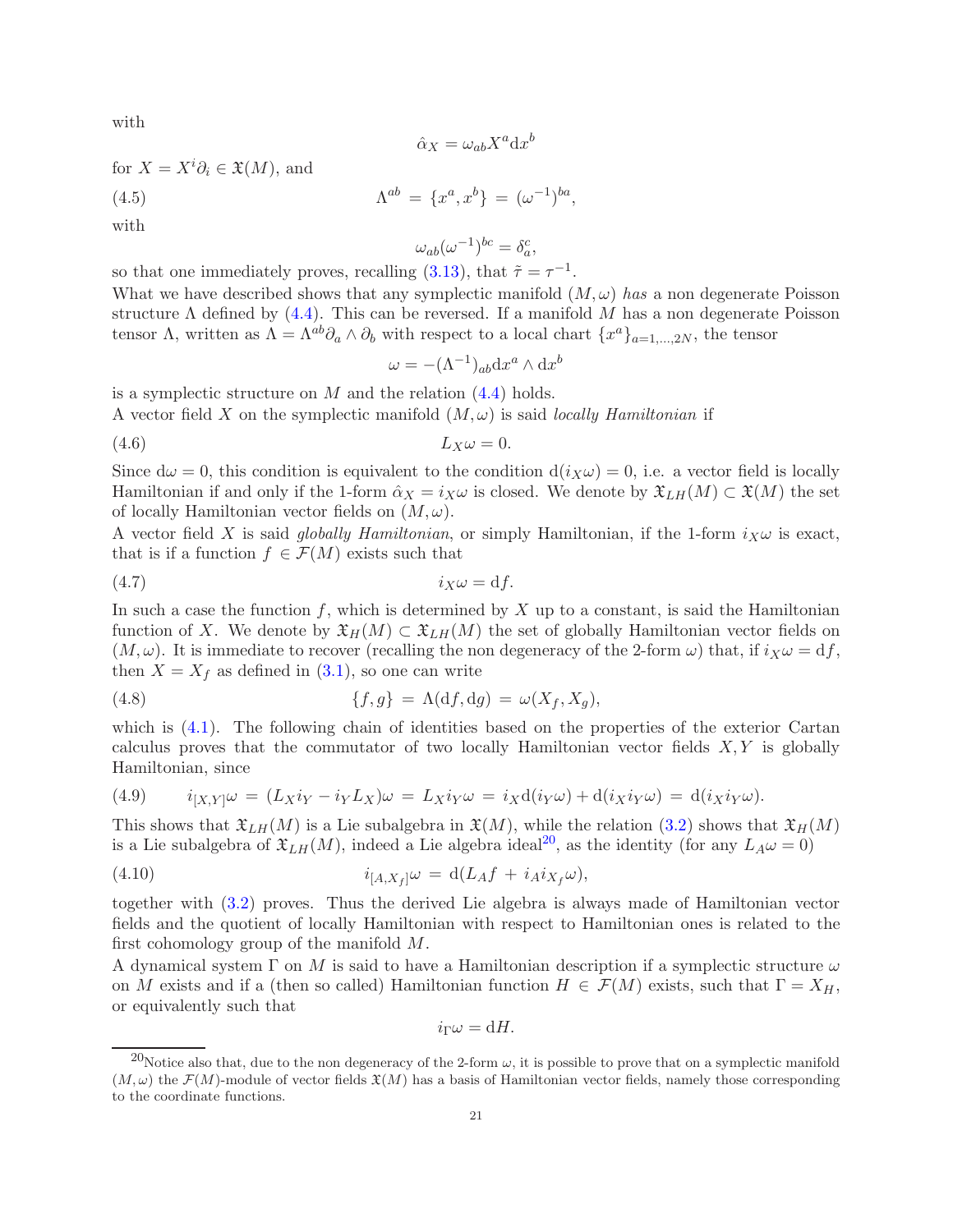It is clear that, if  $\Gamma = X_H$ , then H is a constant of the motion<sup>[21](#page-21-1)</sup>. Moreover, it is from the closedness condition  $d\omega = 0$  that we can prove that, as within the Poisson formalism, the constants of the motion close a Lie subalgebra of  $\mathcal{F}(M)$  with respect to the Poisson bracket.

<span id="page-21-0"></span>4.1. Submanifolds of a symplectic manifold. The symplectic 2-form  $\omega$  allows to define, on the vector space  $T_mM$  tangent in the point  $m \in M$  to the manifold M, a notion of symplectic orthogonality: for any linear subspace  $V_m \subset T_mM$ , one defines

(4.11) 
$$
V_m^{\perp} = \{ u \in T_m M : \omega(u, v) = 0 \,\forall v \in V_m \}.
$$

From the definition it is easy to directly prove that

<span id="page-21-5"></span>
$$
V_m \subset W_m \Rightarrow W_m^{\perp} \subset V_m^{\perp}
$$

and  $(V_m^{\perp})^{\perp} = V_m$ . One defines a vector subspace  $V_m$  isotropic if

$$
V_m \subset V_m^{\perp}
$$

(so that dim  $V_m \leq N$ ); as *coisotropic* if

(so that dim  $V_m \geq N$ ); as *Lagrangian* if

$$
V_m = V_m^{\perp}
$$

 $V_m^{\perp} \subset V_m$ 

(so that dim  $V_m = N$ ), as symplectic if

<span id="page-21-4"></span><span id="page-21-3"></span>
$$
V_m \cap V_m^{\perp} = 0.
$$

A distribution D on a symplectic manifold  $(M, \omega)$  will be said isotropic (resp. coisotropic, Lagrangian, symplectic) if the vector subspaces in  $\mathcal{D}_{(m)} \subseteq T_mM$  satisfy such conditions at each point m. A submanifold  $M' \hookrightarrow M$  will be called isotropic (resp. coisotropic, Lagrangian, symplectic) if its tangent space corresponds to an isotropic (resp. coisotropic, Lagrangian, symplectic) distribution in TM.

It is useful for what we shall describe in the following sections to relate the definitions above to a description of the submanifold in terms of a system of constraints [\[12,](#page-49-17) [13,](#page-49-18) [39,](#page-49-19) [44\]](#page-49-20). Let  $M'$  be the δ-dimensional manifold defined by

(4.12) 
$$
M' = \{m \in M : f_j(m) = 0\}
$$

with  $\{f_j\}_{j=1,\dots,2N-\delta}$  a set of independent smooth functions, i.e.  $df_1 \wedge \cdots \wedge df_{2N-\delta|M'} \neq 0$ . It is immediate to see that the tangent distribution  $\mathcal{D}'$  to  $M'$  is spanned at each point  $m' \in M'$  by the vector fields X on M which give  $i_X df_j = 0$ : upon denoting by  $\mathcal{D}'_H$  the distribution spanned at each point  $m' \in M'$  by the Hamiltonian vector fields  $X_{f_j}$ , one proves that

$$
(4.13)\t\t\t \mathcal{D}' = \mathcal{D}'^{\perp}_{H}.
$$

Consider the antisymmetric matrix  $C_{js}(m) = \{f_j, f_s\}$ , and assume its rank is constant on M', with  $rk(C_{ab})_{|M'}=2N-\delta-k$ . This amounts to say that the null eingenspace ker $(C_{js})$  is spanned by a set of independent (on  $M'$ ) elements  $\phi_{aj} \in \mathcal{F}(M)$  solving

(4.14) 
$$
\{f_j, f_s\} \phi_{as|M'} = 0
$$

with  $a = 1, \ldots, k; j, s = 1, \ldots, 2N - \delta$ . The functions  $\phi_a = \phi_{aj} f_j \in \mathcal{F}(M)$  are then, following Dirac, a maximal set of independent first class constraints with the properties

<span id="page-21-2"></span>(4.15) 
$$
\{\phi_a, f_j\}_{|M'} = 0,
$$

$$
\{\phi_a, \phi_b\}_{|M'} = 0
$$

<span id="page-21-1"></span><sup>&</sup>lt;sup>21</sup>We pointed out already in the introduction that this comes from the skewsymmetry of the tensor  $\omega$ .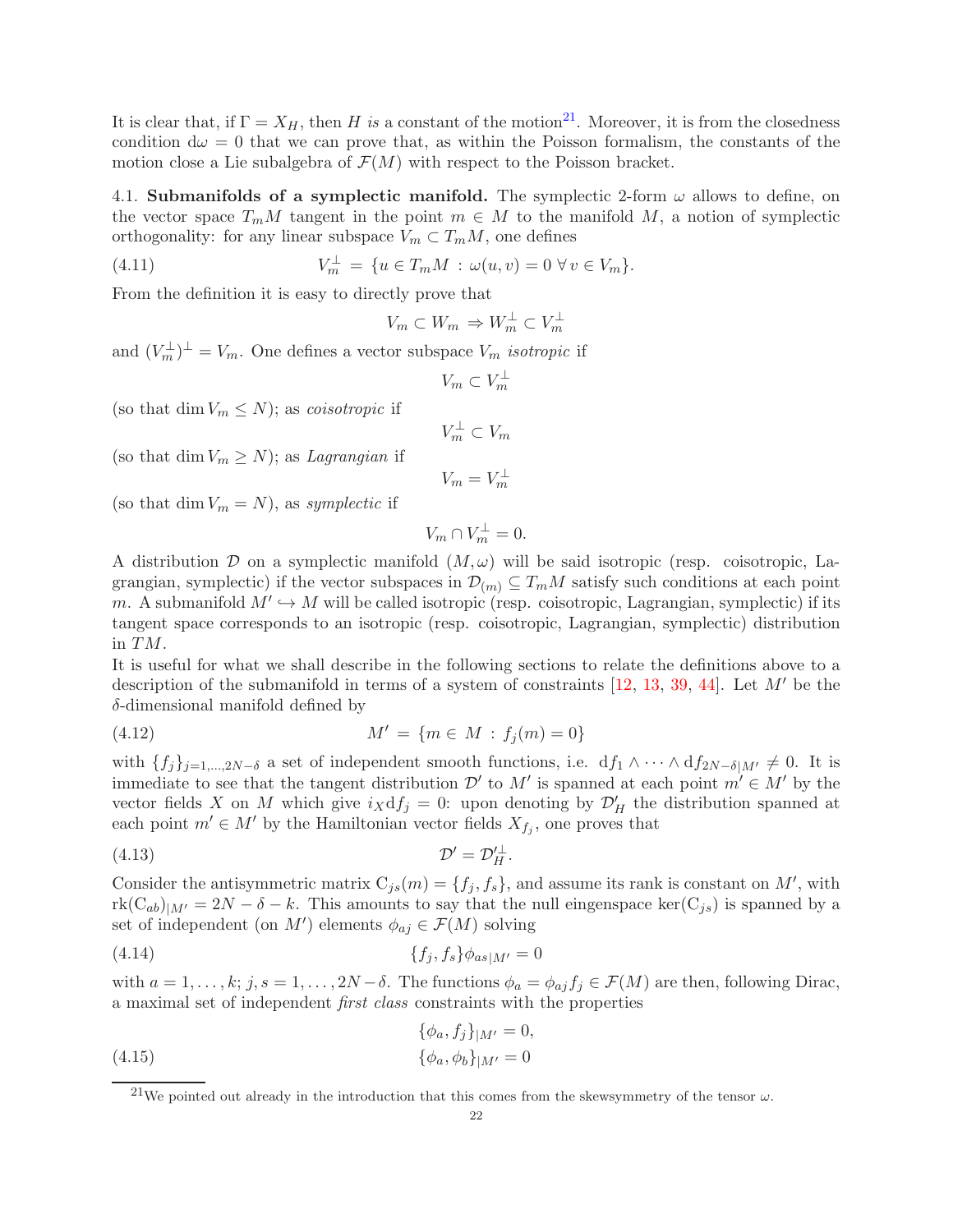for any  $a, b = 1, ..., k$  and  $j = 1, ..., 2N - \delta$ . We see from the first relation out of [\(4.15\)](#page-21-2) that each  $X_{\phi_a} \in \mathcal{D}'$ , while from [\(4.13\)](#page-21-3) (since  $\mathcal{D}'_H$  is spanned by the Hamiltonian vector field associated to any constraint function) we see that  $X_{\phi_a} \in \mathcal{D}'^{\perp}$ , i.e.

$$
(4.16)\t\t X_{\phi} \in \mathcal{D}' \cap \mathcal{D}'^{\perp}
$$

for any first class combination  $\phi \in \mathcal{F}(M)$ . Moreover, from the second relation out of [\(4.15\)](#page-21-2) we see that, given the independence of the  $X_{\phi_a}$ , the number of first class independent constraints k cannot exceed N.

If M' is isotropic, then  $\mathcal{D}' \subset \mathcal{D}'^{\perp}$  and one can prove this happens (from [\(4.13\)](#page-21-3) and [\(4.16\)](#page-22-1)) if and only if the number of independent first class constraints equals the dimension of  $M'$ . If  $M'$  is coisotropic, then  $\mathcal{D}'^{\perp} \subset \mathcal{D}'$  and from the same relations one sees that it happens if and only if all the  $f_i$  are first class. The submanifold  $M'$  is Lagrangian when both conditions are simultaneously satisfied, that is when M' is defined via  $\delta = N$  independent first class constraints. Finally, the submanifold  $M'$  is symplectic if and only if there are no first-class constraints among the  $f_j$  elements.

We close this presentation by noticing that, if we compare the above description with that of the reduction for a Poisson algebra (section [3.1.2\)](#page-12-3), then it is easy to see that, given the submanifold  $M'$  in terms of the defining constraints  $(4.12)$ , we can define the ideal

<span id="page-22-1"></span>
$$
\mathcal{I}_{M'} = \{ f \in \mathcal{F}(M) : f_{|M'} = 0 \}
$$

and its normaliser with respect to the Poisson structure, i.e.

$$
\mathcal{N}_{M'} = \{ u \in \mathcal{F}(M) : \{ u, f \} \in \mathcal{I}_{M'} \, \forall \, f \in \mathcal{I}_{M'} \}.
$$

Elements in  $\mathcal{N}_{M'}$  give the Hamiltonian vector fields which are tangent to  $M'$ , while elements in the intersection  $\mathcal{I}_{M'} \cap \mathcal{N}_{M'}$  give the set of first class constraints.

<span id="page-22-0"></span>4.2. Exact symplectic manifolds. Since  $\omega$  is closed, a symplectic manifold  $(M, \omega)$  is called *exact* if a 1-form  $\theta \in \Lambda^1(M)$  is globally defined and reads

$$
(4.17) \t - d\theta = \omega
$$

(notice that the minus sign is a matter of historical convention). An example of a symplectic manifold which is not exact symplectic is given by the 2-dimensional torus  $T^2$ , with local angular coordinates  $\{\phi_a\}_{a=1,2}$ . The volume form  $\omega = d\phi_1 \wedge d\phi_2$  is symplectic, but not exact, because if we had a globally defined potential 1-form  $\theta$  on  $T^2$  then by the Stokes theorem it would be

$$
4\pi^2 = \int_{\mathbf{T}^2} -\mathrm{d}\theta = \int_{\partial \mathbf{T}^2} -\theta = 0
$$

since  $\partial T^2 = \emptyset$ . If Q is a smooth N-dimensional orientable manifold, its cotangent bundle  $\pi_Q$ :  $T^*Q \to Q$  gives a natural example of an exact symplectic manifold, with  $\omega_Q = -d\theta_Q$  where the 1-form  $\theta_Q \in \Lambda^1(T^*Q)$  is globally defined via

$$
\sigma^*(\theta_Q) = \sigma,
$$

where  $\Lambda^1(Q) \ni \sigma : Q \to T^*Q$  is a smooth section of  $T^*Q$  and  $\sigma^*(\theta_Q)$  denotes the pullback of  $\theta_Q$ via  $\sigma$ . With respect to the natural local bundle coordinates  $(q^a, p_a)_{a=1,\dots,N}$  (with  $q^a$  providing local coordinates on the base manifold  $Q$  and  $p_a$  global fiber coordinates) one has

a

(4.18) 
$$
\theta_Q = p_a \mathrm{d} q^a,
$$

$$
\omega_Q = -\mathrm{d} \theta_Q = \mathrm{d} q^a \wedge \mathrm{d} p_a.
$$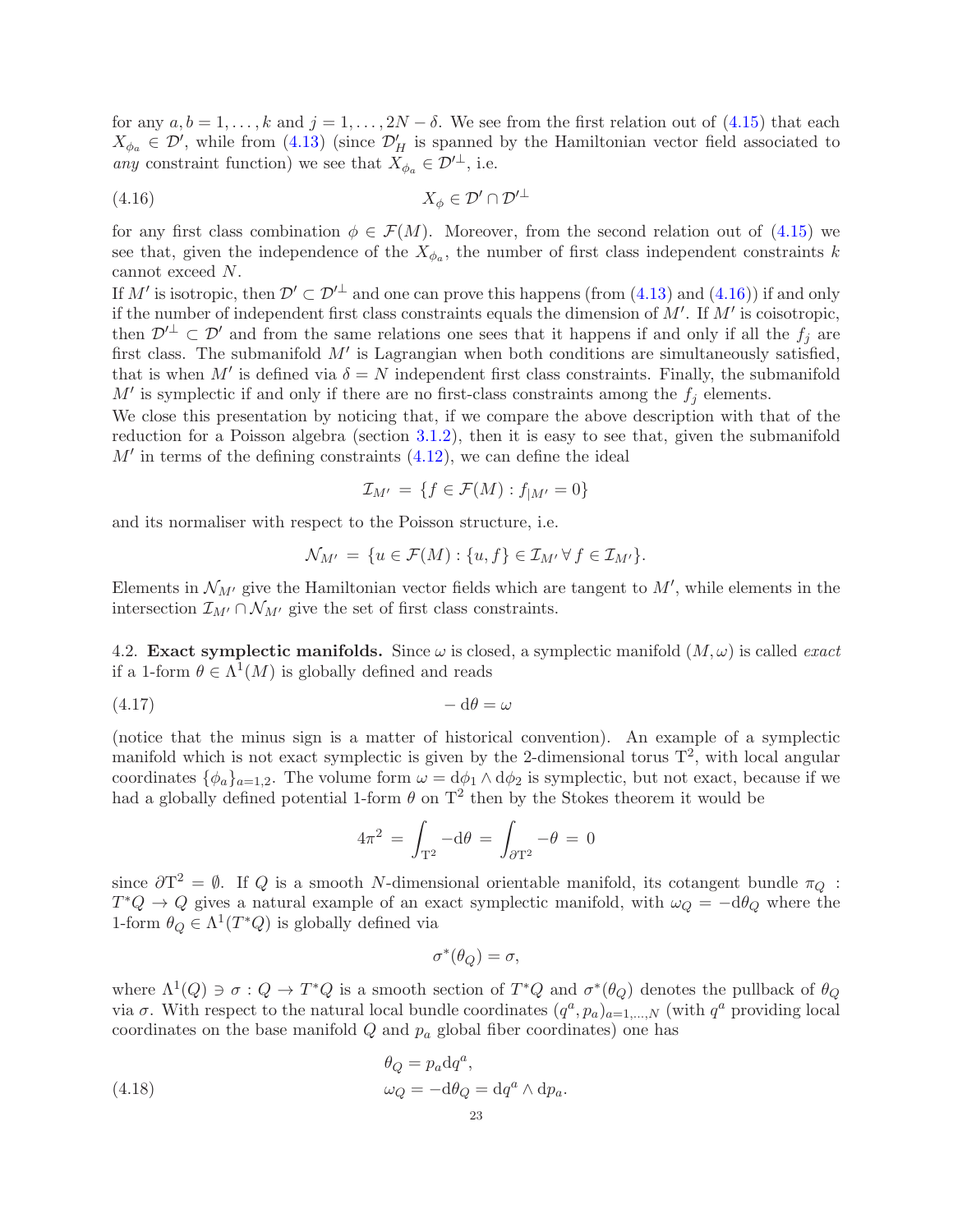This shows that on a cotangent bundle manifold the base manifold is given as the quotient of a Lagrangian foliation, and each fiber of this foliation is a vector space, so that a suitable Liouvilletype vector field  $\Delta = p_a \partial_{p_a}$  is defined, with

$$
L_{\Delta}\omega_Q=\omega_Q.
$$

It is possible to prove  $[6]$  that these structures locally<sup>[22](#page-23-1)</sup> characterise a cotangent bundle manifold: there exists a local symplectic diffeomorphism between  $(M, \omega)$  (with dim  $M = 2N$ ) and  $(T^*Q, \omega_Q)$  if and only if there exists a partial Liouville structure  $\Delta \in \mathfrak{X}(M)$  such that the zero manifold (i.e. the manifold of critical points) for  $\Delta$  is N-dimensional and  $L_{\Delta}\omega = \omega$ . By a partial Liouville structure on M we mean, generalising what we described in section [3.2,](#page-16-0) a complete vector field  $\Delta \in \mathfrak{X}(M)$ such that the subalgebra  $\mathcal{F}^{(0)}$  (defined as in [\(3.43\)](#page-16-4)) and the  $\mathcal{F}^{(0)}$ -bimodule  $\mathcal{F}^{(1)}$  (again from (3.43)) are finitely generated and together with the 1-forms  $d\mathcal{F}^{(0)}$ ,  $d\mathcal{F}^{(1)}$  give a  $\mathcal{F}(M)$ -bimodule basis for the whole  $\Lambda^1(M)$ ; and moreover such that the critical set for  $\Delta$  is a submanifold whose algebra of functions is isomorphic to  $\mathcal{F}^{(0)}$ . The distribution

$$
\mathcal{D} = \{ Y \in \mathfrak{X}(M) : L_Y f = 0 \,\forall \, f \in \mathcal{F}^{(0)} \}
$$

is integrable; the condition given by  $L_{\Delta}\omega = \omega$  allows to recover that the corresponding foliation is Lagrangian, so that one can denote by  $\{q^{a}\}_{a=1,...N}$  a local coordinate chart on the quotient manifold (the base Q for the bundle) corresponding to the foliation generated by the distribution D and by  $\{p_a\}_{a=1,\dots,N}$  the fiber coordinates on each leaf, so that  $\Delta = p_a \partial_{p_a}$ . We notice that a given symplectic manifold can have alternative cotangent bundle structures. A trivial example for that is given by the vector space  $M = \mathbb{R}^{2N}$ , where  $\theta = p_a dq^a$  and  $\theta' = -q^a dp_a$  result in the same symplectic 2-form, but give base manifolds for the associated cotangent bundle which are related by a Fourier transform.

We close this introduction to the geometry of exact symplectic manifolds by noticing that, if  $M = T^*Q$ , then we can lift any diffeomorphism  $\phi: Q \to Q$  to the canonical diffeomorphism  $\tilde{\phi}: T^*Q \to T^*Q$  whose action on the fibres of  $T^*Q$  is given by the condition  $\tilde{\phi}^*\theta_Q = \theta_Q$ . With respect to the Darboux chart on  $T^*Q$ , this reads

(4.19) 
$$
\tilde{\phi} : (q^a, p_a) \rightarrow (\phi^a(q), \left(\frac{\partial \phi^a}{\partial q^b}\right)^{-1} p_b).
$$

The map  $\tilde{\phi}$  is called the cotangent lift to  $T^*Q$  of  $\phi$  on Q. If  $X \in \mathfrak{X}(M)$  is the infinitesimal generator of a one parameter group of diffeomorpisms  $\Phi_s$  on M, with a local expression  $X = X^a \partial_{q^a}$ , then the cotangent lift  $\tilde{\phi}_s$  gives a one parameter group of canonical diffeomorphisms whose infinitesimal generator  $\tilde{X}$  on  $T^*M$  has the coordinate expression

(4.20) 
$$
\tilde{X} = X^a \frac{\partial}{\partial q^a} - p_b \left(\frac{\partial X^b}{\partial q^a}\right) \frac{\partial}{\partial p_a}.
$$

<span id="page-23-0"></span>4.3. Symmetries and reduction within the symplectic formalism. Before entering a systematic analysis of the Noether theorem within the Hamiltonian formalism, we notice that, if  $[A, X_H] = 0$ , then the function

$$
\phi_A = i_{X_H} i_A \omega = -i_A dH = -L_A H
$$

is a constant of the motion, since  $L_{X_H}(L_A H) = L_A(L_{X_H} H) + L_{[X_H, A]} H = 0$ . It is nonetheless crucial to stress that there is no control on how effective this procedure may be, and there are several example where it turns to be empty (see [\[33\]](#page-49-5)).

<span id="page-23-1"></span> $^{22}$ There exist examples, within the category of Stein manifolds in complex geometry, of exact symplectic manifolds which are not globally canonically diffeomorphic to a cotangent bundle manifold.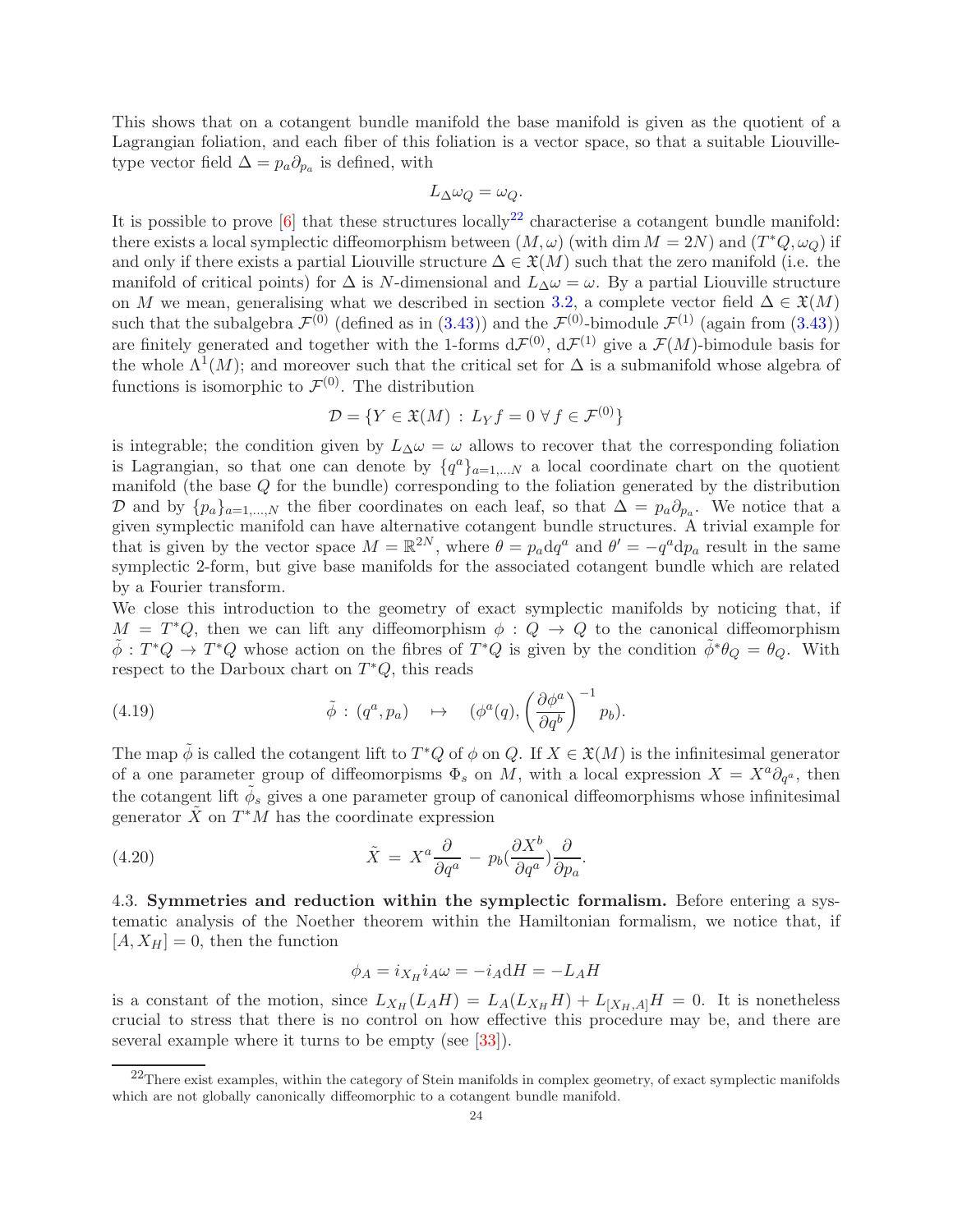Following the path outlined in the introduction, we devote our attention to the relations between invariant 1-forms and infinitesimal symmetries for a given Hamiltonian dynamics  $X_H$  on a symplectic manifold  $(M, \omega)$ .

4.3.1. Constants of the motions and symplectic reduction. It is immediate to see from  $(3.2),(3.9)$  $(3.2),(3.9)$ and [\(3.29\)](#page-13-3) that, if  $L_{X_H} u = 0$ , i.e. u is a constant of the motion, then the vector field  $X_u$  is a canonical (i.e. it is compatible with the symplectic structure) infinitesimal symmetry for the dynamics  $X_H$ . This claim is obviously equivalent to the case studied in section [3.1.1](#page-11-2) within the Poisson formalism, see the proposition [3.1.](#page-11-1) This is the well known form of the Noether theorem within the Hamiltonian formalism, that we write as

<span id="page-24-1"></span>**Proposition 4.1.** Given a Hamiltonian dynamics  $\Gamma = X_H$  on a symplectic manifold  $(M, \omega)$ , if  $u \in \mathcal{F}(M)$  is a constant of the motion, then the corresponding Hamiltonian vector field  $X_u$  is an infinitesimal canonical symmetry for Γ.

We now focus on a reduction procedure related to the existence of a constant of the motion for a given Hamiltonian dynamics (see [\[32,](#page-49-4) [33\]](#page-49-5)). The example we are going to describe is intended to clarify what one means by symplectic reduction and to prepare for a more general analysis of the problem.

<span id="page-24-0"></span>**Example 4.1.** Consider the dynamics  $\Gamma$  of a point particle moving in an external radial force field. The configuration space for such system is  $Q = \mathbb{R}^2$  with global coordinates  $(x, y)$  the corresponding phase space  $M = T^* \mathbb{R}^2$  has the canonical symplectic structure

$$
\omega = \mathrm{d}x \wedge \mathrm{d}p_x + \mathrm{d}y \wedge \mathrm{d}p_y,
$$

so  $\Gamma = X_H$  with

$$
H = \frac{1}{2}(p_x^2 + p_y^2) + V(r)
$$

where  $r^2 = x^2 + y^2$ . The function

$$
(4.21)\t\t\t L = xp_y - yp_x
$$

(the angular momentum of the given particle) is invariant along the integral curves of  $X_H$ ,

<span id="page-24-2"></span> ${H, L} = 0.$ 

Consider  $L = l \neq 0$ . The set

$$
N_l = \{m \in M : L(m) = l\}
$$

is a three dimensional embedded  $i_l : N_l \hookrightarrow M$  submanifold. The integral curves of  $X_H$  lies at any time t on  $N_l$  for any choice of Cauchy data giving  $L = l$ . In order to elaborate such example, we consider the set of two dimensional spherical coordinates  $(\theta, r > 0)$  on  $Q_0 = Q \setminus \{0\}$  (notice that the choice  $L = l \neq 0$  amounts to consider integral curves which do not pass through the origin in Q) with

$$
x = r \cos \theta,
$$
  

$$
y = r \sin \theta,
$$

and

(4.22) 
$$
rp_r = xp_x + yp_y,
$$

$$
p_\theta = xp_y - yp_x = L
$$

for the corresponding conjugate variables. On  $T^*Q_0$  it is  $\Gamma = X_H$  with

$$
H = \frac{1}{2}(p_r^2 + \frac{p_\theta^2}{r^2}) + V(r),
$$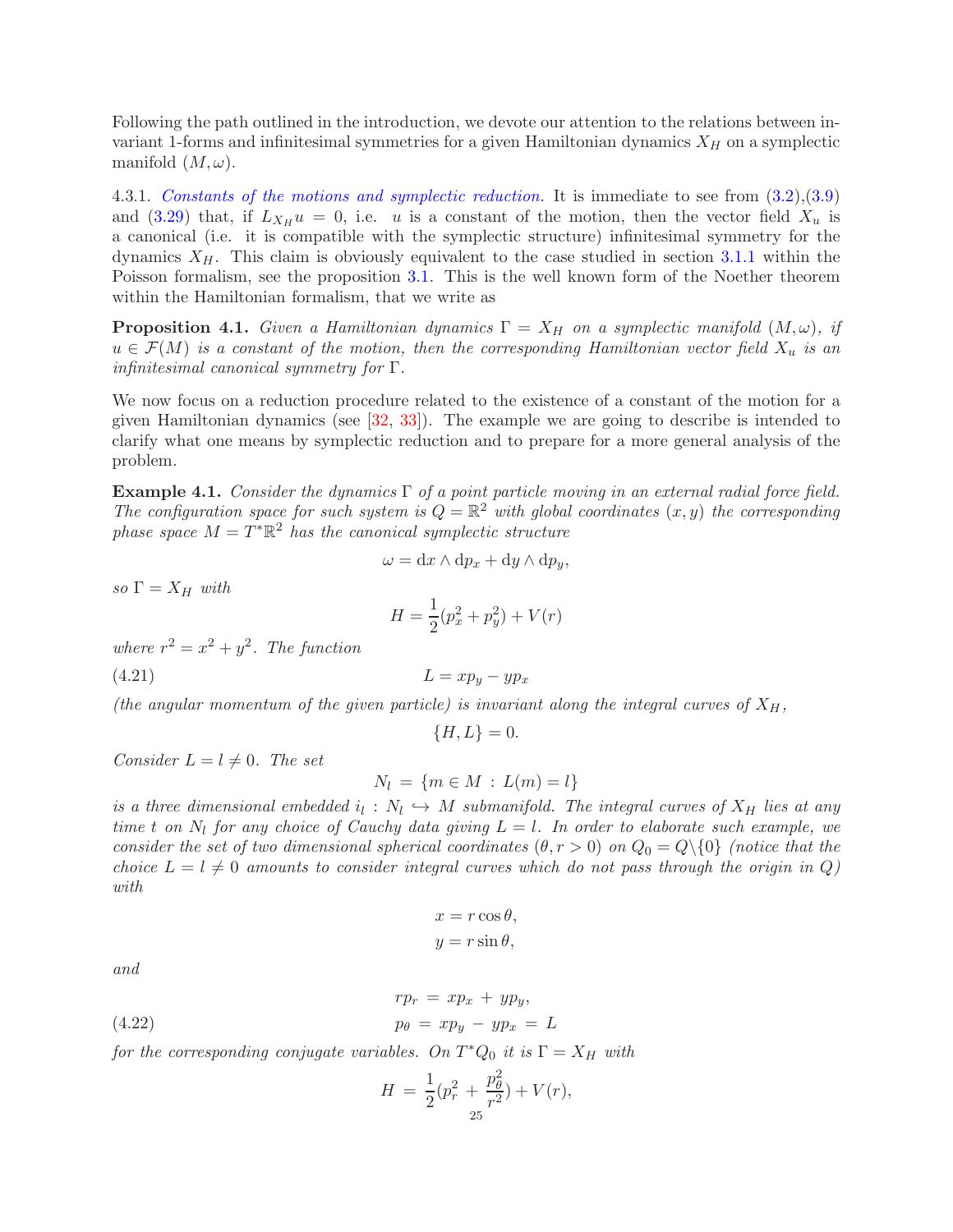reading the o.d.e. system

(4.23) 
$$
\dot{\theta} = p_{\theta}/r^2, \qquad \dot{p}_{\theta} = 0, \n\dot{r} = p_r, \qquad \dot{p}_r = p_{\theta}^2/r^3 - \partial_r V
$$

The embedding  $i_l$  that comes from the Cauchy data corresponds to  $N_l = \{m \in T^*Q_0 : p_\theta = l\}.$ The equations above are written on  $N_l$  as

<span id="page-25-0"></span>(4.24) 
$$
\dot{\theta} = l/r^2, \qquad p_{\theta} = l \neq 0, \n\dot{r} = p_r, \qquad \dot{p}_r = l^2/r^3 - \partial_r V
$$

The radial motion is described by the second line equations [\(4.24\)](#page-25-0), and is decoupled from the angular motion: once a solution  $r(t)$  is obtained, the angular motion (given by the first line equation in [\(4.24\)](#page-25-0)) can be determined, thus giving a complete solution to the dynamical problem.

Notice that if the Cauchy data select  $l = 0$  it is easy to see that there exists a straight line  $S = \mathbb{R}$ through the origin in Q such that the dynamics reduces to the Newtonian equation

$$
\ddot{s} = -\partial_s V
$$

with  $V(s) = V(-s)$  for the global coordinate s on S.

As we already commented on, when discussing about the reduction procedure within the Poisson formalism in the previous section, the presence of the single constant of the motion  $L = p_{\theta}$  for the Hamiltonian dynamics  $X_H$  on a phase space can give a two dimensional reduction of the dynamics. Moreover, the equations for the radial motion turn to have a Hamiltonian formulation, with

(4.25) 
$$
\tilde{H} = \frac{1}{2} \left( p_r^2 + \frac{l^2}{r^2} \right) + V(r)
$$

on the phase space  $T^*\mathbb{R}_+$  with the symplectic form  $\tilde{\omega} = dr \wedge dp_r$ .

We cast this example within the general reduction scheme outlined in section [2.](#page-2-0) The constant of the motion  $L: T^*\mathbb{R}^2 \to \mathbb{R}_0$  gives  $L_*(X_H) = 0$  (see [\(2.2\)](#page-3-3)), the involutive distribution

<span id="page-25-1"></span>
$$
\mathcal{D}_L = \{ Y \in \mathfrak{X}(M) : i_Y \mathrm{d}L = 0 \}
$$

gives the set of vector fields in M which are tangent to  $N_l$  (see [\(2.6\)](#page-3-4)): one clearly has that both  $X_H$  and  $X_L$  are in  $\mathcal{D}_L$ . Each integral curve of  $X_L$  gives a leaf of a (regular, for  $l \neq 0$ ) foliation in  $N_l$ , whose quotient turns to be the 2 dimensional manifold  $T^*\mathbb{R}_+$ , so we have the fibration

$$
\pi\,:\,N_l\,\to\,T^*\mathbb{R}_+.
$$

The basis of such a fibration has the symplectic structure  $\tilde{\omega}$ , and from the condition

$$
[X_H, X_L] = 0
$$

we see that the vector field  $X_H$  is projected onto a vector field on  $T^*\mathbb{R}_+$ , and such projected vector field turns to be Hamiltonian with respect to the Hamiltonian function H˜ and the symplectic form  $\tilde{\omega}$  .

Such a reduction procedure, which seems quite ad hoc, can be analysed under a more general approach. On the embedded submanifold  $i_{l\neq0}: N_l \hookrightarrow M$  the 2-form

$$
\omega_l=i_l^*\omega=\mathrm{d} r\wedge\mathrm{d} p_r
$$

is closed and degenerate. Its kernel is spanned by the Hamiltonian vector field  $X_L = \partial_\theta$  in  $\mathcal{D}_L$ corresponding to the constant of the motion L. This kernel gives an involutive regular distribution. One proves that the corresponding fibration is  $\pi : N_l \to T^*\mathbb{R}_+$ , and that  $\omega_l$  induces the symplectic structure  $\tilde{\omega}$  on the basis.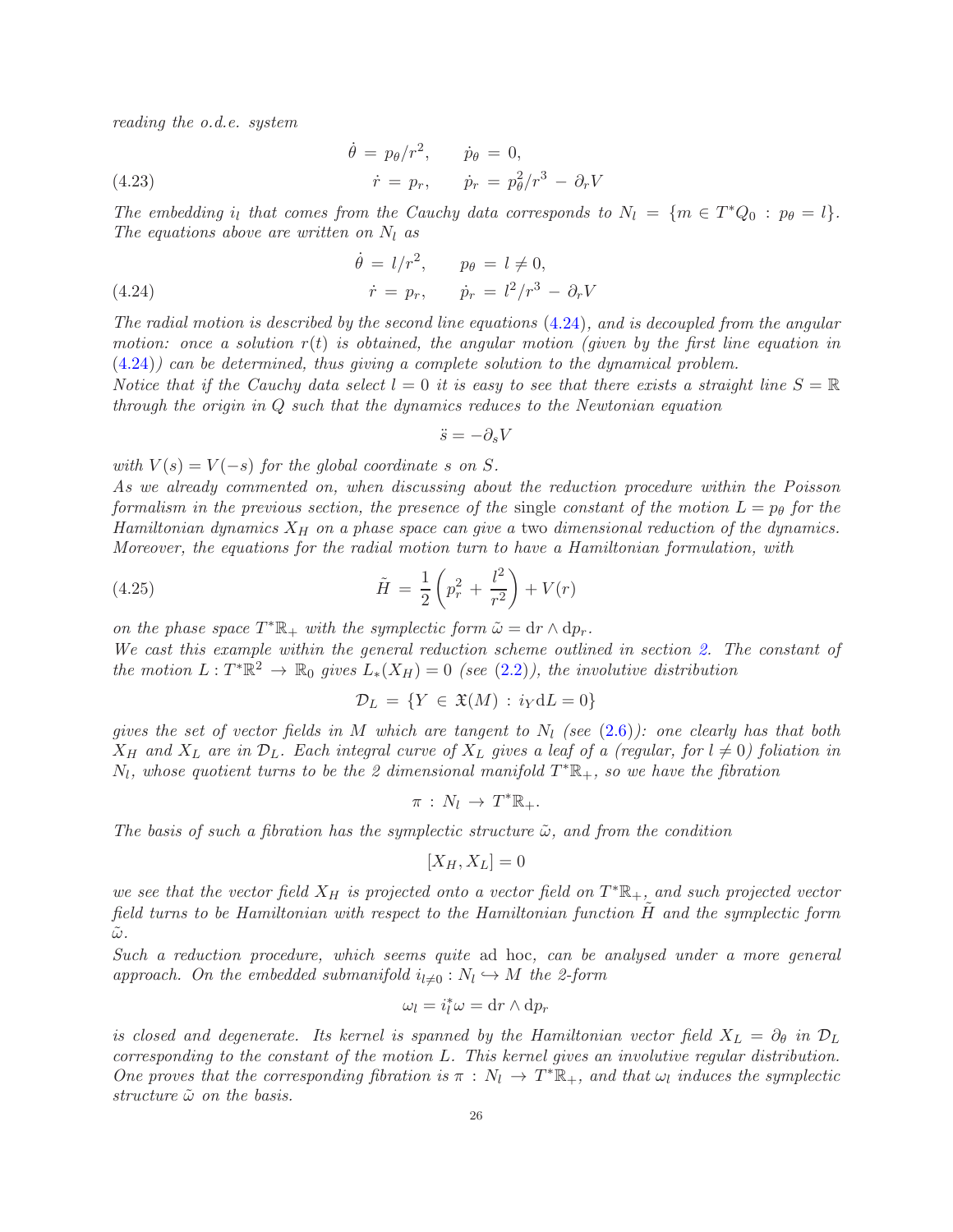The restriction of the vector field  $X_H$  to  $N_l$  is projected onto  $T^*\mathbb{R}_+$ , where it turns to be Hamiltonian with respect to  $\tilde{\omega}$  and Hamiltonian function H such that

$$
(4.26)\t\t\t H_{|N_l} = \pi^* \tilde{H}.
$$

Such a restriction clarifies the reason why the corresponding Hamiltonian function  $H(4.25)$  $H(4.25)$  depends on the value of l. Notice that not the whole dynamics is projected on the quotient  $T^*\mathbb{R}_+$ , since a piece of the problem, namely the angular equation [\(4.24\)](#page-25-0)  $\dot{\theta} = l/r^2$ , has to be analysed after the reduced motion on  $T^*\mathbb{R}_+$  had been solved.

This approach to the reduction procedure based on the existence of constants of the motion for a Hamiltonian dynamics is what is generalised in the following pages.

Assume that a symplectic dynamics  $X_H$  on  $(M, \omega)$  has a set  $\{u_j\}_{j=1,\dots,\delta}$  of constants of the motion which are functionally independent and provide a (local) submersion

<span id="page-26-2"></span> $F: M \to (u_1, \ldots, u_\delta) \subset \mathbb{R}^\delta.$ 

Such a submersion defines the involutive distribution

$$
(4.27) \t\t \mathcal{D}_F = \{ Y \in \mathfrak{X}(M) : L_Y u_j = 0 \}
$$

that gives the space of vector fields which are tangent to the leaves of the corresponding foliations  $\Phi^F$ . We denote each leaf by

(4.28) 
$$
N_c = \{m \in M : F(m) = c\}
$$

with  $c \in \mathbb{R}^{\delta}$  and restrict our attention to regular values for  $dF$ , so that the leaf  $N_c$  is a manifold embedded into M, with  $i: N_c \hookrightarrow M$  and  $\dim N_c = 2N - \delta$ . From the condition  $L_{X_H} u_j = 0$  we have  $X_H \in \mathcal{D}_F$ , which means that the dynamical flow lies on a (given by the initial conditions) leaf  $N_c$ . The tensor

 $\omega_c = i^*\omega$ 

is a (possibly degenerate) closed 2-form on  $N_c$ . Its kernel is seen to give an involutive distribution which can be written, recalling the notion of orthosymplectic subspace  $(4.11)$ , as the intersection

<span id="page-26-1"></span>
$$
\ker \omega_c = \mathcal{D}_F \cap \mathcal{D}_F^{\perp}.
$$

The identity  $\mathcal{D}_F = \mathcal{D}_X^{\perp}$  (the analogue of the relation [\(4.13\)](#page-21-3), where the distribution  $\mathcal{D}_X$  is the span of the Hamiltonian vector fields  $\{X_{u_j}\}_{j=1,\dots,\delta}$  in analogy to what we considered in the previous section<sup>[23](#page-26-0)</sup>) allows to prove that the intersection above is

(4.29) 
$$
\ker \omega_c = \mathcal{D}_F \cap \mathcal{D}_X,
$$

(at each point in  $N_c$ ) or equivalently

(4.30) 
$$
\ker \omega_c = \mathcal{D}_X \cap \mathcal{D}_X^{\perp}.
$$

Notice that, since we have not assumed that the functions  $\{u_i\}$  close a function group, the distribution  $\mathcal{D}_X$  is not necessarily involutive, and the Hamiltonian vector fields  $X_{u_j}$  are indeed not necessarily tangent to  $N_c$ , since

$$
L_{X_{u_j}} f_k = \{f_k, f_j\}.
$$

If we assume that the rank of the distribution  $(4.29)$  is constant on each point of  $N_c$  and for values of c in a suitable open subset in  $\mathbb{R}^{\delta}$ , then the corresponding foliation  $\Phi^{\omega_c}$  reads the quotient  $N_c/\Phi^{\omega_c}$ 

<span id="page-26-0"></span><sup>23</sup>Within the classical approach developped by Whittaker and Levi-Civita, a reduction procedure associated to a set of constants of the motion for a symplectic dynamics  $\Gamma = X_H$  was based on the fact that a suitable parametrization for the integral curves of the vector fields  $X_{u_i}$  gave the set of variables  $\varphi_j$  conjugate to the  $u_j$ . Along a local coordinate system given upon completing the  $u, \varphi$ , the Hamiltonian would indeed depend on the  $\varphi_i$  ignorable coordinates.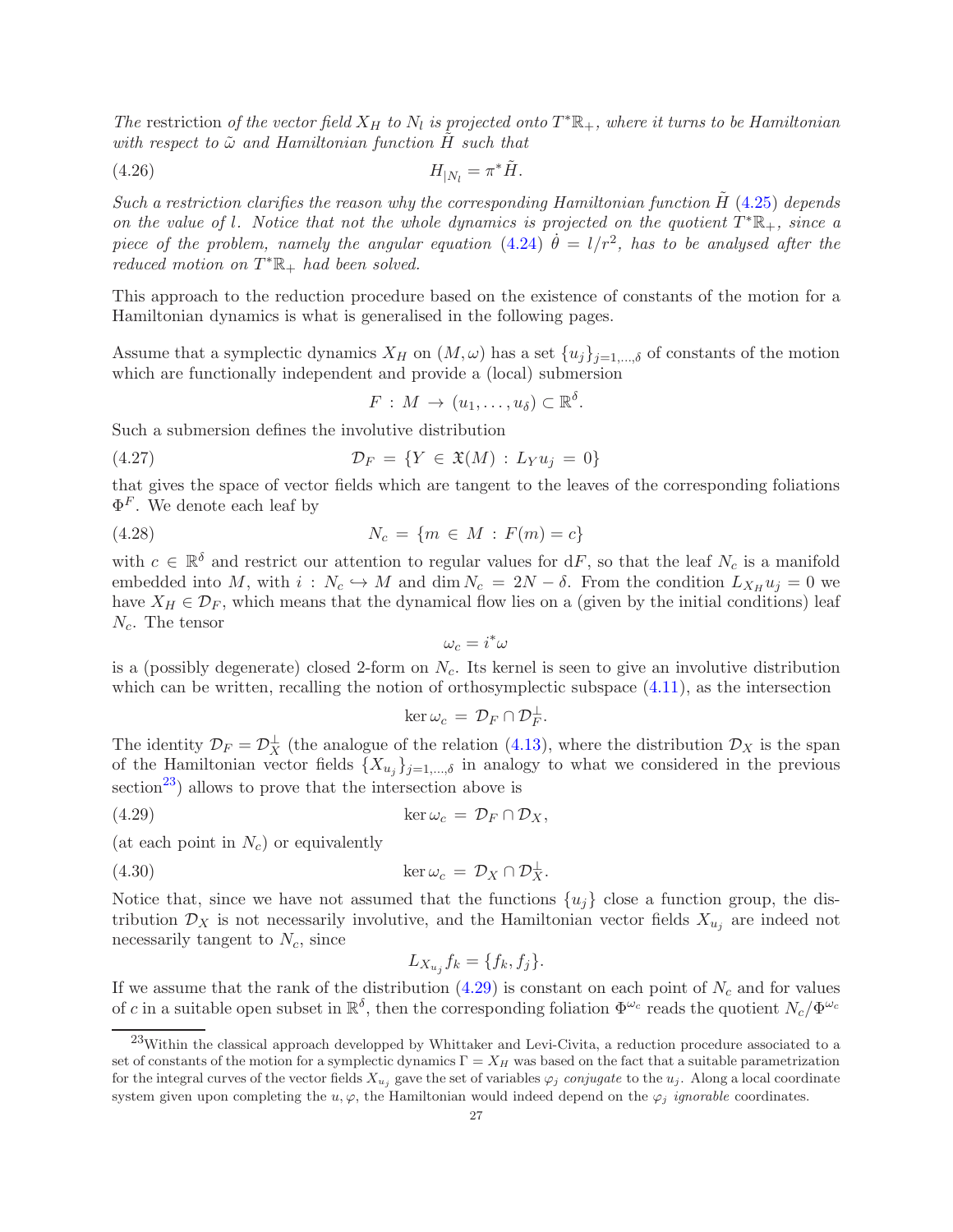which has a manifold structure<sup>[24](#page-27-0)</sup>. On such a quotient manifold the 2-form  $\omega_c$  turns to be closed and non degenerate, i.e. symplectic  $\tilde{\omega}$ . It is indeed easy to see that

$$
i_Y \omega_c = 0,
$$
  

$$
L_Y \omega_c = 0
$$

for any  $Y \in \text{ker } \omega_c$ , and this reads that there exists a 2-form  $\tilde{\omega}$  on  $N_c/\Phi^{\omega_c}$ , which is also non degenerate, such that

$$
\omega_c = \pi^* \tilde{\omega}
$$

where

<span id="page-27-2"></span>
$$
\pi\,:\,N_c\to N_c/\Phi^{\omega_c}
$$

denotes the canonical projection defined by the foliation  $\Phi^{\omega_c}$ . The dynamics  $X_H$  is projectable onto  $(N_c/\Phi^{\omega_c}, \tilde{\omega})$ , with

$$
(4.31)\t\t\t i_{X_H}\tilde{\omega} = d\tilde{H}
$$

where one has for the restriction  $H|_{N_c} = \pi^*(\tilde{H})$  with  $\tilde{H} \in \mathcal{F}(N_c/\Phi^{\omega_c})$ . This means that a set of constants of the motion allows to reduce a symplectic dynamics  $X_H$  to a vector field on a suitable quotient, and such a reduced vector field is Hamiltonian with respect to a symplectic structure induced on the quotient. Notice that, since the symplectic structure can be formulated in terms of a 2-form, i.e. a covariant tensor, we have described the reduction process not in terms of algebra quotients (as we did within the Poisson formalism), but in terms of manifolds and maps between them.

The motion of a point particle in a central force field in  $\mathbb{R}^3$  gives an interesting generalization of the analysis performed in the two dimensional example [4.1.](#page-24-0)

**Example 4.2.** Consider the Hamiltonian dynamics  $\Gamma = X_H$  given by

$$
H = \frac{1}{2}p^2 + V(r), \qquad \omega = dx_j \wedge dp_j
$$

on  $M = \mathbb{R}^6 = T^* \mathbb{R}^3$  with the usual global symplectic coordinates  $(x_j, p_j)_{j=1,\dots,3}$  and  $p^2 = p_j p_j$ ,  $r^2 =$  $x_i x_j$ . The three functions

$$
(4.32)\t\t\t\t\tL_j = \varepsilon_{jab} x_a p_b
$$

give a set of constants of the motion. Fixing their values amounts to select

<span id="page-27-1"></span>
$$
N_L = \{ m \in M : L_j(m) = l_j \},\
$$

which for  $l_i l_j \neq 0$  gives a three dimensional submanifold with the embedding  $i_L : N_L \hookrightarrow M$ . Notice that, since it is

$$
\{L_j, L_k\} = \varepsilon_{jks} L_s,
$$

the Hamiltonian vector fields  $X_i$  given by

$$
i_{X_j}\omega = dL_j
$$

are not tangent to  $N_L$ . It is indeed easy to see that the kernel of the closed 2-form

$$
\omega_L = i_L^* \omega
$$

is spanned (see [\(4.29\)](#page-26-1)) by

$$
X = L_j X_j.
$$

Such a vector field  $X \in \mathfrak{X}(N_L)$  is the vertical vector field for the fibration  $\pi : N_L \to M'$ , where  $M'$ turns to be symplectic.

<span id="page-27-0"></span> $^{24}$ In analogy to what we described in section [4.1,](#page-21-0) it is possible to prove that the dimension of the quotient is given by  $(2N - 2\delta + \lambda)$ , where  $\lambda$  is the (functional) rank of the matrix  $F_{ij} = \{u_i, u_j\}.$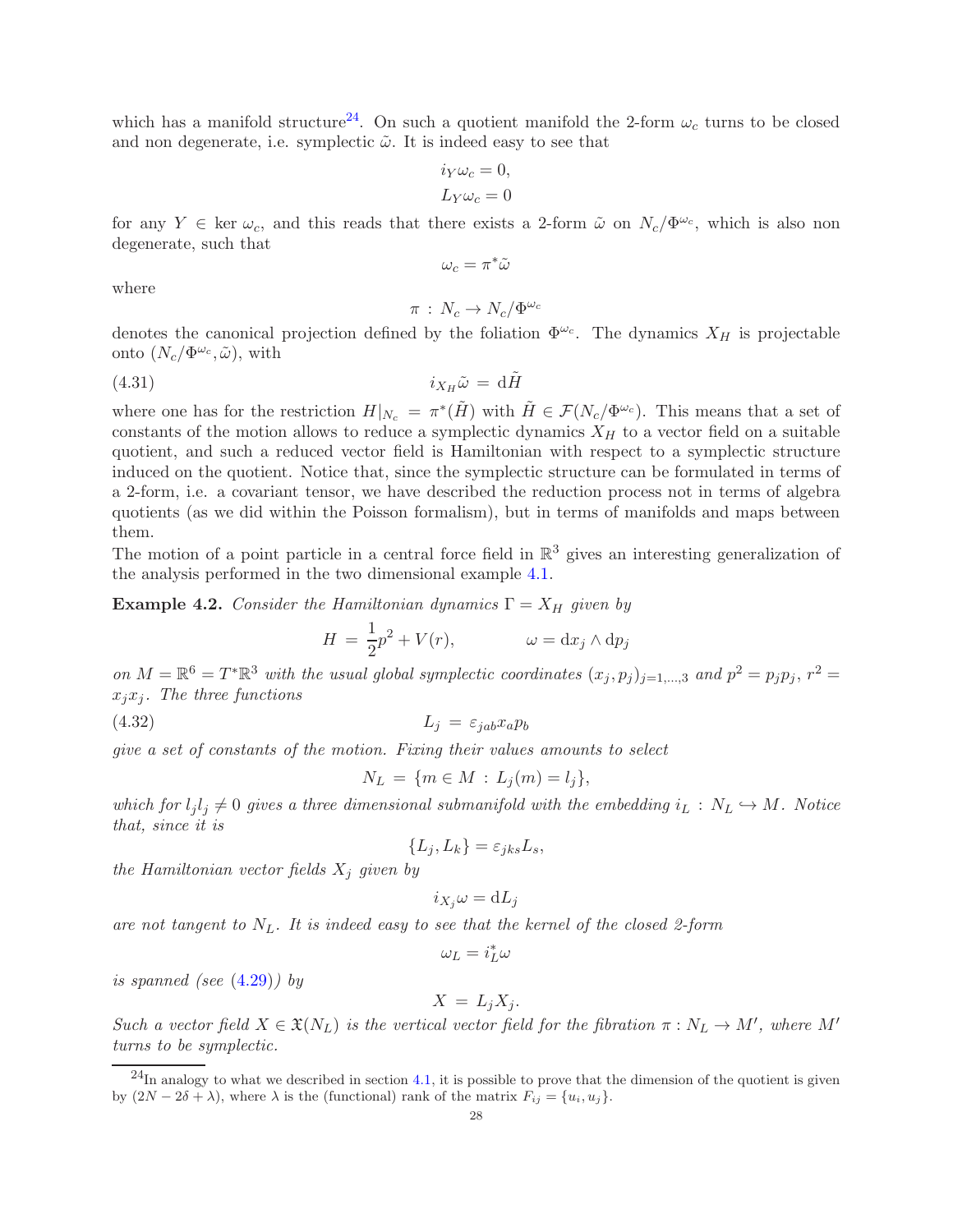In order to understand the topology of the symplectic quotient  $M'$  we proceed as in the example [4.1,](#page-24-0) *i.e.* we study the problem in  $T^*(\mathbb{R}^3 \setminus \{0\})$  using spherical coordinates

$$
q_1 = r \sin \theta \cos \phi,
$$
  
\n
$$
q_2 = r \sin \theta \sin \phi,
$$
  
\n
$$
q_3 = r \cos \theta
$$

with  $\theta \in (0, \pi), \phi \in (0, 2\pi), r > 0$ , (notice that this amounts to consider only integral curves for  $\Gamma$ in M which do not intersect the origin in the configuration space  $Q = \mathbb{R}^3$ , i.e. to fix  $l_j l_j \neq 0$ ). The dynamics can be written as

(4.33)  
\n
$$
\dot{\phi} = p_{\theta}/r^2, \qquad \dot{p}_{\theta} = 0,
$$
\n
$$
\dot{\phi} = p_{\phi}/(r^2 \sin \theta), \qquad \dot{p}_{\phi} = 0,
$$
\n
$$
\dot{r} = p_r, \qquad \dot{p}_r = \{p_r, H\}
$$

with the Poisson bracket corresponding to  $\omega = dr \wedge dp_r + d\theta \wedge dp_\theta + d\phi \wedge dp_\phi$  and

$$
H = \frac{1}{2} \left( p_r^2 + \frac{1}{r^2} \left( p_\theta^2 + \frac{p_\phi^2}{\sin \theta} \right) \right) + V(r).
$$

Fixing the values  $p_{\theta} = c_{\theta}$ ,  $p_{\phi} = c_{\phi}$  for the constants of the motion results in the embedding

 $i_c : N_c \hookrightarrow M$ ,

with the degenerate closed 2-form

$$
\omega_c = i_c^* \omega = \mathrm{d}r \wedge \mathrm{d}p_r.
$$

Its kernel is two dimensional and spanned by the Hamiltonian vector fields  $\{\partial_\theta = X_{p_\theta}, \partial_\phi = X_{p_\phi}\}$ . These vector fields provide the vertical fields for the fibration  $\pi : N_c \to T^* \mathbb{R}_0 \simeq M'$ . The restriction  $X_H\mid _{N_c}$  is projected onto the Hamiltonian vector field  $X_{\tilde{H}}$  on  $T^*\mathbb{R}_0$  with

$$
\tilde{H} = \frac{1}{2} \left( p_r^2 + \frac{1}{r^2} \left( c_\theta^2 + \frac{c_\phi^2}{\sin \theta} \right) \right) + V(r).
$$

Once the radial problem is solved, the angular motion given by

$$
\dot{\theta} = c_{\theta}/r^2, \qquad \dot{\phi} = c_{\phi}/(r^2 \sin \theta),
$$

can be analysed. Alternatively, we can notice that, since it is  $q_jL_j = 0$ , the motion in the configuration space is planar, and up to a rotation in  $Q_0 = \mathbb{R}^3 \setminus \{0\}$ , it is no loss of generality to fix the values of the angular momentum functions [\(4.32\)](#page-27-1) as

$$
L_1 = L_2 = 0, \qquad L_3 = l,
$$

which selects  $N_l$  as

$$
\theta = \pi/2, \qquad p_{\theta} = 0, \qquad p_{\phi} = l,
$$

and then its tangent space  $\mathcal{D}_L$  as the distribution spanned by the vector fields  $\{\partial_{\phi}, \partial_r, \partial_{p_r}\}$ . It is

$$
\omega_l = i_l^* \omega = \mathrm{d}r \wedge \mathrm{d}p_r;
$$

It is evident that ker  $\omega_l = \{\partial_{\phi}\}\$ , and it is an easy calculation to prove it coincides with the restriction of  $X = L_j X_j$  to  $N_l$ . We close the analysis of this example by noticing that the conditions  $\theta = 0$ ,  $p_\theta =$ 0 map this three dimensional dynamics into the two dimensional considered in the example  $\ddot{4}$ .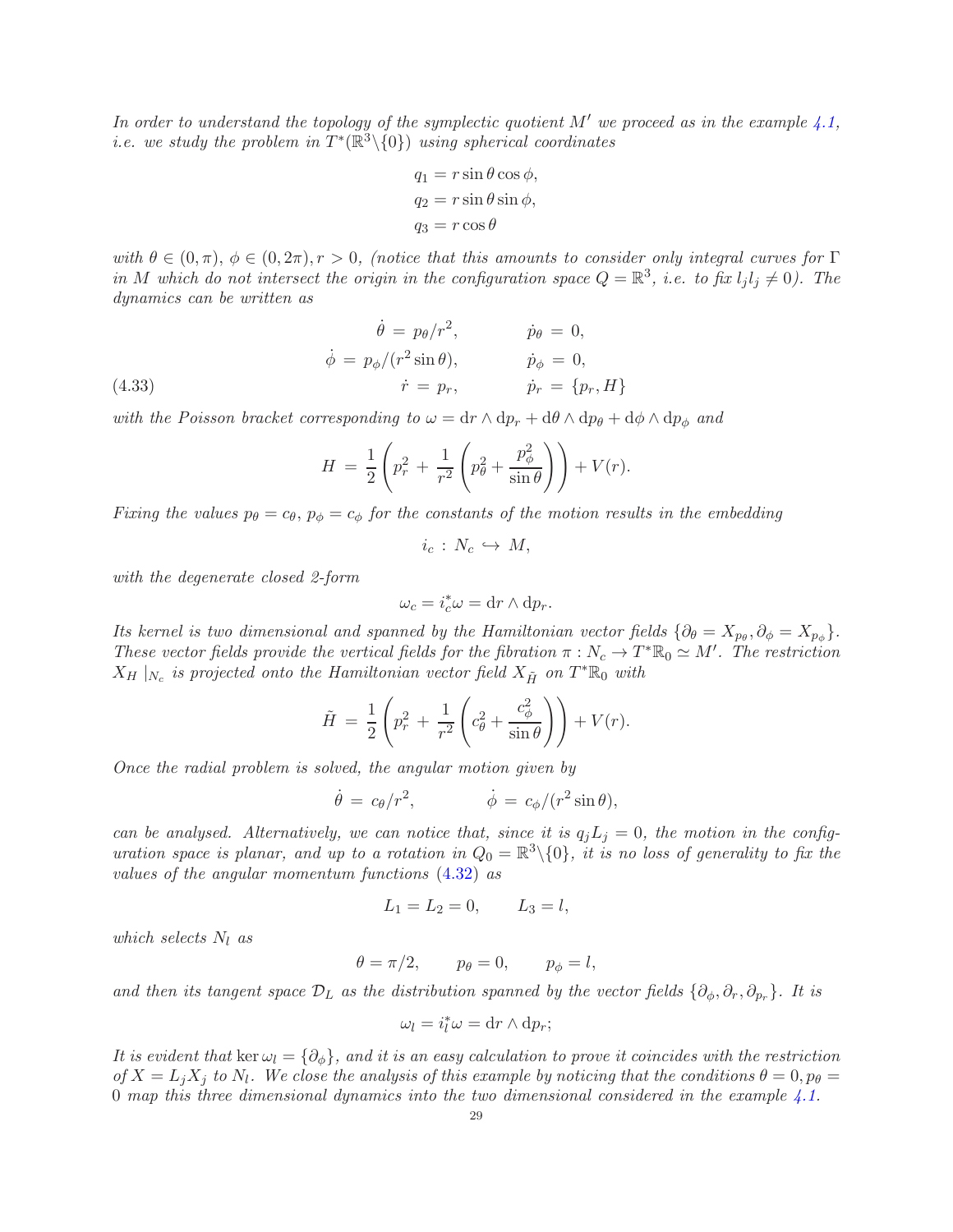4.3.2. Symmetry action of a Lie algebra and the symplectic reduction. The reduction procedure presented above does not require any Lie algebra structure: the constants of the motion  $u_j$  need not be in involution nor close a Lie algebra with respect to the Poisson tensor corresponding to the symplectic form. We describe now how the reduction procedure can be modified, when this occurs (see [\[38\]](#page-49-21)).

Assume that a  $\delta$ -dimensional Lie algebra g with commutator structure given, along a basis  $\{e_a\}_{a=1,\ldots,\delta}$ , by

$$
[e_a,e_b]=c_{ab}^{\phantom{ab}s}e_s,
$$

has a symplectic action on  $(M, \omega)$ . In analogy to what we described in section [3.1.4,](#page-14-4) under the name of symplectic action of a Lie algebra we mean that there exists a Lie algebra homomorphism  $\psi : e_a \mapsto \hat{X}_a$ , with  $\hat{X}_a \in \mathfrak{X}(M)$ , such that

$$
L_{\hat{X}_a}\omega=0:
$$

this reads that locally

$$
i_{\hat{X}_a}\omega = \mathrm{d}u_a
$$

with  $u_a \in \mathcal{F}(M)$ . As already pointed out within the Poisson formalism (see [\(3.33\)](#page-14-5)), this implies that

$$
\{u_a, u_b\} = c_{ba}^{\ s} u_s + \sigma_{ab}
$$

with  $\sigma_{ab} = -\sigma_{ba}$  and  $d\sigma_{ab} = 0$ . If there exists a basis for g which reads  $\sigma_{ab} = 0$ , then the action  $\psi$ is said *strongly Hamiltonian*<sup>[25](#page-29-0)</sup>. In this case, the set  $\{u_a\}_{a=1,\dots,\delta}$  closes a function group.

Assume that  $\psi$  is a strongly Hamiltonian action of g upon  $(M, \omega)$ , with dim  $M = 2N$ . We analyse how the assumptions on the (Lie) algebraic properties of the elements  ${u_a}_{a=1,\dots,\delta}$  modify the reduction procedure we outlined in the previous pages. We define the *momentum map* 

<span id="page-29-4"></span><span id="page-29-3"></span>
$$
\mu\,:\,M\,\rightarrow\,\mathfrak{g}^*
$$

corresponding to the strongly symplectic action  $\psi$  via (here  $\mathfrak{g}^*$  is the dual vector space to  $\mathfrak{g}$ )

(4.34) 
$$
\mu : m \mapsto (u_a(m))\epsilon^a
$$

where  $\{\epsilon^a\}_{a=1,\dots,\delta}$  is the dual basis to the  $\{e_a\}$  (which reads  $\epsilon^a(e_b) = \delta^a_b$ ), with  $\hat{X}_a = X_{u_a}$ . The momentum map  $\mu$  is in general not *onto*, i.e. it is not surjective on all  $\mathfrak{g}^*$ . Upon restricting the map  $\mu$  so to have that the functions  $\{u_a\}$  are functionally independent, we see that  $\mu$  is a (local) submersion and gives a foliation  $\Phi^{\mu}$  depending<sup>[26](#page-29-1)</sup> on the action  $\psi$ . In this case it is possible to prove that the momentum map  $\mu$  transforms the action  $\psi$  into (a *restriction* of) the co-adjoint action of  $\mathfrak g$  on  $\mathfrak g^*$ , which means that (locally, again, since the vector fields  $\hat X_a$  are not necessarily complete)

(4.35) 
$$
\mu_* : \hat{X}_a \mapsto \tilde{X}_a = c_{ba}^{\ s} x_s \frac{\partial}{\partial x_b},
$$

where  $\{x_a\}_{a=1,\dots,\delta}$  is the global coordinate system for  $\mathfrak{g}^* \ni x = x_{a} \epsilon^a$ . This amounts to say<sup>[27](#page-29-2)</sup> that the Hamiltonian vector fields  $\hat{X}_a$  are  $\mu$ -related to the vector fields  $\tilde{X}_a$ . Since the vector fields  $\hat{X}_a$  close a Lie algebra, the distribution  $\mathcal{D}_X$  they generate is integrable. If  $W_a \subset M$  is the  $\delta$ -dimensional leaf

<span id="page-29-0"></span> $^{25}$ This is general not possible, notice indeed that any action of a perfect Lie algebra is strongly Hamiltonian. Notice also that in case of interest it could be preferable to have a symplectic action which is not strongly Hamiltonian. Consider the symplectic vector space  $(\mathbb{R}^2, \omega = dx \wedge dy)$ , with the Hamiltonian vector fields  $X = \partial_x = \{\ ,y\}$  and  $Y = \partial_y = \{ \ , -x \};$  one clearly has  $[X, Y] = 0$ , and  $\{x, y\} = 1$ . The vector fields X, Y are seen to realise a symplectic action of the commutative Lie algebra in 2 dimensions, or equivalently (and this is one of the cornestones of the geometric formulation of the correspondence principle in quantum mechanics) a strongly Hamiltonian action of the 3 dimensional Lie algebra corresponding to the Heisenberg group.

<span id="page-29-1"></span><sup>&</sup>lt;sup>26</sup>In such a case one usually says that  $\psi$  foliates.

<span id="page-29-2"></span><sup>&</sup>lt;sup>27</sup>It is also possible to prove that, if  $\psi$  is a symplectic action of  $\mathfrak g$  upon  $(M, \omega)$  with  $\{u_a, u_b\} = c_{ba}^{s} u_s + \sigma_{ab}$ , then for the momentum map defined as in [\(4.34\)](#page-29-3) it is  $\mu_*(\hat{X}_a) = (c_{ba}^s x_a + \sigma_{ba})\partial_b$ .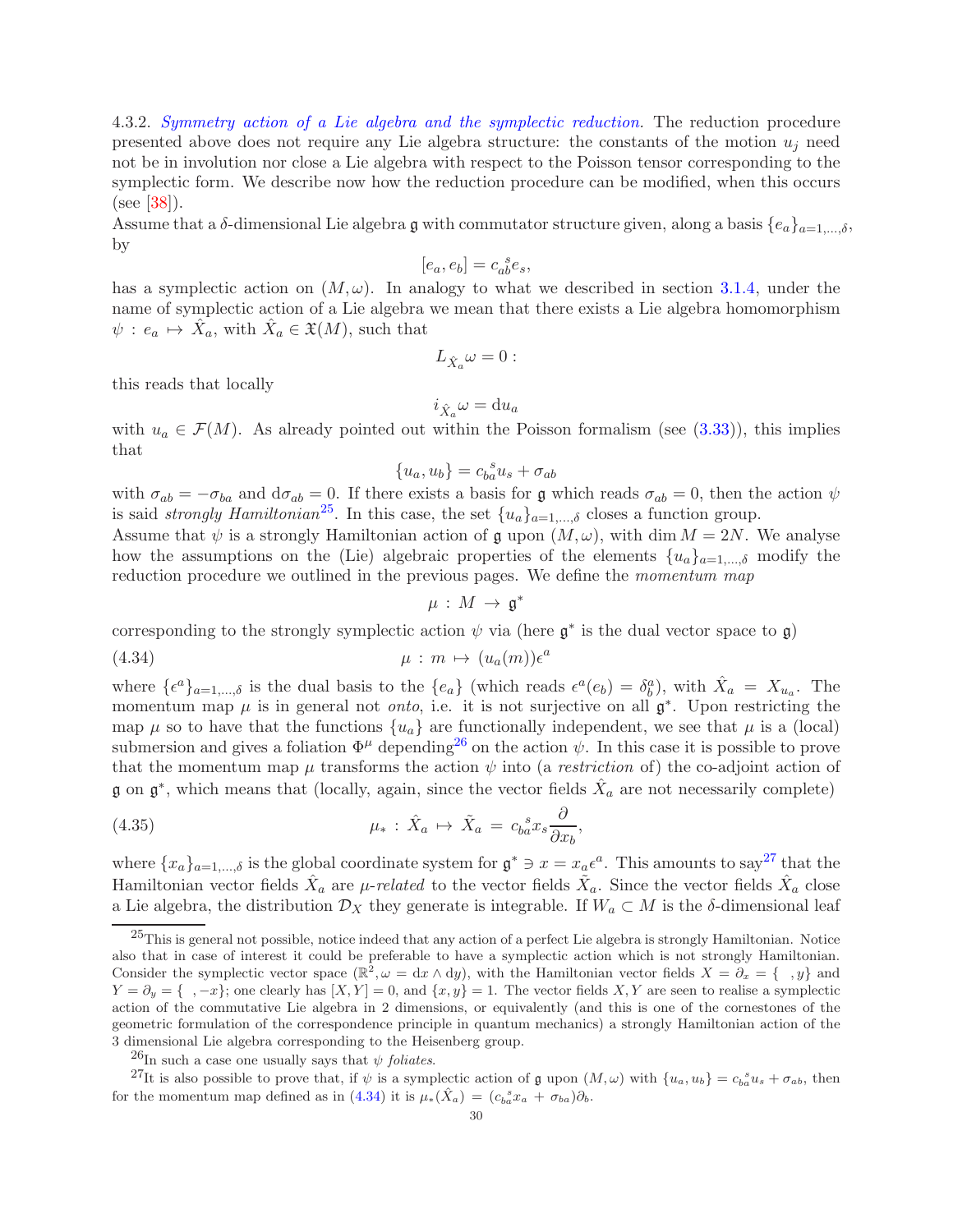of the corresponding foliation  $\Phi^X$  (with  $a \in M$ ) from [\(4.35\)](#page-29-4) we see that  $\mu(W_a) \subseteq S_{\mu(a)}$ , where  $S_{\mu(a)}$  is the orbit of the coadjoint action of  $\mathfrak g$  upon  $\mathfrak g^*$  which passes through  $\mu(a)$ .

The reduction procedure runs parallel to what we have already described. If  $\alpha \in \text{Range}(\mu) \subseteq \mathfrak{g}^*$ , we denote by

$$
(4.36) \t\t N_{\alpha} = \{m \in M : \mu(m) = \alpha\}
$$

the leaf (corresponding to the value  $\alpha \in \mathfrak{g}^*$ ) of the foliation generated by the momentum map. Each leaf  $N_{\alpha}$  is a  $(2N - \delta)$ -dimensional manifold embedded in M, with  $i_{\alpha}: N_{\alpha} \hookrightarrow M$ . One proves that

(4.37) 
$$
\ker i_{\alpha}^* \omega = \mathcal{D}_X \cap \mathcal{D}_{\mu},
$$

 $(see (4.29)) with$  $(see (4.29)) with$  $(see (4.29)) with$ 

<span id="page-30-0"></span>(4.38) 
$$
\mathcal{D}_{\mu} = \{ Y \in \mathfrak{X}(M) : i_Y \mathrm{d}u_a = 0 \}
$$

(as in [\(4.27\)](#page-26-2)), so mimicking [\(4.29\)](#page-26-1). The distribution spanned by ker  $i_{\alpha}^*\omega$  on  $N_{\alpha}$  is regular, and generates a foliation. Each leaf of such a foliation turns out to be the  $(\delta - \dim S_\alpha)$ -dimensional manifold  $N_\alpha \cap W_a$ . On the quotient manifold (which we write as  $N_\alpha/(N_\alpha \cap W_a)$ ) the tensor  $i^*_\alpha \omega$ induces a symplectic form  $\tilde{\omega}$ , which can be written as (see [\[38\]](#page-49-21))

$$
(4.39) \t\t i_{\alpha}^* \omega = \pi_{\alpha,a} \tilde{\omega}
$$

where the projection is  $\pi_{\alpha,a}: N_\alpha \to N_\alpha/(N_\alpha \cap W_a)$ . It is interesting to notice that the Poisson tensor on  $(3.10)$  defined in  $\mathfrak{g}^*$  induces a non degenerate Poisson tensor, i.e. equivalently a symplectic form  $\tilde{\omega}_{\alpha}$  on each coadjoint orbit  $S_{\alpha} \subset \mathfrak{g}^*$  (this is the well known Kirillov - Kostant - Souriau structure on coadjoint orbits of finite dimensional Lie algebras, see [\[24,](#page-49-22) [26,](#page-49-23) [43\]](#page-49-24)). The pullback form  $\mu^*\tilde{\omega}_{\alpha}$  is seen to coincide with the restriction of  $\omega$  to each leaf  $W_a$  when  $\mu(a) = \alpha$ .

When a Hamiltonian dynamics  $X_H$  is invariant under a strongly simplectic action of a Lie algebra  $\mathfrak{g}$ , i.e.  $L_{X_H} u_a = 0$  for the corresponding function group, one proves that  $X_H$  is projectable onto  $(N_{\alpha}/(N_{\alpha} \cap W_r))$  and it is Hamiltonian with respect to the symplectic form  $\tilde{\omega}$ , with a relation analogue to [\(4.31\)](#page-27-2) valid.

On the symplectic vector space  $(M = \mathbb{R}^4, \omega = dq_a \wedge dp_a, a = 1, 2)$ , with a point  $m \in \mathbb{R}^4$  identified by the global coordinates  $m = (q_a, p_a)_{a=1,2}$  we consider the following examples for a symplectic reduction, which comes from  $(3.11)$  and  $(3.12)$ .

<span id="page-30-1"></span>Example 4.3. Such example may be understood as related to the classical dynamics of a twodimensional harmonic oscillator or to the geometrical description of the quantum dynamics of a q-bit. Let  $\mathfrak{g} = \mathfrak{su}(2)$  with commutator structure  $[e_a, e_b] = \varepsilon_{ab}^{\ c} e_c$ . The functions

<span id="page-30-2"></span>(4.40)  
\n
$$
u_1 = \frac{1}{2} (q_1 q_2 + p_1 p_2),
$$
\n
$$
u_2 = \frac{1}{2} (q_1 p_2 - q_2 p_1),
$$
\n
$$
u_3 = \frac{1}{2} (q_1^2 + p_1^2 - q_2^2 - p_2^2)
$$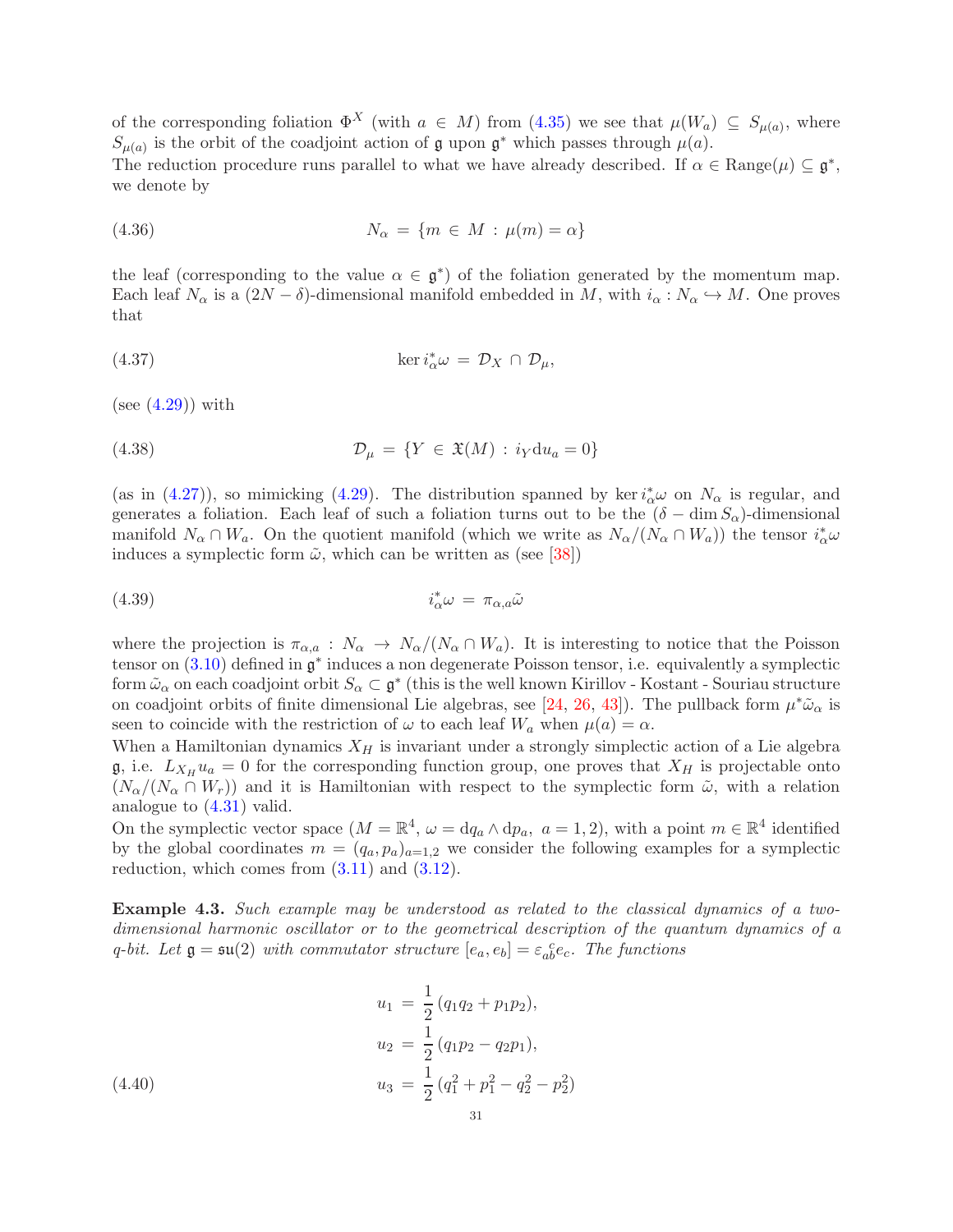give the realization of the Lie algebra<sup>[28](#page-31-0)</sup>  $\{u_a, u_b\} = \varepsilon_{ab}^c u_c$ , the corresponding Hamiltonian vector fields

(4.41) 
$$
\hat{X}_1 = \frac{1}{2} (p_2 \partial_{q_1} + p_1 \partial_{q_2} - q_2 \partial_{p_1} - q_1 \partial_{p_2}),
$$

$$
\hat{X}_2 = \frac{1}{2} (-q_2 \partial_{q_1} + q_1 \partial_{q_2} - p_2 \partial_{p_1} + p_1 \partial_{p_2}),
$$

$$
\hat{X}_3 = \frac{1}{2} (p_1 \partial_{q_1} - p_2 \partial_{q_2} - q_1 \partial_{p_1} + q_2 \partial_{p_2})
$$

<span id="page-31-1"></span>give a strongly Hamiltonian action  $\psi$  of the Lie algebra  $\mathfrak{su}(2)$  on  $(\mathbb{R}^4,\omega)$  with corresponding momentum map  $\mu : m \mapsto u_a(m)\epsilon^a$ .

This momentum map is a regular submersion for any  $m \neq m_0 = (0, 0, 0, 0)$ , the leaves  $W_r$  corresponding to the Hamiltonian distribution  $\mathcal{D}_X$  spanned by the vector fields  $\hat{X}_a$  in [\(4.41\)](#page-31-1) at any regular point m with

$$
u_4(m) = r^2/4
$$

are easily seen to be diffeomorphic to a 3-dimensional sphere of radius  $r > 0$ , having defined

$$
u_4 = \frac{1}{4}(q_1^2 + p_1^2 + q_2^2 + p_2^2),
$$

reading  $\{u_4, u_4\} = 0$ , with  $u_4^2 = u_1^2 + u_2^2 + u_3^2$ . The momentum map  $\mu$  gives

$$
\mu_*(\hat{X}_a) = \varepsilon_a^{bc} u_b \partial_{u_c},
$$

which are tangent to the orbit

$$
S_{\mu(m)} \simeq \mathrm{S}^2
$$

of the coadjoint action of  $\mathfrak{g} = \mathfrak{su}(2)$ . The distribution  $\mathcal{D}_{\mu}$  (see [\(4.38\)](#page-30-0)) turns to be the span of the vector field

$$
\Gamma = (p_1 \partial_{q_1} - q_1 \partial_{p_1}) + (p_2 \partial_{q_2} - q_2 \partial_{p_2}),
$$

which is the Hamiltonian vector field  $\Gamma = \hat{X}_4$  corresponding to the Hamiltonian function  $u_4$ . This means that the leaf

$$
N_{\alpha} = \{ M \ni m \neq m_0 : \mu(m) = \alpha \in \mathfrak{g}^* \}
$$

(assumed that  $\alpha \neq 0 \in \mathfrak{g}^*$ ) is given by the orbit of  $\Gamma$  through m, which is diffeomorphic to a circle  $S^1$ . Aiming at a symplectic reduction driven by the action  $\psi$ , we notice that  $\dim W_r > \dim N_\alpha$ , so we consider the embedding  $i_r : W_r \hookrightarrow \mathbb{R}^4$  and the 2-form  $i_r^*\omega$ , whose kernel is the span by  $\mathcal{D}^{\mu}$ , since

$$
\Gamma = u_4^{-1} u_a \hat{X}_a.
$$

This means that, when  $N_{\alpha} \cap W_r \neq \{ \emptyset \}$ , it is  $N_{\alpha} \subset W_r$ , thus reading the quotient  $W_r/(W_r \cap N_{\alpha}) \simeq$  $W_r/N_\alpha$  which is the well known Hopf fibration  $S^2 \simeq S^3/S^1$ . In this case, the symplectic structure  $\tilde{\omega}$  induced on the topological quotient  $\mathrm{S}^2$  can be written in terms of the symplectic form on the  $S_\alpha$ coadjoint orbit as

$$
\tilde{\omega} = \varepsilon^{abc} u_a \mathrm{d}u_b \wedge \mathrm{d}u_c
$$

with  $u_4^2 = u_1^2 + u_2^2 + u_3^2 = r^2$ . In this specific example, it is clear that the subalgebra introduced in  $(3.25)$  is given by

$$
\mathcal{F}_X = \{ f \in \mathbb{R}^4 : f = f(u_4) \},
$$

while the subalgebra introduced in [\(3.34\)](#page-14-3) is given by

$$
\mathcal{F}_{\alpha}=\mathcal{F}(\mathfrak{g}^*\backslash\{0\}).
$$

<span id="page-31-0"></span><sup>&</sup>lt;sup>28</sup> Notice that the elements  $\{u_i\}$  in  $\mathcal{F}(M)$  are more than a function group, since a function group is a Poisson subalgebra of  $\mathcal{F}(M)$  and need not be related to any finite dimensional Lie algebra.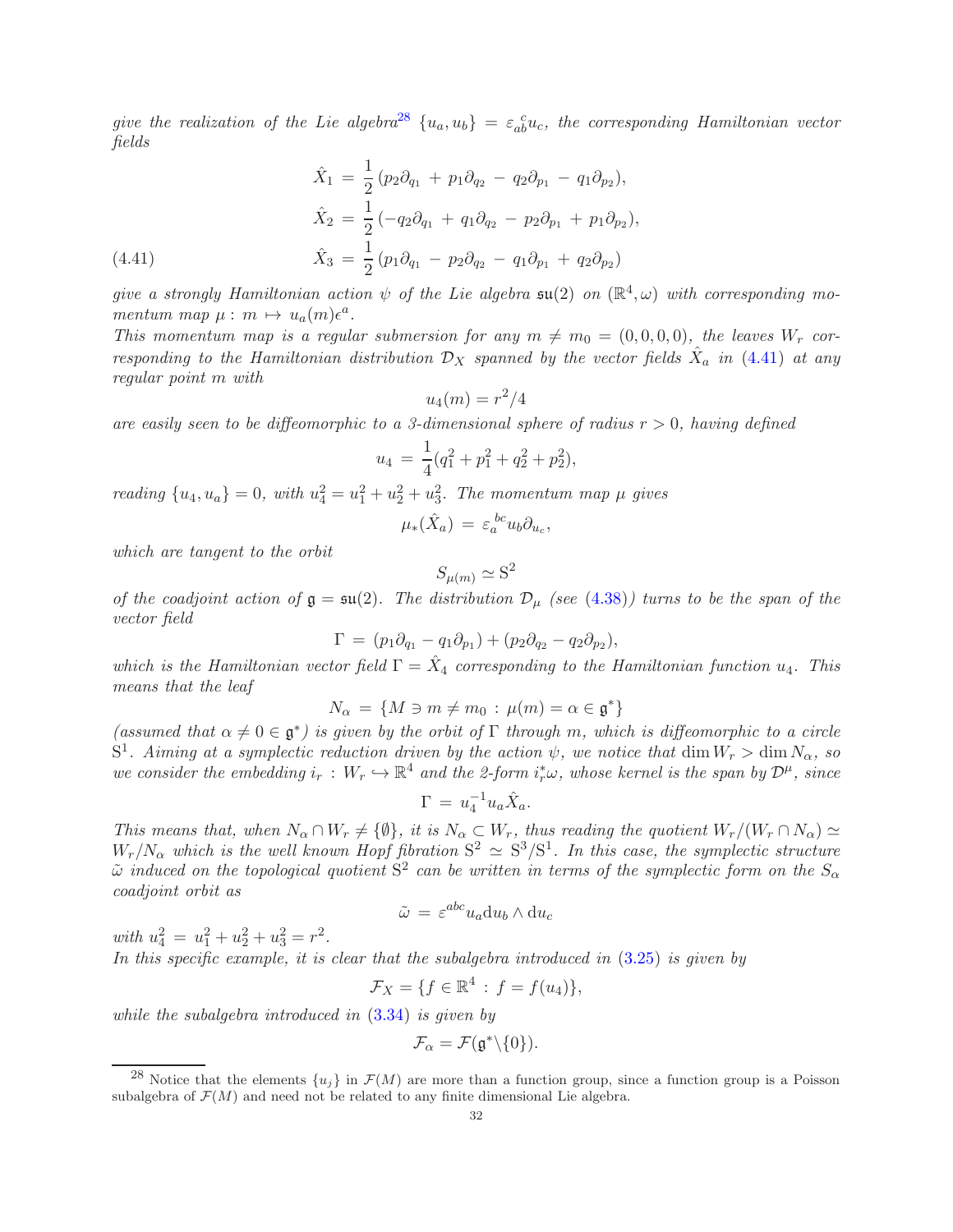When, as an example of  $(3.37)$  we have the case studied in section [3.1.4,](#page-14-4) we see that the dynamics can be projected as  $\mu_*(X_H) = \gamma \partial_{u_a}$ , which is not tangent to any coadjoint orbit and therefore not canonical.

<span id="page-32-1"></span>**Example 4.4.** Consider now a strong symplectic action on the same manifold  $(\mathbb{R}^4,\omega)$  of the 3dimensional Lie algebra  $\mathfrak{g} = \mathfrak{sb}(2, \mathbb{C})$  whose Poisson tensor  $\Lambda_{\mathfrak{g}}$  on  $\mathcal{F}(\mathfrak{g}^*)$  has no global Casimir, as we showed after [\(3.12\)](#page-10-4). The functions

(4.42) 
$$
u_1 = -(q_1p_1 + q_2p_2), u_2 = q_1, u_3 = q_2
$$

<span id="page-32-0"></span>qive a representation (see the footnote [28\)](#page-31-0) for the Lie algebra  $\mathfrak{g} = \mathfrak{sh}(2, \mathbb{C})$  with

$$
{u_1, u_2} = u_2, \qquad {u_1, u_3} = u_3, \qquad {u_2, u_3} = 0,
$$

the corresponding Hamiltonian vector fields

(4.43) 
$$
\hat{X}_1 = -q_1 \partial_{q_1} - q_2 \partial_{q_2} + p_1 \partial_{p_1} + p_2 \partial_{p_2},
$$

$$
\hat{X}_2 = -\partial_{p_1},
$$

$$
\hat{X}_3 = -\partial_{p_2}
$$

give a strongly Hamiltonian action  $\psi$  with momentum map  $\mu$ . Such Hamiltonian vector fields span the integrable distribution  $\mathcal{D}_X$ . The analysis of the corresponding leaves begins upon noticing that the derivations  $\hat{X}_2, \hat{X}_3$  generate the translation group onto the Lagrangian subspaces given by the  $(p_1, p_2)$  planes. Moreover, the action of the vector field  $\hat{X}_1$  amounts to independent dilations on the  $(q_1, q_2)$  and on the  $(p_1, p_2)$  planes. It is now clear that the 2-dimensional manifold  $W_0 = (0, 0, p_1, p_2)$ gives the leaf of the foliation through each point m with  $q_1^2+q_2^2=0$ , while the 3-dimensional manifold

$$
W_{\theta} = (e^{s}q_1, e^{s}q_2, p_1, p_2)
$$

gives the leaf of the foliation through the point m with  $q_1^2 + q_2^2 \neq 0$ , which can be locally labelled by an angle  $\theta$  on the  $(q_1, q_2)$  plane. This shows that  $W_{\theta} \simeq \mathbb{R}^2 \times \mathbb{R}^+$ .

The momentum map associated to the function group  $(4.42)$  is surjective onto  $\mathfrak{g}^*$ , but provides a submersion only if  $m \notin W_0$ . The distribution

$$
\mathcal{D}_{\mu} = \{ Y \in \mathfrak{X}(\mathbb{R}^4) : i_Y \mathrm{d}u_a = 0 \}
$$

which generates the corresponding foliation is span by

$$
Y = q_2 \partial_{p_1} - q_1 \partial_{p_2}.
$$

For  $\alpha \neq 0 \in \mathfrak{g}^*$  this reads that the leaf through m with  $\mu(m) = \alpha$  is

$$
N_{\alpha} = \{m(s) = (q_1, q_2, p_1 + sq_2, p_2 - sq_1)\},\
$$

which is a line.

We proceed as in the previous example. With respect to the embedding  $i_{\theta}: W_{\theta} \hookrightarrow \mathbb{R}^4$ , we see that  $\ker i_{\theta}^{*}\omega$  is spanned by Y, which is indeed not Hamiltonian. For the quotient we have  $W_{\theta}/N_{\alpha} \simeq$  $\mathbb{R}\times\mathbb{R}^+$ , which is diffeomorphic to each of the orbits which do not pass through the zero of the coadjoint action of  $\mathfrak{g} = \mathfrak{su}(2)$  on  $\mathfrak{g}^*$ , whose generators are

,

$$
\mu_*(\hat{X}_1) = u_2 \partial_{u_2} + u_3 \partial_{u_3}
$$
  

$$
\mu_*(\hat{X}_2) = -u_2 \partial_{u_1},
$$
  

$$
\mu_*(\hat{X}_3) = -u_3 \partial_{u_1},
$$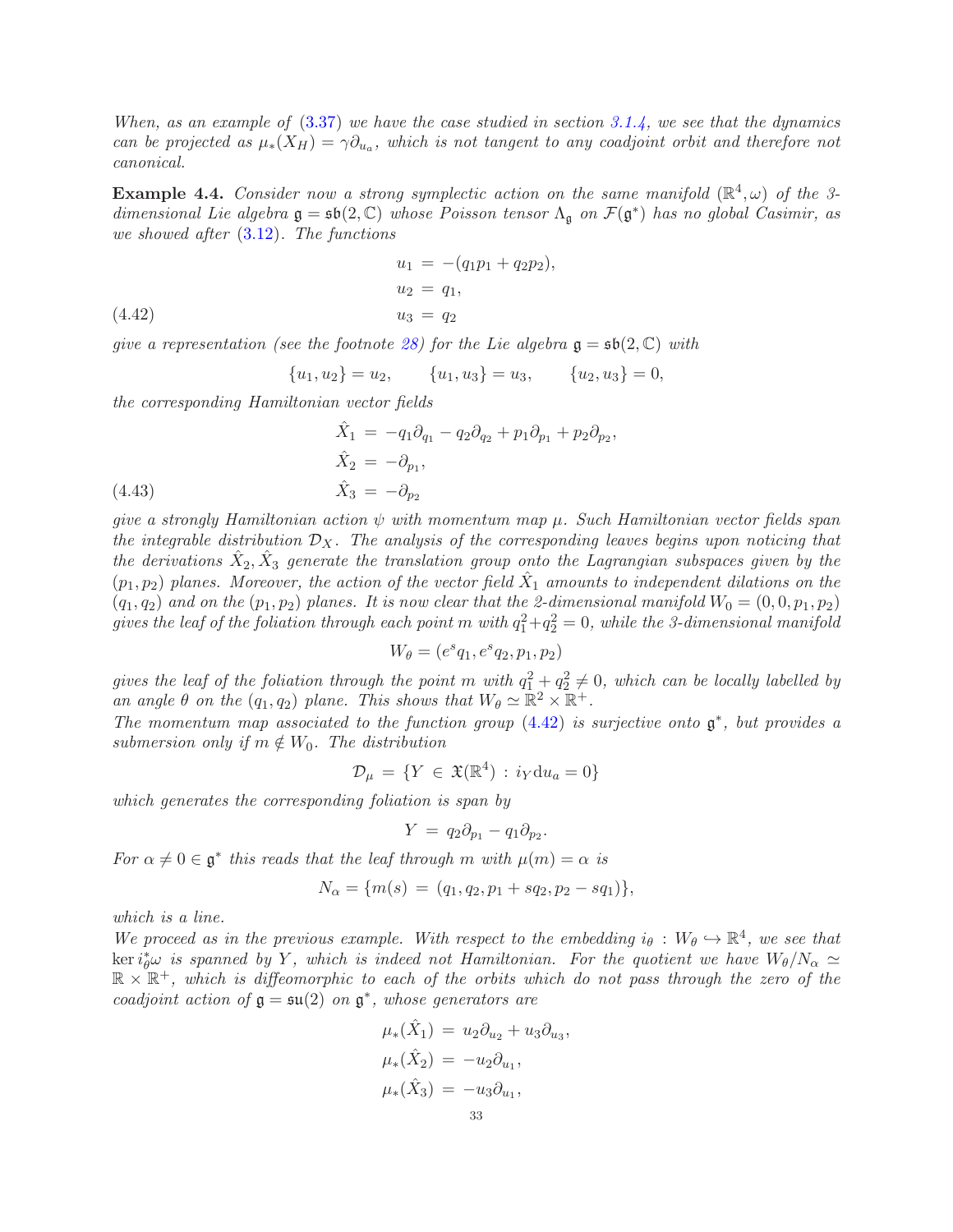while  $Y = u_2\hat{X}_3 - u_3\hat{X}_2$  and then  $\mu_*(Y) = 0$ . These examples have been considered in relation with a Lie-Poisson dynamics and in T-duality field theory, see [\[27,](#page-49-25) [28\]](#page-49-26), while the properties of the associated momentum map have been used to study non commutative differential calculi in [\[34,](#page-49-27) [35\]](#page-49-28).

4.3.3. Invariant closed 1-forms and constants of the motions. Let us assume that  $\alpha \in \Lambda^1(M)$  is invariant along the integral curves of  $X_H$ , i.e.  $L_{X_H} \alpha = 0$ . Since the relations [\(3.16\)](#page-10-2) are valid on any Poisson manifold, and then on  $(M, \omega)$  with respect to the Poisson tensor  $\Lambda$  dual to  $\omega$ , we immediately conclude that  $\hat{X}_{\alpha}$  is an infinitesimal symmetry for  $X_H$ . Such an infinitesimal symmetry is canonical (by definition) if  $L_{\hat{X}_{\alpha}}\omega = 0$ . This condition is equivalent to the condition  $d(i_{\hat{X}_{\alpha}}\omega) = 0$  which results in  $d\alpha = 0$ , i.e.  $\alpha$  closed<sup>[29](#page-33-0)</sup>. From  $d\alpha = 0$  we have that (locally, i.e. depending on the topology of M)  $\alpha = df$ , so that  $\hat{X}_{\alpha} = X_f$  and the straightforward computation  $d(L_{X_H} f) = d\{f, H\} = 0$  shows that  $\phi = \{f, H\}$  is therefore a constant function on (each connected component) of M.

The analogy with the theory described within the Poisson formalism in section [3.1.3](#page-13-2) is natural, so we write, recalling the maps defined in  $(2.14)$  and  $(2.15)$ , the analogue of the proposition [3.2](#page-13-5) as

<span id="page-33-1"></span>**Proposition 4.2.** Given a Hamiltonian dynamics  $\Gamma = X_H$  on a symplectic manifold  $(M, \omega)$ , a 1-form  $\alpha$  on M is invariant along the dynamics if and only if the vector field  $\hat{X}_{\alpha} = \tau(\alpha)$  is an infinitesimal symmetry for Γ. Equivalently, a vector field X on M is an infinitesimal symmetry for  $\Gamma$  if and only if the 1-form  $\alpha = \tilde{\tau}(X) = i_X \omega$  is invariant along the dynamics. An infinitesimal symmetry X for  $\Gamma$  is canonical if and only if the corresponding invariant 1-form  $\alpha$  is closed.

<span id="page-33-3"></span>Example 4.5. An example that may clarify the difference between the meaning of the propositions [4.1](#page-24-1) and [4.2](#page-33-1) is given by considering the vector field describing the dynamics of a charged particle moving in the external stationary and homogeneous electric field among two plates of a plane condenser,

$$
\Gamma = p_x \frac{\partial}{\partial x} + p_y \frac{\partial}{\partial y} - k \frac{\partial}{\partial p_y}
$$

which is Hamiltonian on  $\mathbb{R}^4$  with respect to the canonical symplectic form  $\omega = dx \wedge dp_x + dy \wedge dp_y$ , with Hamiltonian function  $H = 1/2(p_x^2 + p_y^2) + ky$ . The vector field  $T_1 = \partial_x$  is an infinitesimal canonical symmetry for the dynamics, i.e.  $[T_1, \Gamma] = 0$ , and the corresponding Hamiltonian function  $f_1 = p_x$  is a constant of the motion, since  $L_{\Gamma} p_x = 0$ . The vector field  $T_2 = \partial_y$  is an infinitesimal canonical symmetry for the dynamics whose corresponding Hamiltonian function  $f_2 = p_y$  is not a constant of the motion, since  $L_{\Gamma}p_y = k$ , while  $df_2$  is an invariant exact 1-form for the dynamics.

We close our analysis upon assuming that the vector field A is an infinitesimal symmetry for the dynamics  $X_H$ , i.e.  $[A, X_H] = 0$ . We consider the corresponding (under the map  $\tilde{\tau}$ ) 1-form  $\hat{\alpha}_A = i_A \omega$ . It is immediate to prove that

$$
L_{X_H} i_A \omega = i_{[X_H, A]} \omega + i_A L_{X_H} \omega = 0.
$$

This means that (as expected)  $i_A\omega$  is invariant along the integral curves of  $X_H$ . Again, we see that A is canonical if and only if  $d(i_A\omega) = 0$ , so we fall within the case above.

<span id="page-33-2"></span>4.3.4. A symplectic description of the free particle dynamics and of the isotropic harmonic oscillator with their symmetries. We analyse the examples of the free particle dynamics and of the isotropic harmonic oscillator in detail, since they allow for an interesting observation, which naturally comes along with the principle of analogy.

<span id="page-33-0"></span> $^{29}$ Notice that we are clearly considering the case (P4) from the previous section, which becomes simpler due to the non degeneracy of the Poisson tensor on M.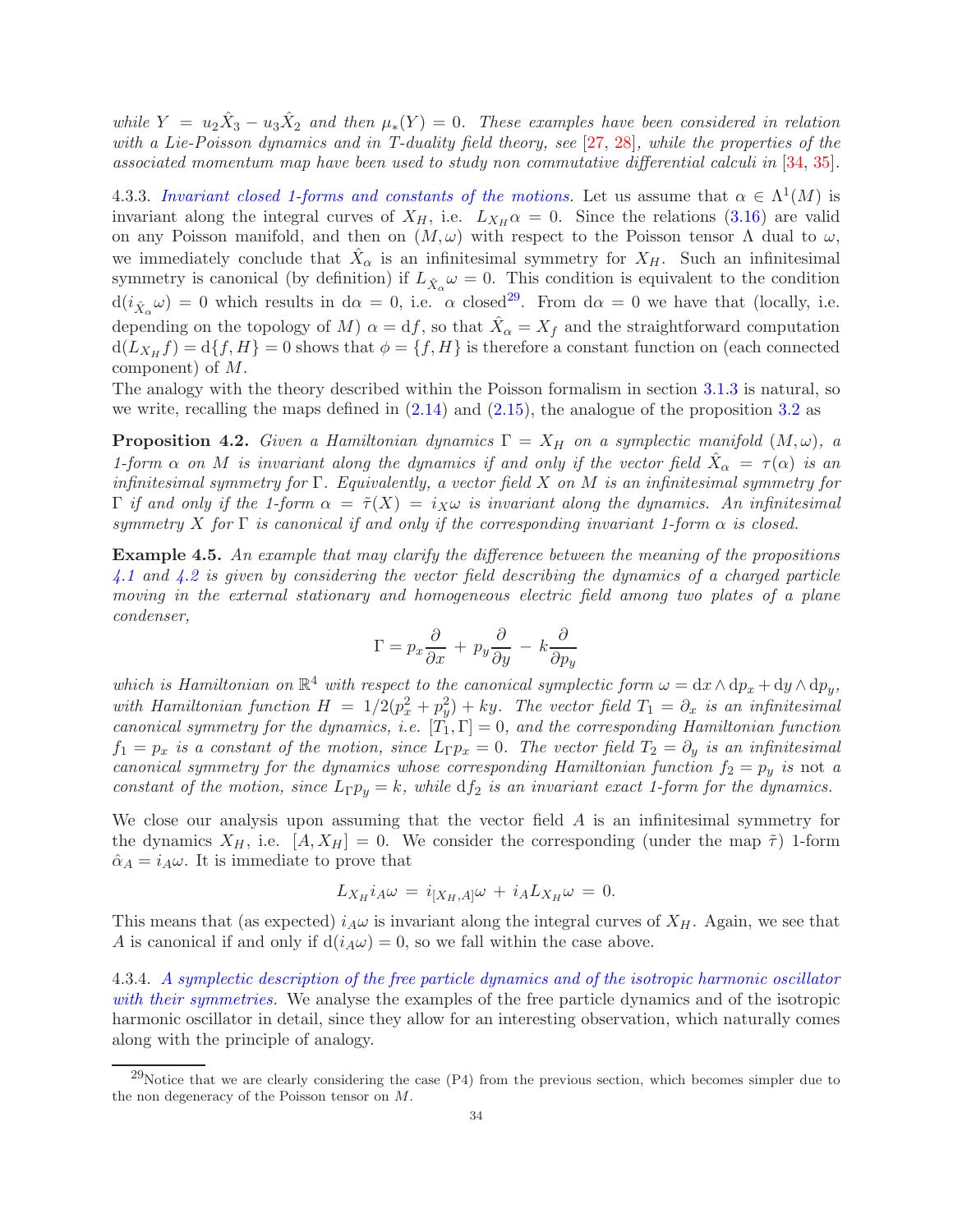Consider an associative algebra A on  $\mathbb C$  polynomially generated by elements q, p and the identity 1; let A have a Hermitian structure (compatible with  $\mathbb{C}$ ) such that  $q^* = q$  and  $p = p^*$ . Let a dynamics on it be given by a derivation operator D on A such that  $D(q) = p$  and  $D(p) = 0$ . We can call  $(A, D)$  the *free particle dynamics algebra*: it describes both the quantum and the classical evolution of a free particle system. If the associative algebra  $A$  is realised with a non commutative product  $\ast$ , such that  $[q, p] = q \ast p - p \ast q = 1$ , then the derivation D is inner, with  $D(q) = [q, H]$  and  $D(p) = [p, H]$  for  $H = p^2/2$ , and we recover the quantum dynamics of a free particle within the so called Heisenberg picture. If the associative algebra A is realised with a commutative product, then the derivation D is inner with respect to the Poisson structure defined by  $\{q, p\} = 1$ , and we recover the classical dynamics of a free particle in terms of a non degenerate Poisson structure, thus providing a symplectic form.

Analogously, let a dynamics  $D'$  on A be given by  $D(q) = p$  and  $D(q) = -p$ . We can call  $(A, D')$ the isotropic harmonic oscillator dynamics algebra. It encodes both the classical and the quantum description of the isotropic harmonic oscillator, depending whether the algebra A is realised as commutative or non commutative, with D an inner derivation for  $H = (p^2 + q^2)/2$  with respect to the commutator or to the non degenerate Poisson bracket structure  $\{q, p\} = 1$ .

On  $M = \mathbb{R}^2$  with respect to the global coordinate system  $(q, p)$ , both the vector fields  $\Gamma_F = p\partial_q$ and  $\Gamma_O = p\partial_q - q\partial_p$  are linear, that is they commute with the Liouville vector field  $\Delta = q\partial_q + p\partial_p$ encoding (as we described in section [3.2\)](#page-16-0) the linear structure on  $\mathbb{R}^2$ . We shall analyse general linear dynamics on symplectic vector spaces in the next section: in the following examples we describe these dynamics per se, our aim being to show how a symplectic structure connects symmetries to constants of the motion and viceversa.

Example 4.6. Consider the vector field

$$
\Gamma = p \frac{\partial}{\partial q}
$$

on  $M = \mathbb{R}^2$  with global coordinates  $(q, p)$ . A 2-form  $\omega = a(q, p) dq \wedge dp$  is symplectic if and only if a is never vanishing. Since  $\mathbb{R}^2$  is simply connected,  $\Gamma$  has a symplectic description if and only if  $i\Gamma \omega = pa(q, p)dp$  is closed, that is if and only if  $\partial_q a = 0 \Leftrightarrow a = a(p)$ . In such a case, the Hamiltonian H is defined by  $dH = padp$ . Notice that, since we suppose a to be smooth, its sign remains constant, so one has

$$
H = \int_0^p \mathrm{d}k \, ka(k)
$$

(setting  $H(q = 0, p = 0) = 0$ ). This also reads that the Darboux chart given by the map  $\Phi: (q, p) \mapsto$  $(q, P)$  with  $dP = a(p)dp$  is globally defined.

It is easy to directly compute that a vector field X on  $\mathbb{R}^2$  is an infinitesimal symmetry for  $\Gamma$  if and only if there exist functions  $\alpha = \alpha(p)$  and  $\beta = \beta(p)$  such that

(4.44) 
$$
X = (\alpha + q\beta)\frac{\partial}{\partial q} + p\beta\frac{\partial}{\partial p};
$$

the corresponding 1-form  $\tilde{\tau}(X) = i_X \omega$  is invariant along  $\Gamma$ , i.e.  $L_{\Gamma} i_X \omega = 0$ . A function  $f \in \mathcal{F}(\mathbb{R}^2)$ is a constant of the motion if and only if  $f = f(p)$ , the corresponding Hamiltonian vector field is

<span id="page-34-1"></span><span id="page-34-0"></span>
$$
X_f = \frac{1}{a} \left( \frac{\mathrm{d}f}{\mathrm{d}p} \right) \frac{\partial}{\partial q}.
$$

The vector field X defined in [\(4.44\)](#page-34-0) is Hamiltonian with respect to the symplectic form  $\omega = a(p) \mathrm{d}q \wedge$ dp if and only if

(4.45) 
$$
a\beta + \partial_p (p a \beta) = 0.
$$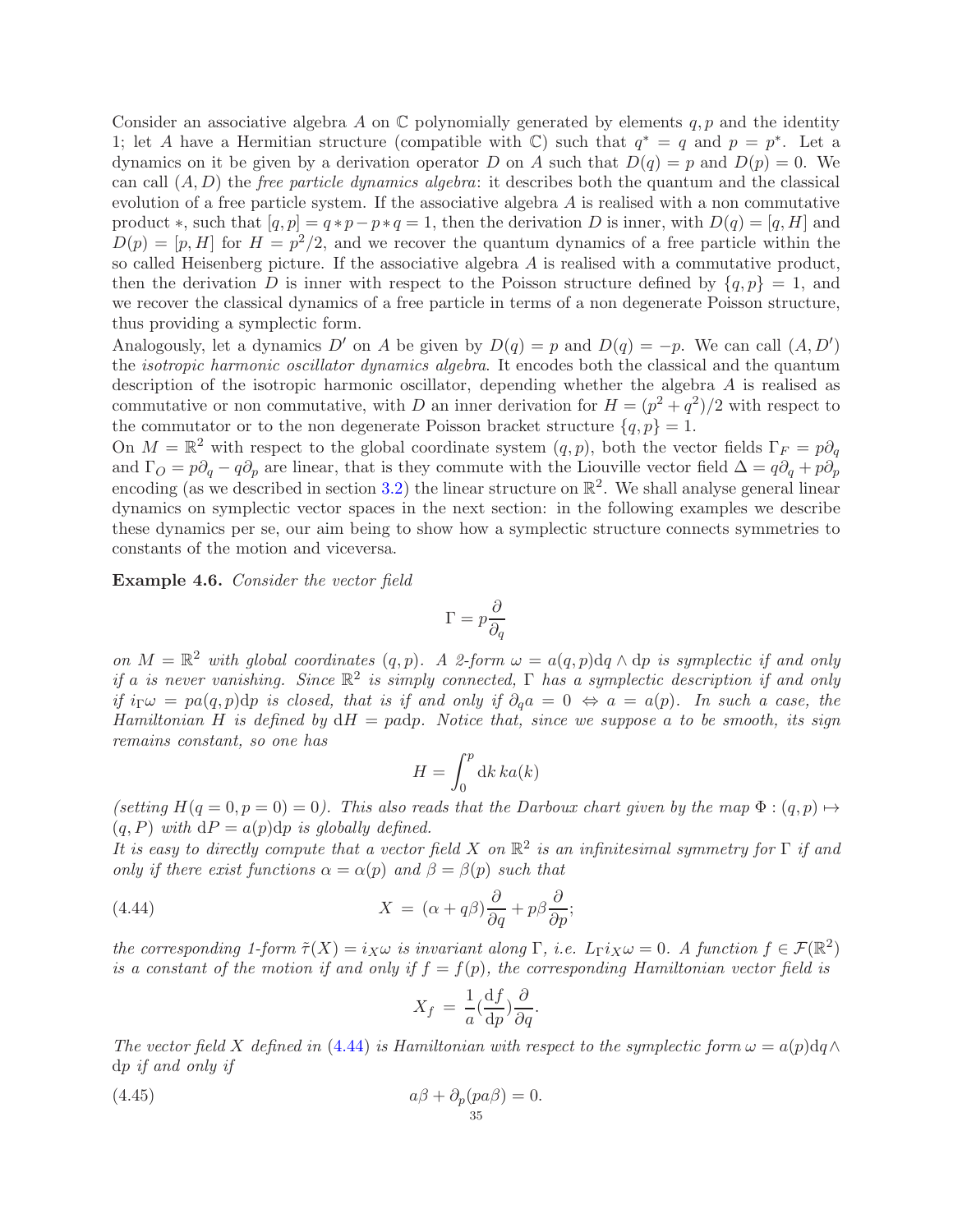This condition shows that there exist infinitesimal symmetries for  $\Gamma$  which do not correspond to any constant of the motion, even considering the most general symplectic structure compatible with the free particle dynamics. If we set  $\beta = 1$ , for example, so that from [\(4.44\)](#page-34-0) it is  $X = \alpha \partial_q + \beta \Delta$ , the condition [\(4.45\)](#page-34-1) reads  $a = c/p^2$  (with c a constant), which clearly does not define a meaningful symplectic structure on  $\mathbb{R}^2$ .

**Example 4.7.** With respect to the global coordinate system  $(q, p)$  adopted in the previous example, the dynamics of the isotropic harmonic oscillator on  $M = \mathbb{R}^2$  is given by the vector field

$$
\Gamma \,=\, p\frac{\partial}{\partial q} - q\frac{\partial}{\partial p}.
$$

As we did in the previous example, we do not focus on the aspects of the problem related to the linearity of  $\Gamma$ , so we consider the problem on  $M' = \mathbb{R}^2 \setminus \{0\}$ , removing the origin  $(q = 0, p = 0)$  which is the only fixed point solution for Γ. With respect to the radial coordinate system  $(r > 0, \theta = [0, 2\pi))$ given by

$$
q = r \cos \theta, \qquad p = r \sin \theta
$$

we have that the 2-form  $\omega = a(r, \theta) d\theta \wedge dr$  is symplectic if and only if a is never vanishing. The dynamical vector field is written as  $\Gamma = -\partial_{\theta}$ , and it has a symplectic description with a Hamiltonian function  $H = H(r)$  provided  $a = a(r)$  and  $dH = -a(r)dr$ , which gives

$$
H = -\int_0^r \mathrm{d}k \, a(k).
$$

The Darboux chart given by the map  $\Phi : (r, \theta) \mapsto (R, \theta)$  with  $dR = a(r)dr$  is globally defined. This also proves that any globally injective function  $H = H(r)$  for  $r > 0$  is an admissible Hamiltonian for  $\Gamma$  with corresponding symplectic form  $\omega = -(\mathrm{d}H/\mathrm{d}r)\mathrm{d}\theta \wedge \mathrm{d}r$ .

A vector field  $X \in \mathfrak{X}(M')$  is an infinitesimal symmetry for  $\Gamma$  if and only if

(4.46) 
$$
X = \alpha(r)\frac{\partial}{\partial \theta} + \beta(r)\frac{\partial}{\partial r},
$$

the corresponding 1-form  $\tilde{\tau}(X) = i_X \omega = a \alpha dr - a \beta d\theta$  on M' is invariant along  $\Gamma$ . An element  $f \in \mathcal{F}(M')$  is a constant of the motion for  $\Gamma$  if and only if  $f = f(r)$ , its corresponding Hamiltonian vector field

<span id="page-35-0"></span>
$$
X_f = \frac{1}{a} \left(\frac{\mathrm{d}f}{\mathrm{d}r}\right) \frac{\partial}{\partial \theta}
$$

is an infinitesimal symmetry for  $\Gamma$ . Unlike the previous example, since  $M'$  is not simply connected, canonical vector fields are not necessarily Hamiltonian. It is easy to compute that the vector field X defined in [\(4.46\)](#page-35-0) is canonical, i.e.  $L_X \omega = 0$ , if and only if  $\partial_r(a\beta) = 0$ . It turns out to be Hamiltonian if and only if  $\beta = 0$ . This result once more shows that there exist infinitesimal symmetries for a symplectic dynamics which do not correspond to any constant of the motion. The restriction to M' of the Liouville vector field  $\Delta = r \partial_r$  gives the 1-form  $i_\Delta = -r a(r) d\theta$  which is not exact.

We close this example by noticing that the vector fields  $\Gamma, \Delta$  provide a basis for the left  $\mathcal{F}(M')$ module  $\mathfrak{X}(M')$ , with dual basis for the  $\mathcal{F}(M')$ -bimodule  $\Lambda^1(M')$  given by  $(\alpha_{\Gamma} = d\theta, \alpha_{\Delta} = r^{-1}dr =$  $d(\log r)$ ). A vector field X in [\(4.46\)](#page-35-0) can be written as

$$
X = \alpha \Gamma + \beta \Delta
$$

with  $\alpha, \beta \in \text{ker }\Gamma$ . We limit ourselves to mention that the vector fields  $\Delta$  and  $\Gamma$  giving the Liouville vector field and the isotropic harmonic oscillator vector field on  $\mathbb{R}^{2N}$  allow for the analysis of the reduction procedure from  $\mathbb{C}^N$  to its projective space  $\mathbb{C}^N/\mathbb{C}_0$ , which describes the set of states for a finite level quantum mechanical system (see [\[6,](#page-48-3) [36\]](#page-49-29)).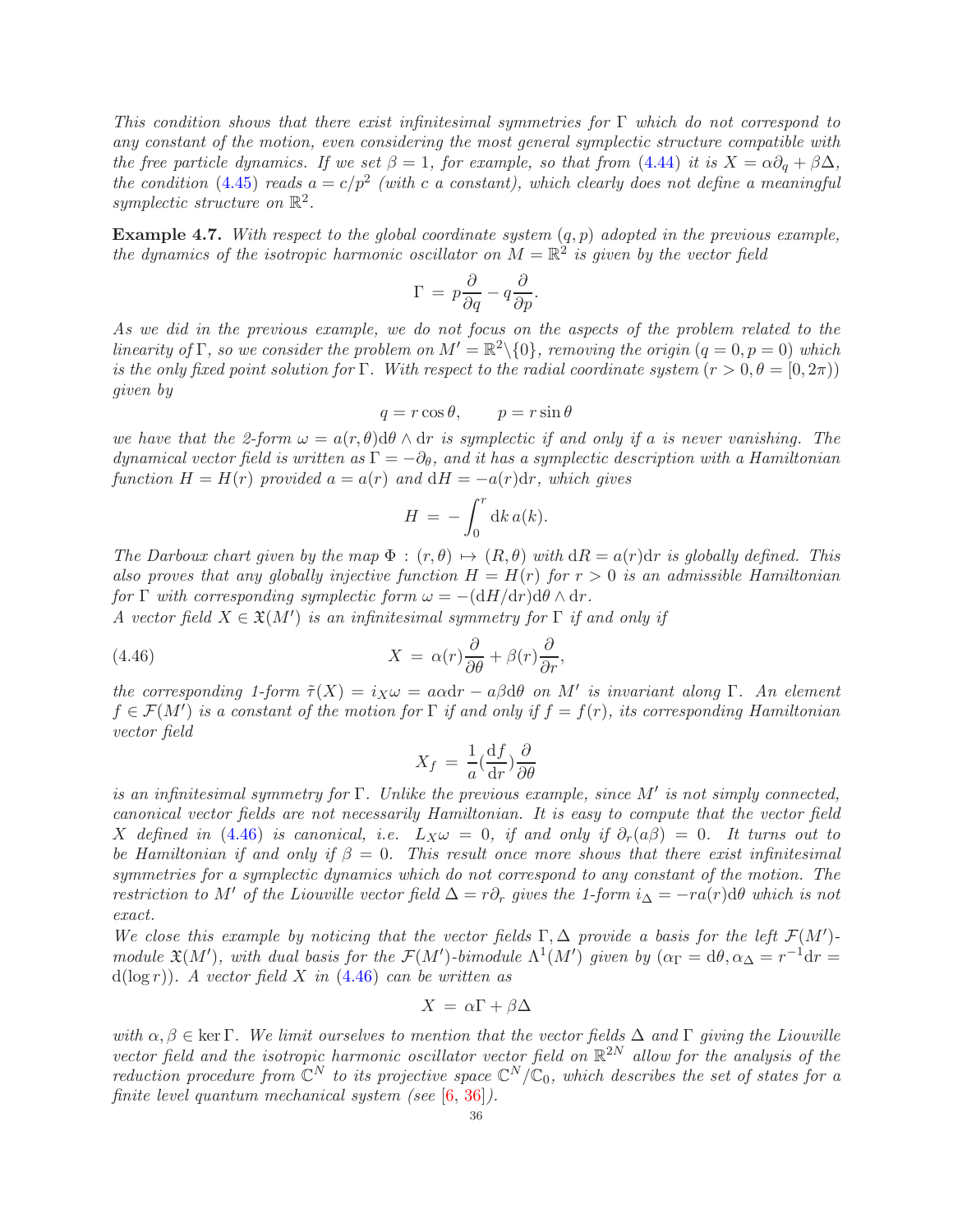<span id="page-36-0"></span>4.4. Symmetries for linear symplectic dynamics. As within the context of the Poisson formalism, we focus on linear Hamiltonian dynamics on a symplectic vector space. If  $(E, \omega)$  is a 2N-dimensional vector space, with

$$
\omega = \frac{1}{2}\omega_{ab}dx^a \wedge dx^b, \quad \omega_{ab} \in \mathbb{R}
$$

a linear symplectic structure, then the closedness condition  $d\omega = 0$  implies, since a vector space is simply connected, that a so called potential 1-form  $\theta$  exists, such that  $d\theta = -\omega$  (notice that the minus sign is a matter of historical convention). If  $\Delta$  is the Liouville vector field describing the linear structure on E, then one proves that  $d(i\Delta\omega) = 2\omega$ , so that one has  $2\theta = -i\Delta\omega + df$  for an arbitrary function f. Upon redefining  $\theta$ , one has<sup>[30](#page-36-1)</sup>

$$
2\theta = -i_{\Delta}\omega.
$$

It is possible to prove (see  $[6]$ ) that these conditions tensorially characterise a linear symplectic manifold, so let  $(M, \omega)$  be a symplectic manifold: there exists a linear structure on M such that  $\omega$ is a linear symplectic structure if and only if there exists a Liouville vector field  $\Delta$  on M such that the 1-form  $\theta = -\frac{1}{2}$  $\frac{1}{2}i_{\Delta}\omega$  is a symplectic potential, i.e.  $di_{\Delta}\omega = 2\omega$ .

If we consider the case of a linear Hamiltonian dynamics, with  $M = \mathbb{R}^{2N}$ , the relations [\(3.44\)](#page-17-5)-[\(3.45\)](#page-17-2) are clearly valid, while the existence of a symplectic structure with representing matrix  $\omega$  reads (given the relation [\(4.5\)](#page-20-1))  $\omega = -\Lambda^{-1}$ . The dynamics

<span id="page-36-3"></span><span id="page-36-2"></span>
$$
\Gamma = X_A = A^a_b x^b \partial_a,
$$

has therefore a symplectic description on  $(\mathbb{R}^{2N}, \omega = -\omega^T)$  with  $\det \omega \neq 0$  if and only if the matrix equation

(4.47) H = −ωA

is satisfied, with  $H = H^T$ . Notice that, if such a relation is verified, then from  $\omega A = (\omega A)^T$  one proves that

(4.48) Tr(A) = 0.

Since the relations [\(3.47\)](#page-17-4) are valid within the symplectic formalism, provided  $\omega = -\Lambda^{-1}$ , we focus on a different class of constants of the motion related to a linear dynamics. Assume that the [\(4.47\)](#page-36-2) is valid, then  $L_{X_{A^{2k+1}}}\omega = 0$  and this is equivalent (since  $\mathbb{R}^{2N}$  is simply connected, then a vector field is globally Hamiltonian if and only if it is locally Hamiltonian) to have that that there exists a symmetric matrix  $F_{(k)} = F_{(k)}^T$  such that  $i_{A_{X^{2k+1}}} \omega = df_{F_{(k)}}$ . As recalled in section [3.1.3,](#page-13-2) we directly have then that  $L_{A_{X^{2s+1}}} f_{F_{(k)}} = c_{(k)}$  with  $c_{(k)}$  a real constant, for each  $s \in \mathbb{N}$ . As  $f_{F_{(k)}}$  is quadratic and  $X_{A^{2s+1}}$  is linear, the constant  $c_{(k)}$  must vanish. This shows that, for linear vector fields  $X_A$  which preserve a constant symplectic 2-form  $\omega$  there is a natural set of constants of the motions given by  $f_{F_{(k)}}$ , with  $\{f_{F_{(k)}}, f_{F_{(j)}}\}=0$ . Notice that, if  $X_A$  denotes the linear dynamics of the isotropic harmonic oscillator, then  $A = -\omega$ , and one immediately sees that  $f_{F(k)} = f_H$ .

If the constant matrices  ${B_a}_{a=1,...,k}$  span a k dimensional Lie algebra g of infinitesimal linear symmetries  $X_{B_a}$  for the symplectic linear dynamics  $X_A$ , i.e.  $[A, B_a] = 0$ , and they preserve the symplectic structure, i.e.  $L_{X_{B_a}}\omega = 0$ , then we have as before that  $i_{X_{B_a}}\omega = df_{(B_a)}$ , where  $f_{(B_a)}$  is quadratic function on  $\mathbb{R}^{2N}$  such that  $L_{X_A} f_{(B_a)} = 0$ . It is easy to see that such quadratic functions  ${f_{(B_a)}}_{a=1,\dots,k}$ , with respect to the Poisson structure corresponding to  $\omega$ , realise the Lie algebra g, that is  $\{f_{(B_a)}, f_{(B_b)}\} = f_{([B_a,B_b])}$ . With respect to the Poisson bracket, linear functions on  $\mathbb{R}^{2N}$  close the Heisenberg-Weyl algebra in  $2N + 1$  dimensions, while quadratic functions (corresponding to symmetric matrices) close the Lie algebra of the symplectic group in  $\mathbb{R}^{2N}$ . The quadratic functions

<span id="page-36-1"></span> $30$ As we commented upon in section [4.2,](#page-22-0) different f allow to identify E with alternative cotangent bundle structures.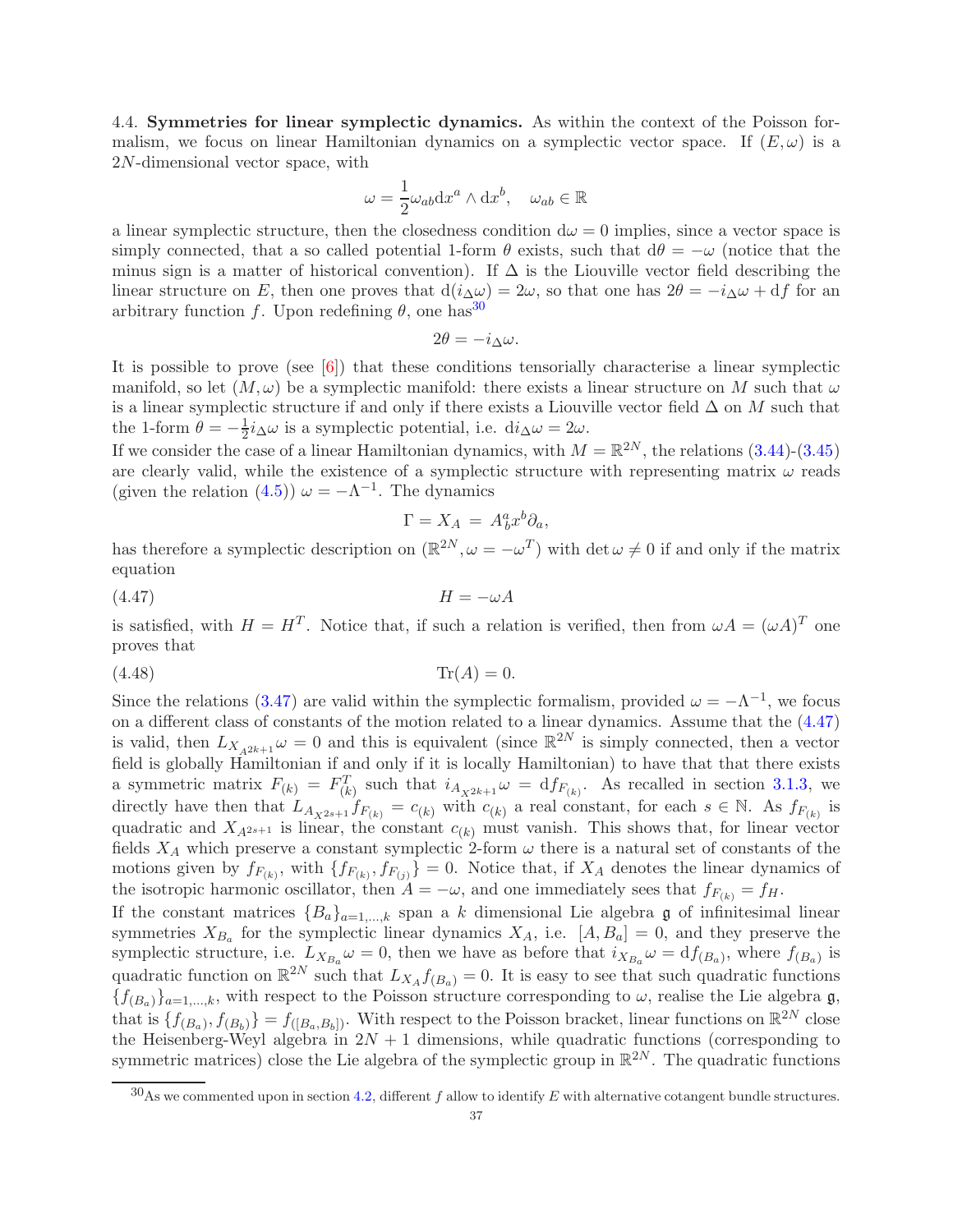generate canonical derivations for the Heisenberg-Weyl algebra. Linear and quadratic functions generate the Lie algebra corresponding to the inhomogeneous symplectic group in  $\mathbb{R}^{2N}$ . Such Lie algebra contains as Lie subalgebras both the free particle and the harmonic oscillator Lie algebras introduced in section [4.3.4.](#page-33-2)

<span id="page-37-1"></span>4.4.1. Reduction for linear Hamiltonian dynamics. The first natural example of a reduction of a linear dynamics comes by considering a vector field  $X_A$  associated to a matrix A having an eigenspace W. If W' denotes one of the (infinitely many) subspaces of  $\mathbb{R}^{2N}$  such that  $\mathbb{R}^{2N} = W \oplus W'$ , then it is immediate to see that  $X_A$  can be reduced to  $W'$ , where it is linear. Indeed, if the global coordinate systems  $\{x^a, y^b\}_{a=1,\dots,\dim W; b=1,\dots,\dim W'}$  is adapted to the direct sum, with  $\{x^a\}$ identifying an element in W and  $\{y^b\}$  an element in W', one sees that the subalgebra  $\mathcal{A} = \{f \in$  $\mathcal{F}(W)$ :  $\partial_{x} f = 0$  is invariant under  $X_A$ . Each leaf of the corresponding foliation is isomorphic to  $W$ , the quotient space (that is, the space of leaves) turns to be isomorphic to  $W'$ .

If in addition also  $W'$  is an eigenspace for  $A$ , then the dynamics is *completeley* separated in two non interacting linear (sub)systems: the vector field  $X_A$  can be split into the sum of two commuting vector fields on W and W'. The flow generated by  $X_A$  can then be recovered by *composing* two independent motions.

If, in particular, the dynamics  $X_A$  is Hamiltonian, then the requirement the reduced dynamics to be Hamiltonian forces the subspaces  $W, W'$  to be even dimensional, and such that the restrictions of  $\omega$  and H on them have suitable properties.

Interesting examples of reductions of linear Hamiltonian dynamics resulting in a linear dynamics on the quotient manifold come by considering the reduction associated to a function group. Consider  $M = T^* \mathbb{R}^N$  with the canonical symplectic form and the elements

(4.49) 
$$
u_1 = \frac{1}{2}p^2, \qquad u_2 = q^a p_a, \qquad u_3 = \frac{1}{2}q^2
$$

with respect to the global Darboux coordinate system  $(q^a, p_a)$ , where we wrote  $p^2 = p_a p_b \delta^{ab}$  and  $q^2 = q^a q^b \delta_{ab}$ . Such elements close a function group modelled on the Lie algebra  $\mathfrak{g} = \mathfrak{sl}(2,\mathbb{R})$ , since

<span id="page-37-0"></span>
$$
{u_1, u_2} = -2u_1, \qquad {u_1, u_3} = -u_2, \qquad {u_2, u_3} = -2u_3.
$$

Following the general description of a reduction procedure in section [2.1,](#page-2-1) one defines the momentum map  $\mu : M \to \mathfrak{g}^*$  given by  $\mu(m) = u_a \epsilon^a$  with  $\{\epsilon^a\}_{a=1,\dots,3}$  a suitable basis for  $\mathfrak{g}^*$ . Without discussing the details of the associated symplectic reduction, which closely follows the examples [4.3](#page-30-1) and [4.4,](#page-32-1) we limit ourselves to notice that, after removing the points where the foliation  $\Phi^{\mu}$ associated to  $\mu$  is not regular, if  $\Gamma = p_a \partial_{q^a}$  is the free particle dynamics, then

$$
\Gamma(u_1) = 0, \qquad \Gamma(u_2) = 2u_1, \qquad \Gamma(u_3) = u_2.
$$

This shows that  $\Gamma$  reduces to the quotient manifold  $M/\Phi^{\mu}$ , its  $\mu$ -related vector field

$$
\Gamma_{\mu} = 2u_1 \frac{\partial}{\partial u_2} + u_2 \frac{\partial}{\partial u_3}
$$

describes the dynamics among the leaves of the foliation. The same momentum map allows for a reduction also of the isotropic harmonic oscillator  $\Gamma = p_a \partial_{q^a} - q^a \partial_{p^a}$ , with  $\mu$ -related vector field

$$
\Gamma_{\mu} = -u_2 \frac{\partial}{\partial u_1} + u_2 \frac{\partial}{\partial u_3}.
$$

It is interesting to notice that the Hamiltonian reduction of a linear dynamics may result to be non linear.

Consider the example [4.1](#page-24-0) which describes, for  $V = 0$ , the linear dynamics of a free particle on a plane. The angular momentum L defined in  $(4.21)$  gives a quadratic constant of the motion,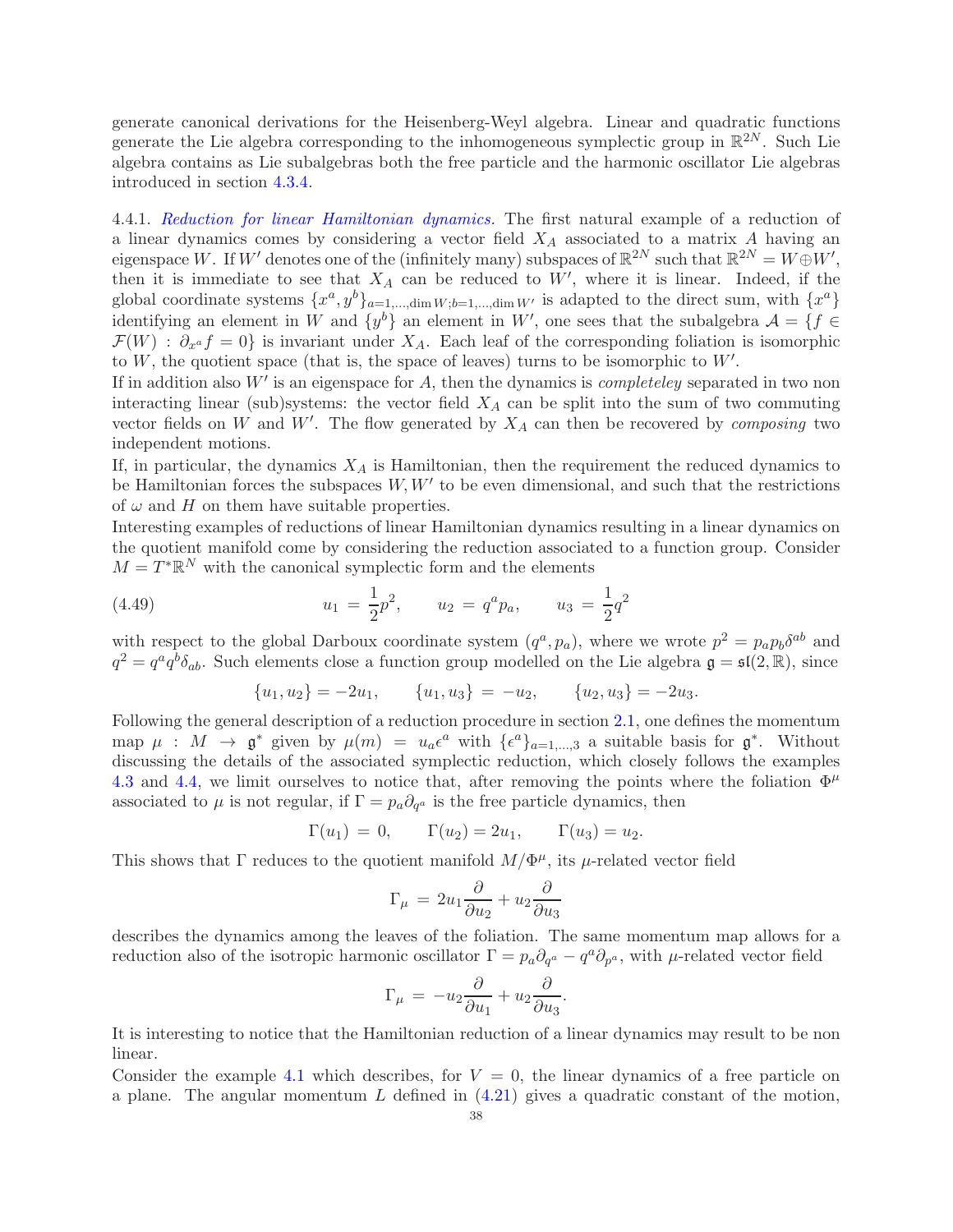the reduced dynamics  $\tilde{\Gamma}_L$  on  $T^*\mathbb{R}_+$  (given by the equations for  $(\dot{r} = 0, \dot{p}_r = l^2/r^3)$  in [\(4.24\)](#page-25-0)) is Hamiltonian with [\(4.25\)](#page-25-1), but no longer linear.

An interesting example of a linear dynamics whose reduction is non linear, the space of solutions of such reduced equation nonetheless presenting a peculiar composition law, is given by considering  $\Gamma = X_A$  on  $\mathbb{R}^2$  with

$$
\begin{pmatrix} \dot{x}_1 \\ \dot{x}_2 \end{pmatrix} = \begin{pmatrix} a_{11} & a_{12} \\ a_{21} & a_{22} \end{pmatrix} \begin{pmatrix} x_1 \\ x_2 \end{pmatrix}.
$$

Since  $[X_A, \Delta] = 0$  with  $\Delta = x_1 \partial_{x_1} + x_2 \partial_{x_2}$  the infinitesimal generator of the dilation group on  $\mathbb{R}^2$ , the dynamics projects onto the quotient given upon identifying points in  $\mathbb{R}^2 \setminus \{0\}$  lying on the same integral curve of  $\Delta$ , i.e. on the same ray on the plane. If one introduces  $y = x_1/x_2$  locally on the quotient manifold, the projected dynamics reads  $\dot{y} = a_{12} + (a_{11} - a_{22})y - a_{21}y^2$ , which is an equation of a Riccati type. Although such equation is non linear, there exists a superposition rule within the space of its solutions. If  $\{y_1, y_2, y_3\}$  are independent solutions, then any other solution y is given<sup>[31](#page-38-0)</sup> by the ratio  $K = (y - y_1)(y_2 - y_3)/(y - y_2)(y_1 - y_3)$ .

4.4.2. *Nonlinear reductions for the free dynamics*. The example of the free dynamics is interesting also because it provides examples of reduction of the same dynamics with respect to alternative symplectic structures. We know from [\[20\]](#page-49-8) that the vector field  $\Gamma = p_1 \partial_{x_1} + p_2 \partial_{x_2}$  is Hamiltonian with respect to the class of symplectic 2-forms  $\omega_s = dx^a \wedge dp_a + s(dp^2) \wedge d(x^a p_a)$  (with  $s \in \mathbb{R}$  and  $p_a p_b \delta^{ab} = p^2$  and  $H_s = p^2(1 + sp^2)/2$ . By considering the Hamiltonian reduction driven by the same invariant function L, one sees that the reduced dynamics  $\tilde{\Gamma}_L$  is Hamiltonian on  $T^*\mathbb{R}_+$  with

$$
\tilde{H}_s = \frac{1}{2}(p^2 + \frac{l^2}{r^2})(1 + s(p^2 + \frac{l^2}{r^2})).
$$

once fixed  $L = l \neq 0$ .

We conclude this presentation of examples of Hamiltonian reduction of a free dynamics by consid-ering (see [\[20\]](#page-49-8)) the problem on the symplectic manifold  $T^*\mathbb{R}^3$  with the canonical symplectic form  $\omega = dq^a \wedge dp_a$ . Identifying the position coordinates with the symmetric matrix

$$
Q = \begin{pmatrix} q_1 & q_2/\sqrt{2} \\ q_2/\sqrt{2} & q_3 \end{pmatrix}
$$

there is an action of the group SO(2) via  $Q \to G^{-1}QG$  with

$$
G = \begin{pmatrix} \cos \varphi & \sin \varphi \\ -\sin \varphi & \cos \varphi \end{pmatrix}.
$$

This action is seen to be Hamiltonian, with infinitesimal generator  $X = \partial_{\varphi}$  with respect to the set of local coordinates  $(x^1, x^2, \varphi)$  on  $\mathbb{R}^3$  given by

$$
q^{1} = x^{1} \cos^{2} \varphi + x^{2} \sin^{2} \varphi, \qquad q^{3} = x^{1} \sin^{2} \varphi + \cos^{2} \varphi, \qquad q^{2} = (x^{2} - x^{1})(\sin 2\varphi)/\sqrt{2}
$$

and corresponding symplectic conjugate fiber variables  $(k_1, k_2, k_\varphi)$  given by

$$
k_{\varphi} = (x^2 - x^1)((p_1 - p_3)\sin 2\varphi + \sqrt{2}p_2\cos 2\varphi,
$$
  
\n
$$
k_1 = p_1\cos^2\varphi + p_3\sin^2\varphi - p_2(\sin 2\varphi)/\sqrt{2},
$$
  
\n
$$
k_2 = p_1\sin^2\varphi + p_3\cos^2\varphi + p_2(\sin 2\varphi)/\sqrt{2}.
$$

The free particle Hamiltonian  $H = p^2/2$  (with  $p^2 = p_a p_b \delta^{ab}$ ) is invariant under the vector field  $X_{\varphi}$ , and the Hamiltonian reduction associated to a regular value  $\alpha \in \mathbb{R}$  of the momentum map  $k_{\varphi}$  gives

<span id="page-38-0"></span> $31$  For a more general analysis of equations presenting a non linear superposition rules we refer to [\[7\]](#page-48-8).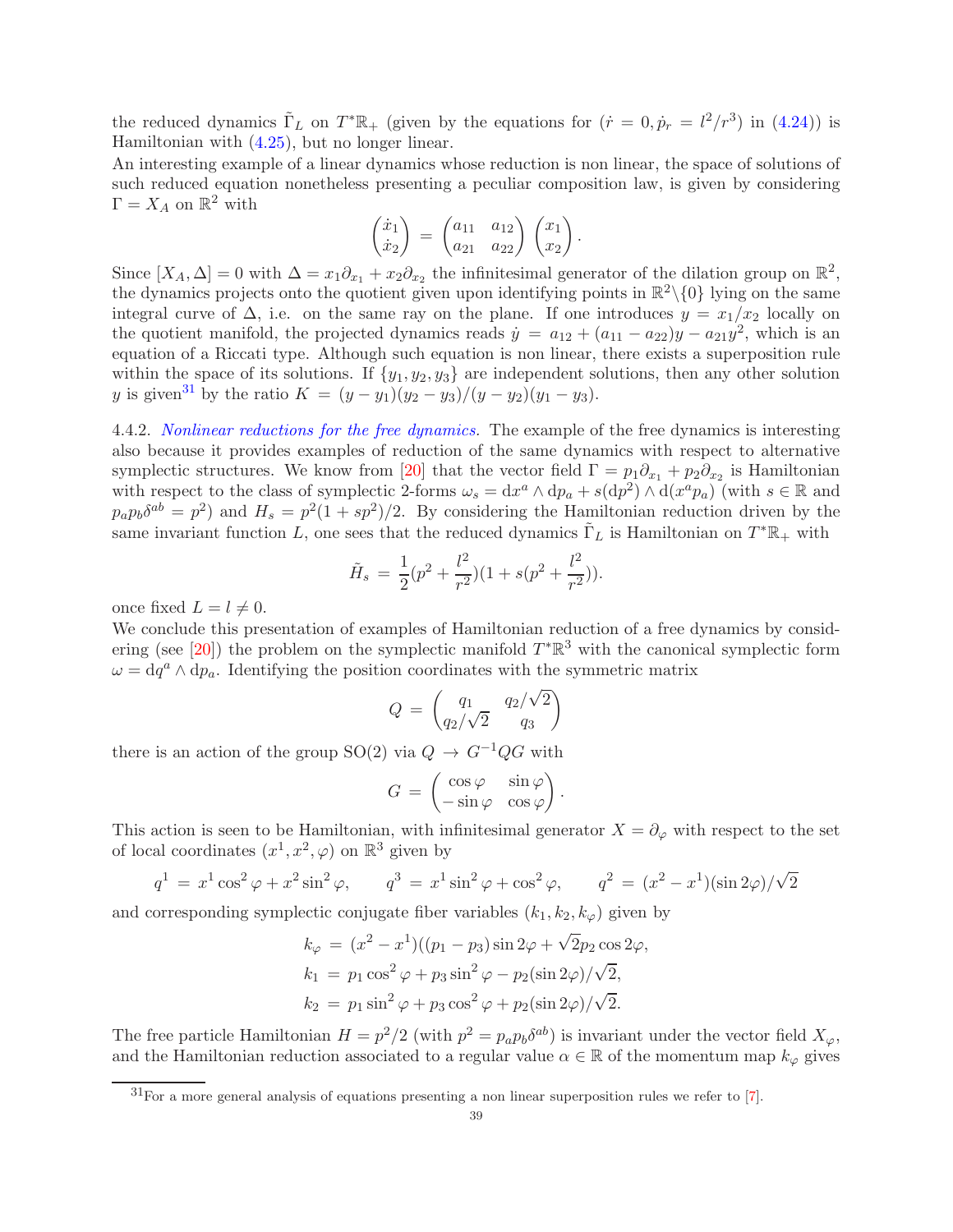a reduced dynamics  $\tilde{X}$  on  $T^*\mathbb{R}^2$  with the symplectic structure given by  $\omega_{\alpha} = dx^a \wedge dk_a$  which is Hamiltonian with

$$
H_{\alpha} = \frac{1}{2}(k_1^2 + k_2^2) + \frac{\alpha^2}{4(x^1 - x^2)^2}.
$$

This dynamics is a Calogero-Moser system.

4.4.3. Gram dynamics. Let  $M = T^* \mathbb{R}^2$  be equipped with the canonical symplectic form  $\omega =$  $dq^{a} \wedge dp_{a}$ , and consider the Hamiltonian  $H = L^{2}$  where  $L = (q^{1}p_{2} - q^{2}p_{1})$  is the usual angular momentum function. The Hamiltonian dynamics  $X_H$  is clearly non linear, since H is a polynomial of degree 4. The corresponding equations of motions can be written as

<span id="page-39-1"></span>(4.50) 
$$
\dot{q}^1 = -2Lq^2, \qquad \dot{q}^2 = 2Lq^1, \n\dot{p}_1 = -2Lp_2, \qquad \dot{p}^2 = 2Lp_1.
$$

Since  $\{H, L\} = 0$ , we see that  $X_H$  is tangent to the leaves defined by the level sets of L, and for  $L = l \neq 0$  fixed by the Cauchy data the flow generated by  $X_H$  comes by exponentiating a matrix with constant entries.

Consider an analogous system on  $M = T^*\mathbb{R}^3$ . Let the Hamiltonian be again the square of the angular momentum, i.e.  $H = L^2 = \delta^{ab} L_a L_b$  with  $L_a = \varepsilon_{aj}^{\quad \quad s} q^j p_s$ . The corresponding Hamiltonian dynamics is given by

<span id="page-39-2"></span>(4.51) 
$$
\dot{q}^a = -2u_2 q^a + 4u_3 p_a,
$$

$$
\dot{p}_a = -4u_1 q^a + 2u_2 p_a
$$

with respect to the elements defined in [\(4.49\)](#page-37-0). Since  $\{L, u_a\} = 0$  for any  $a = 1, \ldots, 3$ , then we see that the non linear dynamics  $X_H$  is tangent to the leaves given by the level sets of the momentum map  $\mu$  described in the previous section [4.4.1.](#page-37-1) As for the equations [\(4.50\)](#page-39-1), for each initial condition the coefficients of the differential equations [\(4.51\)](#page-39-2) acquire a constant value, so the flow comes by exponentiating a matrix with constant entries.

These two examples can be generalised. Recall that, as we mentioned in section [4.4,](#page-36-0) linear and quadratic functions on  $M = \mathbb{R}^4$  generate, with respect to the canonical Poisson bracket, the Lie algebra of the inhomogeneous symplectic group in four dimensions. Such a Lie algebra contains as Lie subalgebras all three dimensional Lie algebras (see [\[21\]](#page-49-6)). Let  $\mathfrak g$  be one of the three dimensional Lie algebras having a global Casimir function: denote by  $\{u_a\}_{a=1,\dots,3}$  the quadratic functions closing **g** with respect to the Poisson bracket, and denote by  $C_{\mathfrak{g}}$  (which is a quadratic function on  $\mathbb{R}^4$ ) its Casimir. For example, the elements [\(4.40\)](#page-30-2) give such elements for  $\mathfrak{g} = \mathfrak{su}(2)$ , those in [\(4.49\)](#page-37-0) for  $\mathfrak{g} = \mathfrak{sl}(2,\mathbb{R})$ . The Hamiltonian vector field given by  $X_H$  with  $H(C_{\mathfrak{g}})$  gives in general a non linear dynamics on M. Nonetheless, since  $C_{\mathfrak{q}}$  is quadratic on M and commutes with the  $u_a$ , one sees that the vector field  $X_H$  is tangent to the leaves given by the level sets of the corresponding momentum map  $\mu : \mathbb{R}^4 \to \mathfrak{g}^*$ . The differential equations corresponding to  $X_H$  have the same structure of the above [\(4.50\)](#page-39-1)-[\(4.51\)](#page-39-2), with coefficients given by constants of the motion. On each leaf selected by the Cauchy data, the flow comes again by exponentiating a matrix with constant entries.

### <span id="page-39-3"></span>5. Symmetries and conservation laws for presymplectic dynamics

<span id="page-39-0"></span>Consider the problem of determining a vector field  $\Gamma \in \mathfrak{X}(M)$  which fullfills the relation

$$
(5.1) \t\t i\Gamma \omega = \alpha
$$

where M is a smooth N-dimensional manifold,  $\omega$  is a closed 2-form on M with (constant, we assume) rank  $rk \omega = k < N$  and  $\alpha$  is a closed 1-form on M. Such relation generalises to the case of a (constant rank) degenerate closed 2-form  $\omega$  the problem represented by the relation [\(4.7\)](#page-20-2). Along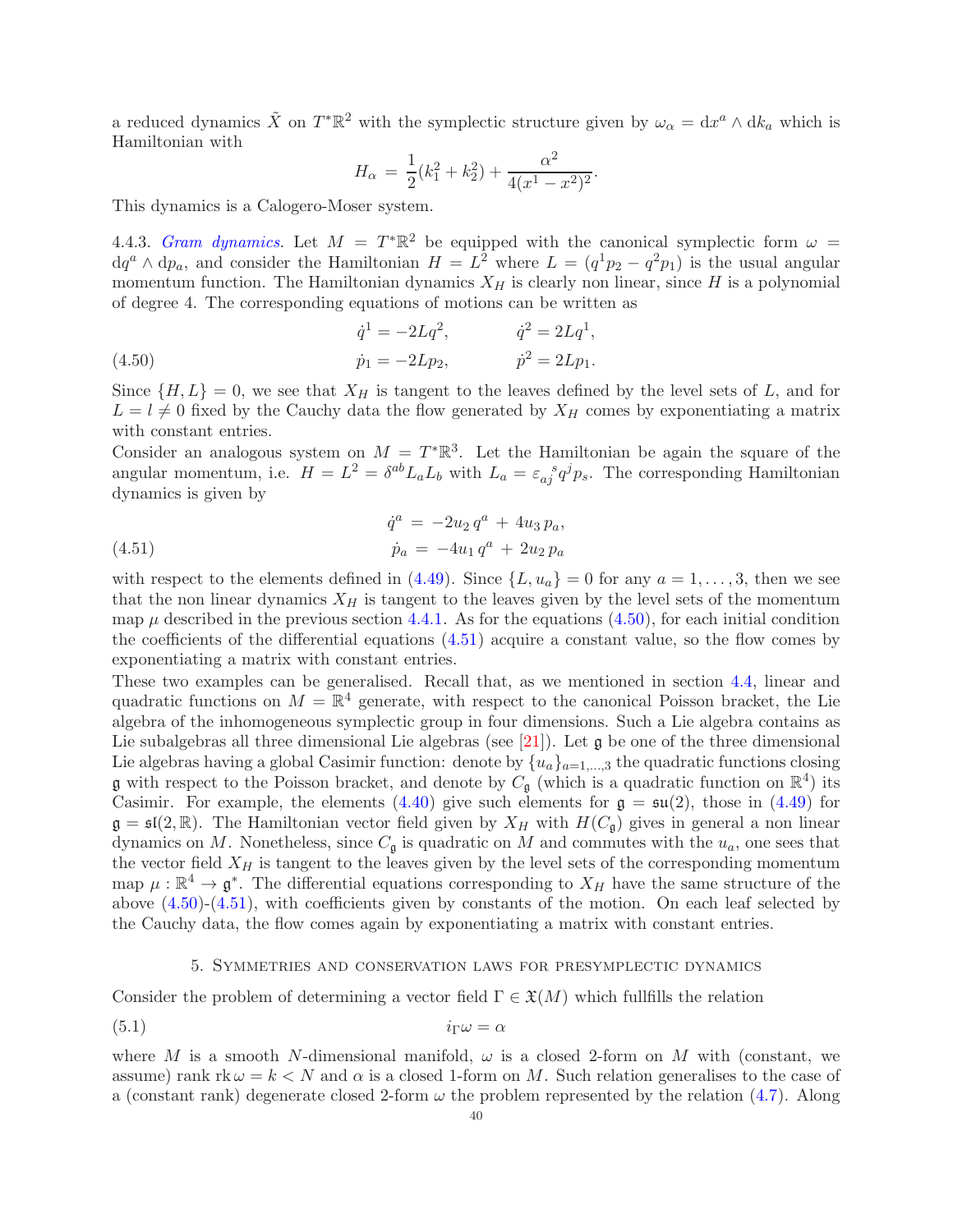what we already introduced in the previous section, we call  $(M, \omega)$  a pre-symplectic manifold and  $(M, \omega, \alpha)$  a pre-symplectic system.

Problems of this kind arise naturally in mathematical physics. As a first example consider the linear dynamics on  $M = \mathbb{R}^4$  given by

(5.2) 
$$
X_A = x^1 \partial_1 + x^2 \partial_2 + x^4 \partial_3 - x^3 \partial_4, \qquad A = \begin{pmatrix} 1 & 0 & 0 & 0 \\ 0 & 1 & 0 & 0 \\ 0 & 0 & 0 & 1 \\ 0 & 0 & -1 & 0 \end{pmatrix}
$$

with respect to the coordinate chart  $\{x^a\}_{a=1,\dots,4}$ . Since  $\text{Tr } A \neq 0$ , from the analysis on linear symplectic dynamics described in the previous section (see [\(4.47\)](#page-36-2) and [\(4.48\)](#page-36-3)) we know that there is no globally defined skewsymmetric invertible matrix  $\omega$  on  $\mathbb{R}^4$  with constant entries such that  $i_{\Gamma}\omega = dH$  for a quadratic H. Moreover, it is clear that  $\Gamma$  can be completely decomposed (reduced) as the sum  $\Gamma = \Delta_{(1,2)} + \Gamma_{(3,4)}$  with  $\Delta_{(1,2)}$  giving the Liouville dilation field on the  $x^1x^2$ -subspace and  $\Gamma_{(3,4)}$  giving an harmonic oscillator dynamics on the  $x^3x^4$ -subspace. Generalising the analysis performed in the example [3.1,](#page-18-1) it is possible to see that there is no invertible Poisson tensor on the  $x^1x^2$ -subspace such that  $\Delta_{(1,2)}$  is Hamiltonian with a Hamiltonian function H globally defined on the  $x^1x^2$ -subspace. If we indeed consider  $\omega = dx^3 \wedge dx^4$  and  $H = \frac{1}{2}$  $\frac{1}{2}((x^3)^2 + (x^4)^2)$ , then we directly compute

$$
(5.3) \t\t i_{X_A}\omega = dH:
$$

the vector field  $X_A$  is described in terms of the pre-symplectic system  $(\mathbb{R}^4, \omega, dH)$  given above. Moreover, any vector field  $X = X_A + K$  with  $\mathfrak{X}(\mathbb{R}^4) \ni K = K^1 \partial_1 + K^2 \partial_2$  fulfils the relation  $i_X \omega = dH$ .

Another interesting class of examples where pre-symplectic systems arise is when a classical system has a set of non holonomic constraints (see  $[1, 9, 33, 40]$  $[1, 9, 33, 40]$  $[1, 9, 33, 40]$  $[1, 9, 33, 40]$  $[1, 9, 33, 40]$  $[1, 9, 33, 40]$ ). Among those examples, one of the most interesting is given upon considering the dynamics of a free relativistic particle, i.e. the equations of the motion

$$
\dot{q}^{\alpha} = p^{\alpha}, \qquad \dot{p}_{\alpha} = 0
$$

with respect to the coordinate system  $\{q^{\alpha}\}_{\alpha=0,\dots,3}$  on  $M = T^*\mathbb{R}^4$ . Given the Minkowski metric tensor in its covariant form

$$
g = g^{\alpha\beta} dq^{\alpha} \otimes dq^{\beta} = dq^0 \otimes dq^0 - dq^1 \otimes dq^1 - dq^2 \otimes dq^2 - dq^3 \otimes dq^3
$$

on  $\mathbb{R}^4$ , the *rest mass* of the particle is given by

$$
m^2 = g^{\alpha\beta} p_\alpha p_\beta
$$

with  $g^{\alpha\beta}g_{\beta\gamma}=\delta^{\alpha}_{\gamma}$ . Fixing the value of the rest mass, which is a relativistic invariant, amounts to fix a constraint. Such constraint selects the odd dimensional submanifold  $\Sigma_m$ . Since the dynamical flow restricts to  $\Sigma_m$ , a Hamiltonian description of such dynamics is more naturally studied in terms of a pre-symplectic geometry on  $\Sigma_m$ .

Before providing a deeper analysis of pre-symplectic geometry, we start by noticing that the degeneracy of  $\omega$  reads the map (see [\(4.3\)](#page-19-3))  $\tilde{\tau}$  :  $X \mapsto i_X \omega$  to be no longer a bijection between the set of vector fields  $\mathfrak{X}(M)$  and the set of 1-forms  $\Lambda^1(M)$ . A solution  $\Gamma$  to the problem [\(5.1\)](#page-39-3) for a given closed  $\alpha$  may exist only on a suitable subset  $M' \subseteq M$ , and indeed be not unique, since any  $\Gamma' = \Gamma + K'$  with  $K' \in \mathfrak{X}(M') \cap \text{ker } \omega$  gives<sup>[32](#page-40-0)</sup> a solution.

In order to determine the subset  $M' \subseteq M$  where the relation [\(5.1\)](#page-39-3) has solutions, one notices that a necessary condition for that is

$$
i_K\alpha=0
$$

<span id="page-40-0"></span><sup>&</sup>lt;sup>32</sup>We recall that ker  $\omega = \{X \in \mathfrak{X}(M) : \omega(X, Y) = 0 \,\forall \, Y \in \mathfrak{X}(M)\}.$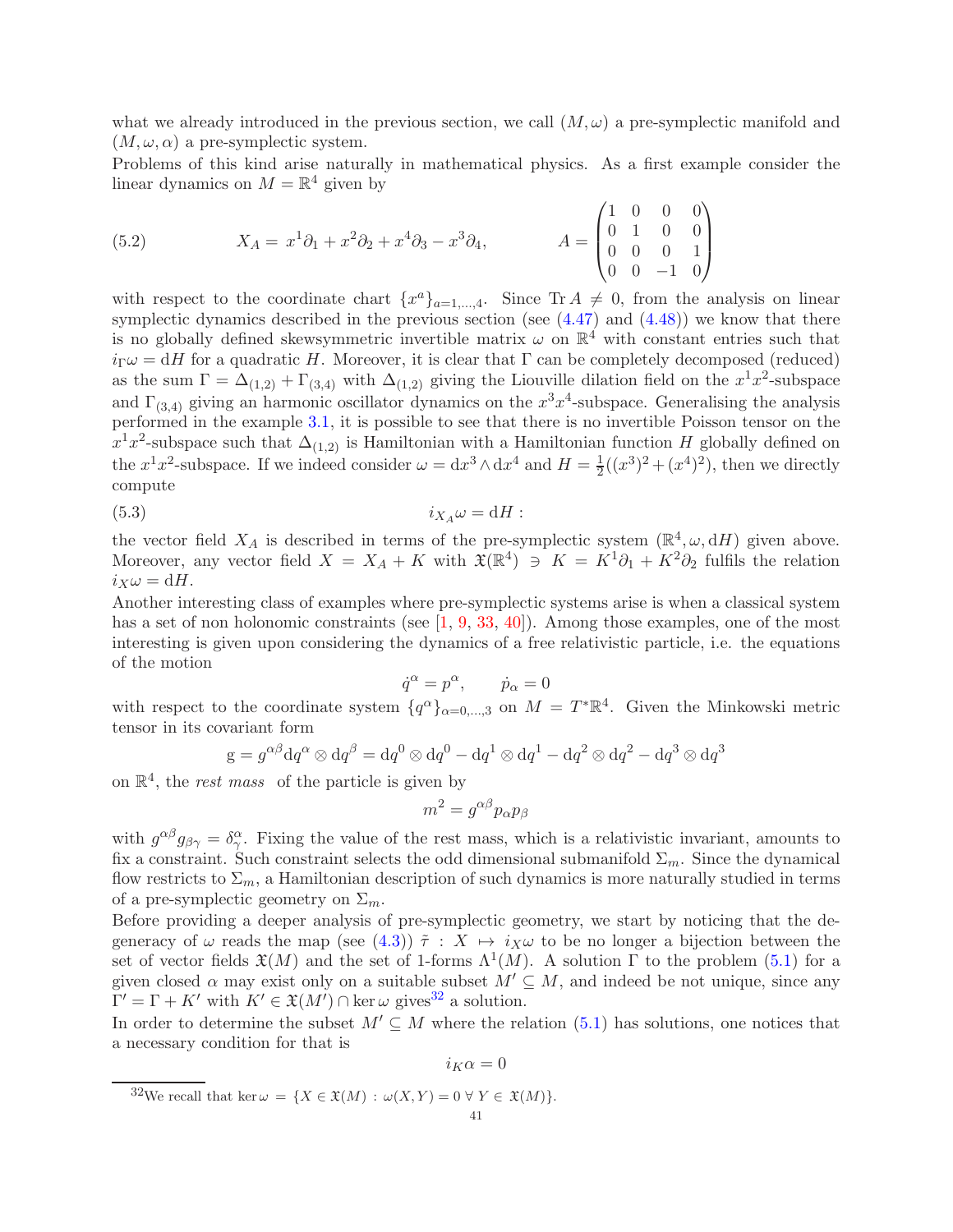for any  $K \in \text{ker } \omega$ . This condition selects  $M_1 \subseteq M$ , so that there exists a restriction  $\Gamma_1 = \Gamma |_{M_1}$ to  $M_1$  of an element  $\Gamma \in \mathfrak{X}(M)$  which solves [\(5.1\)](#page-39-3). Assume that  $M_1$  is a submanifold in M: the further natural requirement that a Cauchy datum on  $M_1$  evolves under the o.d.e. system without leaving  $M_1$  is satisfied only if the solution  $\Gamma_1$  is tangent to  $M_1$ , i.e.  $\Gamma_1 \in \mathfrak{X}(M_1)$ . Such a requirement restricts the set of points in M on which a meaningful solution to [\(5.1\)](#page-39-3) exists to a suitable  $M_2 \subseteq M_1$ , and the procedure just outlined goes along. This sequence of nested subsets (see [\[17\]](#page-49-30)), which we assume to be submanifolds, can be equivalently defined by (set  $M_0 = M$ )

<span id="page-41-4"></span>(5.4) 
$$
M_{s+1} = \{m \in M_s : i_X \alpha = 0 \quad \forall X \in \mathfrak{X}^{\perp}(M_s)\}
$$

with

<span id="page-41-5"></span>(5.5) 
$$
\mathfrak{X}^{\perp}(M_s) = \{ X \in \mathfrak{X}(M) : (i_X i_Y \omega)_{|_{m \in M}} = 0 \ \forall \ Y \in \mathfrak{X}(M_s) \}.
$$

When such a sequence has a non trivial fixed point, i.e. there exists an integer s such that  $M_{s+1}$  =  $M_s$  with dim  $M_s \neq 0$ , we denote it by M' and consider it as the final constraint submanifold corresponding to the pre-symplectic system  $(M, \omega, \alpha)$ . It is proven in [\[17,](#page-49-30) [18\]](#page-49-31) that the conditions above that select M' are also sufficient to solve the equation [\(5.1\)](#page-39-3), and that the submanifold  $M'$ obtained upon this recursion is maximal, i.e. if N is a submanifold in M on which  $(5.1)$  is solved, then  $N \subseteq M'$ . We consider then the vector field  $\Gamma \in \mathfrak{X}(M')$  a solution to [\(5.1\)](#page-39-3) if, on any  $m \in M'$ 

$$
\omega(\Gamma, Y) = \alpha(Y)
$$

for any  $Y \in \mathfrak{X}(M)$ . The set of solutions for  $(5.6)$ , that we denote by  $\mathfrak{X}^{\omega}(M')$ , is an affine space modelled on ker  $\omega \cap \mathfrak{X}(M')$ .

<span id="page-41-0"></span>5.1. A Noether theorem for global dynamics on pre-symplectic systems. Our analysis on the relations between symmetries and constants of the motions for the dynamics described by the vector field defined by [\(5.1\)](#page-39-3) begins upon considering first a pre-symplectic system such that

$$
(5.7) \t\t iK\alpha = 0
$$

for any  $K \in \ker \omega$ , so that

<span id="page-41-3"></span><span id="page-41-2"></span><span id="page-41-1"></span> $M' = M$ .

In such a case, we say the pre-symplectic system  $(M, \omega, \alpha)$  admits a global dynamics. A vector field  $X \in \mathfrak{X}(M)$  defines an infinitesimal symmetry for  $\Gamma \in \mathfrak{X}^{\omega}(M)$  if  $[X, \Gamma] \in \text{ker }\omega$  for any  $\Gamma \in \mathfrak{X}^{\omega}(M)$ ; a function  $f \in \mathcal{F}(M)$  is a constant of the motion for the given pre-symplectic system if  $L_{\Gamma} f = 0$ for any  $\Gamma \in \mathfrak{X}^{\omega}(M)$ . It is immediate to see that, if f is a constant of the motion, it is  $L_K f = 0$ for any  $K \in \ker \omega$ . Since  $[X, \ker \omega] \subset \ker \omega$ , it is also immediate to see that the set of infinitesimal symmetries is a Lie subalgebra in  $\mathfrak{X}(M)$ .

Assume that  $(M, \omega, \alpha)$  is a global dynamics on a pre-symplectic manifold. Given a vector field  $X \in \mathfrak{X}(M)$  it is easy from  $(5.1)$  and  $(5.7)$  to prove the relation

(5.8) 
$$
i_{[X,\Gamma]} \omega = -L_{\Gamma} i_X \omega,
$$

which shows that  $X$  is an infinitesimal symmetry for the given global dynamics if and only if the 1-form  $i_X\omega$  is invariant along any  $\Gamma \in \mathfrak{X}^{\omega}(M)$ . As the relation [\(5.8\)](#page-41-3) shows, there can exist infinitesimal symmetries  $X \in \mathfrak{X}(M)$  for a given global pre-symplectic dynamics which do not provide a function f on M invariant along Γ. Examples of infinitesimal symmetries and invariant functions for a global dynamics on a pre-symplectic system are given as follows.

Consider a constant of the motion  $f \in \mathcal{F}(M)$ , i.e.  $L_{\Gamma} f = 0$  for any  $\Gamma \in \mathfrak{X}^{\omega}(M)$ . From the condition  $L_K f = 0$  for any  $K \in \text{ker } \omega$  we see that a vector field X on M which satisfies the relation  $i_X \omega = df$ exists, and that the 1-form  $i_X \omega$  is invariant along the integral curves of any Γ, so that X (see [\(5.8\)](#page-41-3))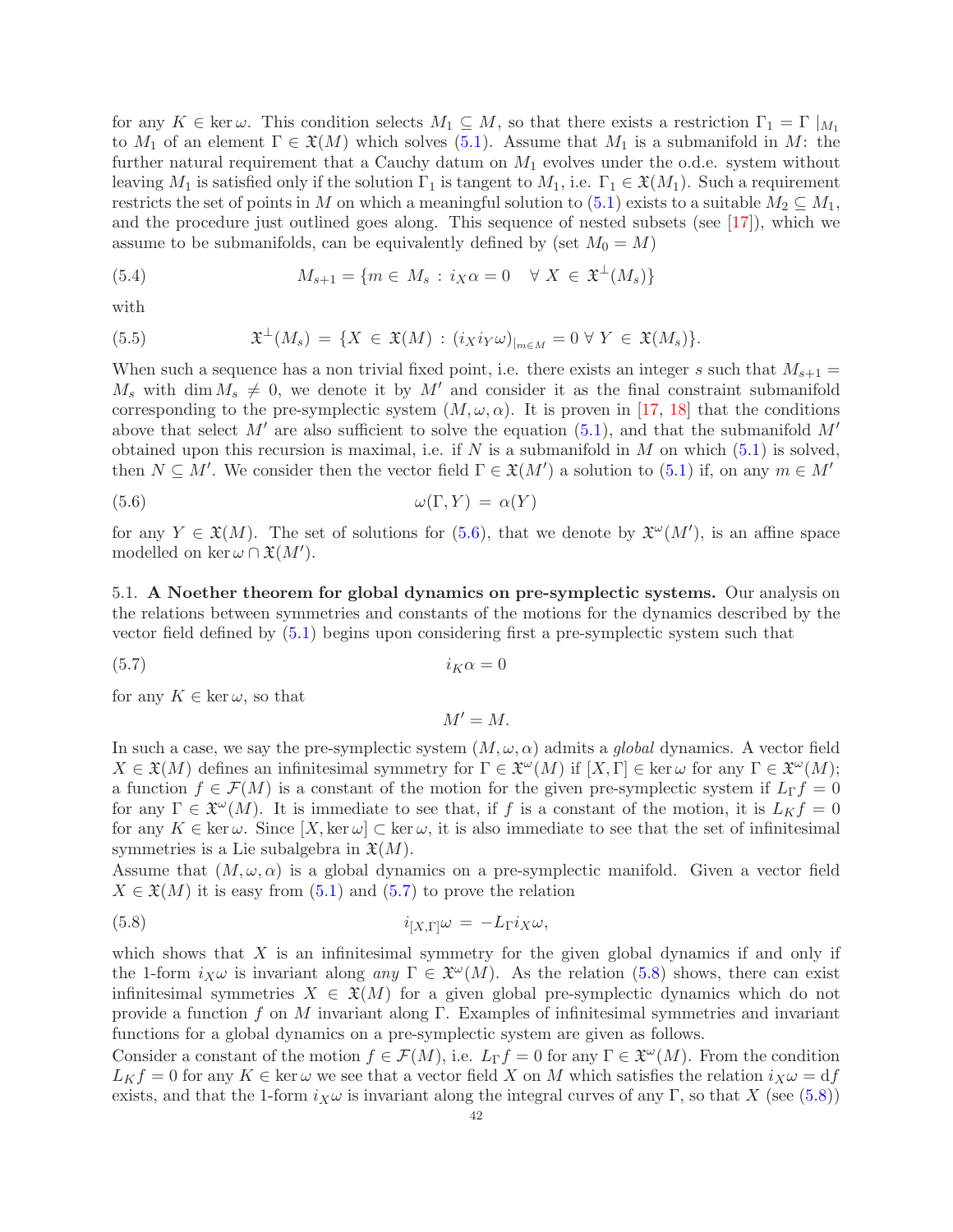is an infinitesimal symmetry for the dynamics. Moreover, one easily computes that the function given upon contracting  $i_X \alpha$  vanishes, since

$$
i_X\alpha = i_Xi_\Gamma\omega = -i_\Gamma i_X\omega = -i_\Gamma \mathrm{d} f = -L_\Gamma f = 0.
$$

On the contrary, assume that a vector field  $X \in \mathfrak{X}(M)$  satisfies the condition  $i_X \alpha = 0$  and that a function f on M exists such that  $i_X \omega = df$ . Such a vector field is called a *Cartan* infinitesimal symmetry for the given global pre-symplectic dynamics. Notice that such a vector field  $X$  deserves the name of infinitesimal symmetry, since, from [\(5.8\)](#page-41-3), it is clearly  $[X, \Gamma] \in \text{ker } \omega$ . One immediately proves further that

$$
L_{\Gamma}f = i_{\Gamma}df = i_{\Gamma}i_X\omega = -i_Xi_{\Gamma}\omega = -i_X\alpha = 0,
$$
  

$$
L_Kf = i_Kdf = i_Ki_X\omega = 0
$$

for any  $K \in \text{ker } \omega$ . These relations show that f is a constant of the motion for the given pre-symplectic dynamics<sup>[33](#page-42-1)</sup>.

The above result is usually referred to (see  $[8, 11]$  $[8, 11]$ ) as the Noether theorem (and its inverse) for a pre-symplectic system having a global dynamics, and we write it as

<span id="page-42-3"></span>**Proposition 5.1.** Given a pre-symplectic system  $(M, \omega, \alpha)$  with a global dynamics  $\Gamma$  on it, for any infinitesimal Cartan symmetry for  $\Gamma$  there exists an invariant function f, and for any invariant function f on M there exists an infinitesimal Cartan symmetry for  $X \in \mathfrak{X}(M)$  for  $\Gamma$ .

Assume now that X is an infinitesimal symmetry for  $\Gamma$  and that the 1-form  $i_X \omega$  is exact, namely that there exists an element  $f \in \mathcal{F}(M)$  such that  $i_X \omega = df$ . It is immediate to see that one has in this case the relations  $L_K f = 0$  for any  $K \in \text{ker } \omega$  and  $d(L_\Gamma f) = 0$ , i.e.  $L_\Gamma f$  is constant on M. This mimicks the result of the example [4.5](#page-33-3) studied within the Hamiltonian setting, and shows that not every infinitesimal symmetry corresponds to a constant of the motion.

<span id="page-42-0"></span>5.2. Symmetries and constants of the motion for pre-symplectic systems. When the sequence defined by  $(5.4)$  and  $(5.5)$  has a non trivial limit given by the manifold  $M'$  with

$$
i_{M'}\,:\,M'\,\hookrightarrow\,M,
$$

one has that

<span id="page-42-4"></span><span id="page-42-2"></span>
$$
(M',\omega'=i_{M'}^*\omega,\alpha'=i_{M'}^*\alpha)
$$

is (assuming that both  $\text{rk } \omega'$  and  $\text{rk } \omega |_{M'}$  are constant) is a pre-symplectic system which clearly has a global dynamics. Together with the equation [\(5.6\)](#page-41-1), whose set of solutions is given by  $\mathfrak{X}^{\omega}(M')$ , one can introduce the set  $\mathfrak{X}^{\omega'}(M')$  of elements  $\Gamma \in \mathfrak{X}(M')$  which solve the relation

$$
(5.9) \t\t i\Gamma\omega' = \alpha',
$$

which we equivalently write as

$$
\omega'(\Gamma, Y) = \alpha(Y)
$$

for any  $Y \in \mathfrak{X}(M')$ . Since  $\mathfrak{X}(M') \subseteq \mathfrak{X}(M)$ , the comparison between the relations [\(5.6\)](#page-41-1) and [\(5.10\)](#page-42-2) makes it evident that

(5.11) 
$$
\mathfrak{X}^{\omega}(M') \subseteq \mathfrak{X}^{\omega'}(M').
$$

The notion of infinitesimal Cartan symmetry for  $(M', \omega', \alpha')$  comes directly from the one introduced in the previous subsection, as a vector field  $X \in \mathfrak{X}(M')$  such that  $i_X \omega' = df$  and  $i_X \alpha' = 0$  for a given  $f \in \mathcal{F}(M')$ ; the result proven in the subsection [5.1](#page-41-0) above can be easily translated within

<span id="page-42-1"></span><sup>&</sup>lt;sup>33</sup>If  ${X_a}_{a=1,...,r}$  is a set of infinitesimal Cartan symmetries for the global dynamics  $(M, \omega, \alpha)$ , with  $i_{X_a}\omega = df_a$ and  $i_{X_a} \alpha = 0$ , then one sees that  $i_{[X_a, X_b]} \omega = d(L_{X_a} f_b)$  and  $i_{[X_a, X_b]} \omega = 0$ . This reads that infinitesimal Cartan symmetries give a Lie subalgebra in  $\mathfrak{X}(M)$ .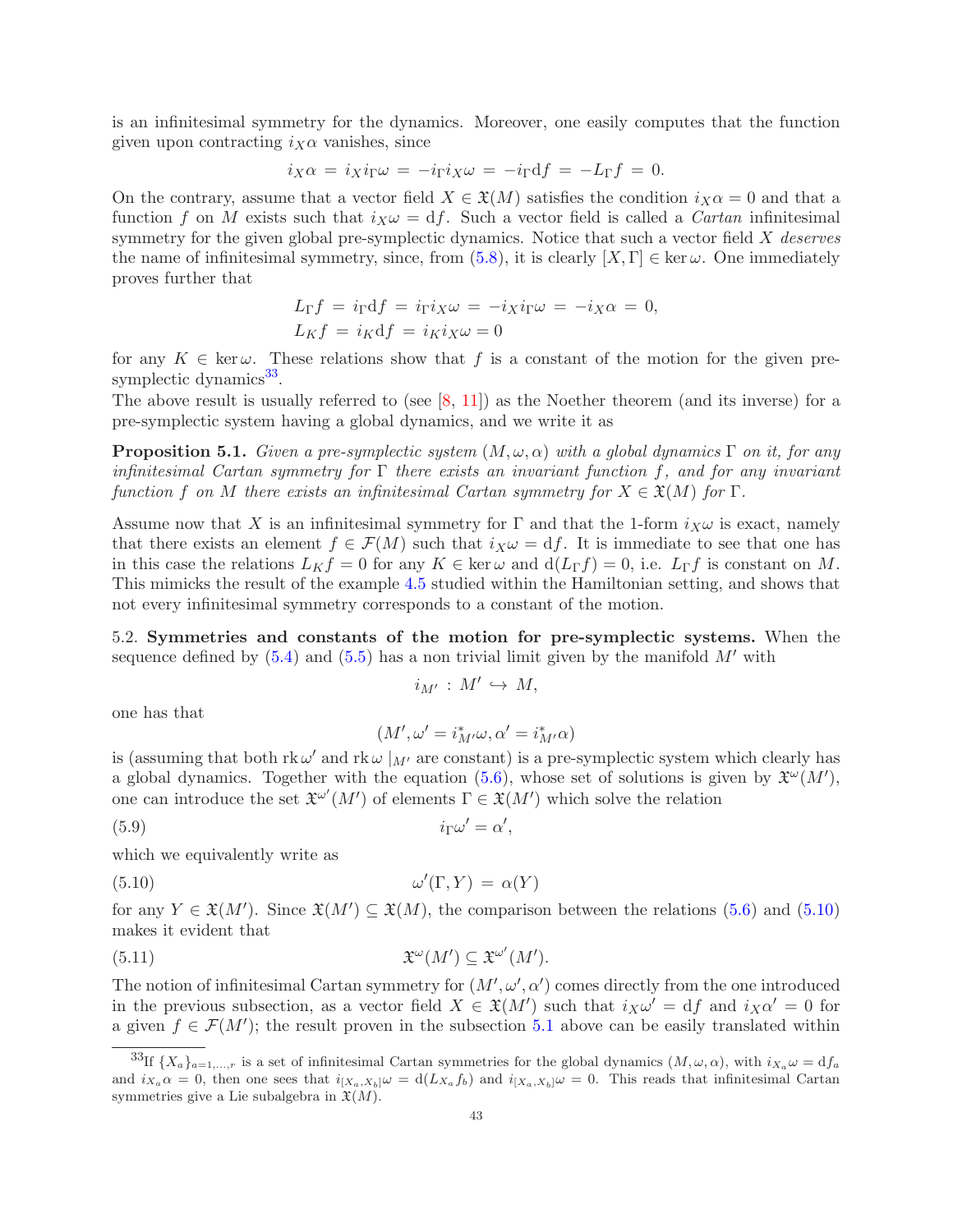this setting. The proposition [5.1](#page-42-3) can be restated as: if  $X$  is an infinitesimal Cartan symmetry for  $(M', \omega', \alpha')$ , then f is invariant along the integral curves of any element in  $\mathfrak{X}^{\omega'}(M')$ . Conversely, if an element  $f \in \mathcal{F}(M')$  gives  $L_{\Gamma} f = 0$  for any  $\Gamma \in \mathfrak{X}^{\omega'}(M')$ , then there exists a vector field  $X \in \mathfrak{X}(M')$  such that  $i_X \omega' = df$  and  $i_X \alpha' = 0$ : the affine space  $X + \ker \omega'$  gives the set of infinitesimal Cartan symmetries for  $\mathfrak{X}^{\omega'}(M')$ .

**Example 5.1.** We elaborate an example from [\[11\]](#page-48-12). Let  $M = \mathbb{R}^6$  with

$$
\omega = dx_1 \wedge dx_4 + dx_3 \wedge dx_2
$$

and

$$
\alpha = x_4 \mathrm{d}x_4 - x_3 \mathrm{d}x_5 - x_5 \mathrm{d}x_3
$$

a pre-symplectic system. With respect to the submanifolds introduced in  $(5.4)$  and  $(5.5)$  it is immediate to compute that the vector field  $\Gamma$  defined by  $i_{\Gamma}\omega = \alpha$  can be defined on the embedded  $i_{M'}:M'\hookrightarrow M$  given by

$$
M_1 = \{ m \in M : x_3 = 0 \},
$$
  

$$
M' = M_2 = M_1
$$

with ker  $\omega = {\partial_5, \partial_6}$ . It is then

(5.12) 
$$
\mathfrak{X}^{\omega}(M') = \{x_4 \partial_1 + x_5 \partial_2 + \ker \omega\}.
$$

One further defines  $\omega' = i_{M'}^* \omega = dx_1 \wedge dx_4$  and  $\alpha' = i_{M'}^* \alpha = x_4 dx_4$  and computes

<span id="page-43-2"></span><span id="page-43-1"></span>
$$
\ker \omega' = \{\partial_2, \partial_5, \partial_6\}
$$

with

(5.13) 
$$
\mathfrak{X}^{\omega'}(M') = \{x_4 \partial_1 + \ker \omega'\}.
$$

The comparison between  $(5.12)$  and  $(5.13)$  give an example of the inclusion  $(5.11)$ . If we identify  $\mathcal{F}(M') = \{f \in \mathcal{F}(M) : \partial_3 f = 0\},\$  then a function  $f \in \mathcal{F}(M')$  is a constant of the motion for the given system if and only if

$$
\partial_1 f = \partial_2 f = \partial_5 f = \partial_6 f = 0 \Leftrightarrow f = f(x_4).
$$

The corresponding infinitesimal Cartan symmetries are given by the set of vector fields

$$
\mathfrak{X}(M') \ni X = (\partial_4 f)\partial_1 + \ker \omega'.
$$

We conclude this description by noticing that, if  $f \in \mathcal{F}(M')$  is invariant along the integral curves of  $\mathfrak{X}^{\omega'}(M')$ , then it is invariant also along the integral curves of  $\mathfrak{X}^{\omega}(M')$ . Moreover, one can prove (see [\[11\]](#page-48-12)) that, if  $X \in \mathfrak{X}(M)$  such that  $i_X \omega = df$  for  $f \in \mathcal{F}(M)$  and  $i_X \alpha = 0$ , then the vector field X turns to be tangent to M' (i.e.  $X \in \mathfrak{X}(M')$  and its restriction  $X_{|_{M'}}$  is an infinitesimal Cartan symmetry for  $(M', \omega', \alpha')$ .

<span id="page-43-0"></span>Acknowledgments. We acknowledge the financial support from theSpanish Ministry of Economy and Competitiveness through the Severo Ochoa Programme for Centres of Excellence in RD (SEV-2015/0554), from the Santander/UC3M Excellence Chair Programme 2019/2020.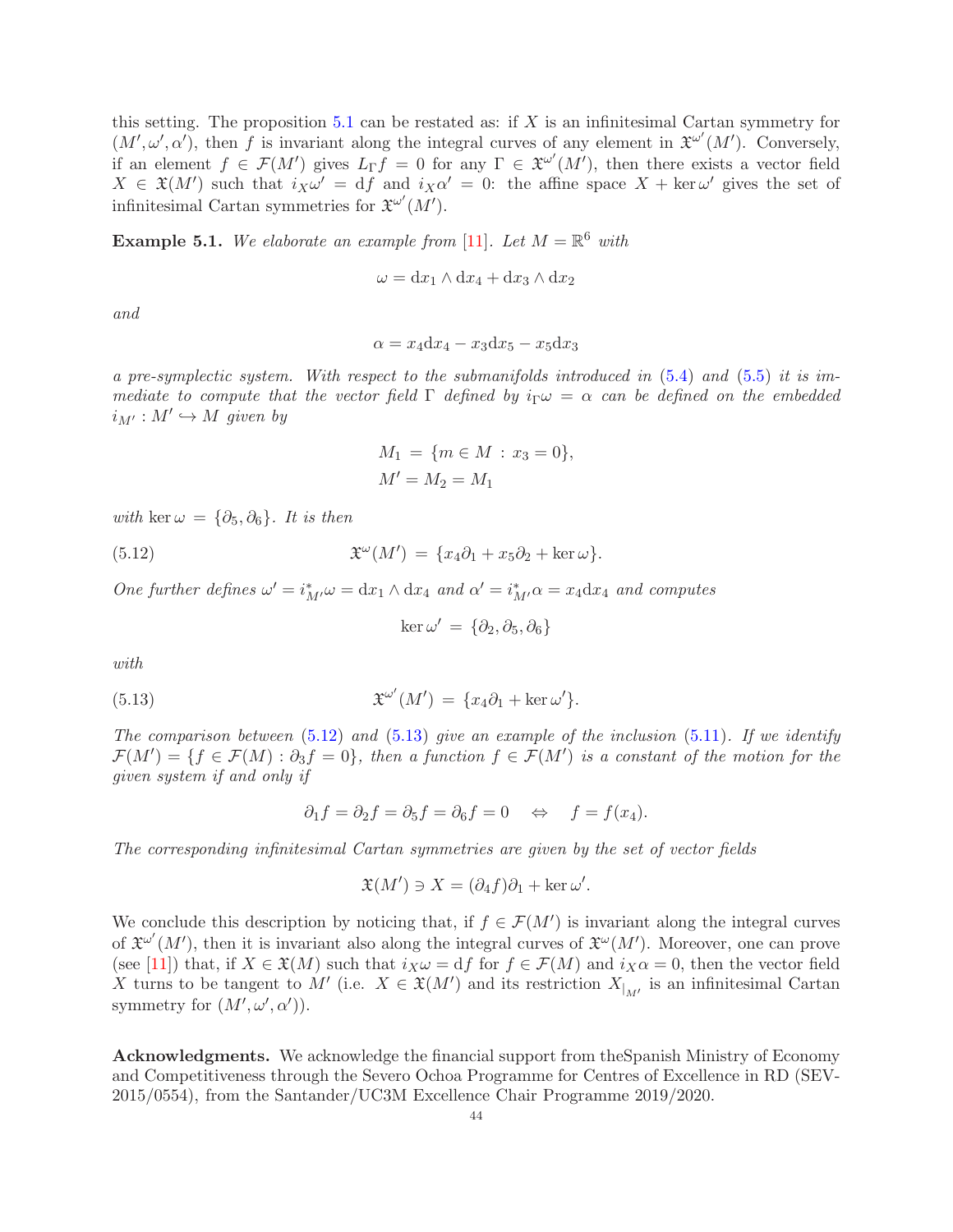<span id="page-44-1"></span><span id="page-44-0"></span>A.1. Cartan calculus on a manifold. We assume the reader to be familiar with the notion of (finite)  $N$  dimensional (smooth) manifold  $M$ , (local) charts and transition maps, so that one can write the local coordinates of a point  $m \in M$  as  $x = (x^1, \dots, x^N)$ . For a more complete analysis of the topics of this appendix we refer to [\[1,](#page-48-1) [9,](#page-48-2) [40\]](#page-49-2).

Given a point  $m \in M$ , the set of curves through m is the set of functions  $\gamma : \mathbb{R} \supseteq I \to M$  such that there exists an element (say  $s = 0$ ) in I such that  $\gamma(0) = m$ . Two such curves  $\gamma, \gamma'$  are identified if

<span id="page-44-2"></span>
$$
\frac{\mathrm{d}(f\circ\gamma)}{\mathrm{d}s}\mid_{s=0}=\frac{\mathrm{d}(f\circ\gamma')}{\mathrm{d}s}\mid_{s=0}
$$

for any differentiable function  $f : M \to \mathbb{R}$ . The corresponding quotient space  $T_mM$  defines the tangent space to the manifold M at the point m. Elements of  $T_mM$  are denoted by  $v_{(m)}$ , or equivalently by the equivalence class of curves  $[\gamma]_m$ . The set of pairs  $(m \in M, T_mM)$  is given a suitable atlas coming from the one defining  $M$ , so to have the tangent bundle manifold  $TM$  together with the projection  $\pi_{TM} : TM \to M$ . Analogously, the set of pairs  $(m \in M, (T_mM)^*)$  is given the structure of the cotangent bundle  $T^*M$  together with the projection  $\pi_{T^*M}: T^*M \to M$ .

Given a smooth (paracompact, as we assumed throughout this paper) manifold M, the set  $\mathcal{F}(M)$ of smooth real valued functions on  $M$  is a commutative algebra with respect to the standard (local) pointwise product. The action of any element  $X \in \mathfrak{X}(M)$ , the set of derivations for  $\mathcal{F}(M)$  (i.e. the set of linear operators on  $\mathcal{F}(M)$  which satisfies the Leibniz rule) can be locally represented as

$$
X(f) = X^j \frac{\partial f}{\partial x^j}
$$

for any  $f \in \mathcal{F}(M)$ , with  $X^j \in \mathcal{F}(M)$ . Elements in  $\mathfrak{X}(M)$  are called vector fields on M, and they are proven to give all the smooth sections  $\sigma : M \to TM$  of the tangent bundle TM (with  $\pi_{TM} \circ \sigma = \text{id}_M$ , which can be locally written as

<span id="page-44-4"></span>
$$
(A.2) \qquad \qquad \sigma_X: x \to (x, X = (X^1, \dots, X^N)).
$$

Notice that the composition of two derivations  $X, Y \in \mathfrak{X}(M)$  is not a derivation, i.e. the composition of two vector fields is not a vector field. The skew-symmetrised expression  $[X, Y] = X \circ Y - Y \circ X$ is indeed a vector field, with a local representation given by

(A.3) 
$$
[X,Y](f) = (X^a \partial_a Y^b - Y^a \partial_a X^b) \partial_b f.
$$

The vector field  $[X, Y] \in \mathfrak{X}(M)$  is the commutator of X, Y. Equipped with such a bilinear operation,  $(\mathfrak{X}(M), [ , ])$  is an infinite dimensional Lie algebra.

The set  $\mathfrak{X}(M)$  is a (left)  $\mathcal{F}(M)$ -module. Its dual module  $\Lambda^1(M)$  is the set of (differential) 1-forms on M, which is proven to be representable as

<span id="page-44-3"></span>(A.4) 
$$
\Lambda^1(M) = \{f_a \, dg_a = (dg_a)f_a : f_a, g_a \in \mathcal{F}(M)\}
$$

where the differential  $df : \mathfrak{X}(M) \to \mathcal{F}(M)$  of a function is defined  $(A.1)$  by

$$
(A.5) \t df(X) = X(f).
$$

From [\(A.4\)](#page-44-3) it is easy to see that one can locally represent the set of 1-forms as  $\Lambda^1(M) = \{f_a dx^a\}$ with  $f_a \in \mathcal{F}(M)$  and  $dx^a$  giving the dual basis to the set of derivations  $\partial_a$ , i.e.  $dx^a(\partial_b) = \delta^a_b$ . Dually to the case of the tangent bundle, the set of 1-forms is proven to coincide with the set of sections of the cotangent bundle  $T^*M$ , so that one can write (compare with  $(A.2)$ )

<span id="page-44-5"></span>.

$$
\alpha: x \to (x, \alpha = (\alpha_1, \dots, \alpha_N))
$$

for  $\alpha = \alpha_j dx^j$ . Given such a 1-form, the duality between  $\Lambda^1(M)$  and  $\mathfrak{X}(M)$  is written as

$$
\alpha(X) = X(\alpha) = \alpha_j X^j
$$
\n
$$
\alpha(X) = X(\alpha) = \alpha_j X^j
$$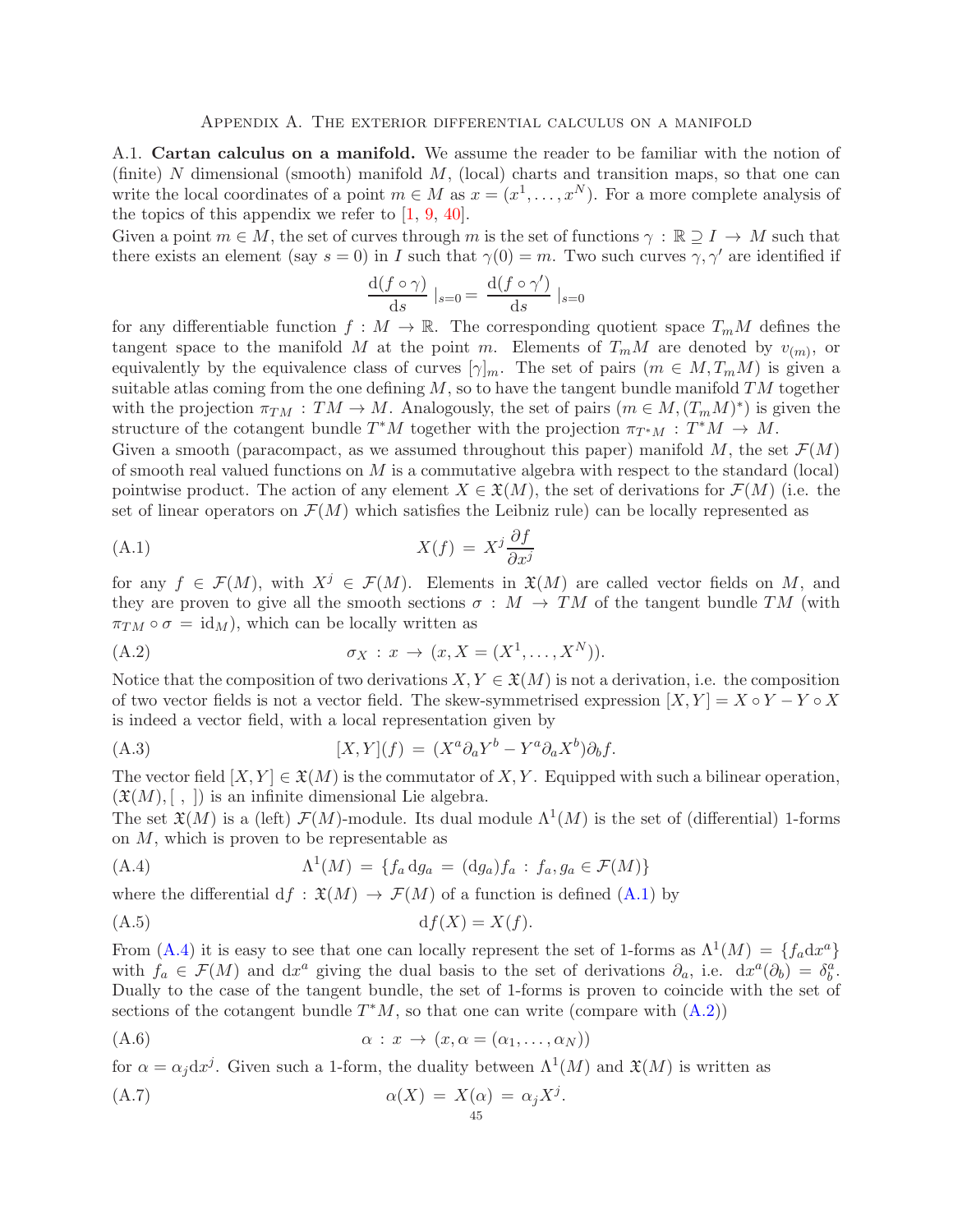The tensor product

(A.8) 
$$
(\Lambda^1(M))^{\otimes k} = \Lambda^1(M) \otimes_{\mathcal{F}(M)} \Lambda^1(M) \otimes_{\mathcal{F}(M)} \cdots \otimes_{\mathcal{F}(M)} \Lambda^1(M)
$$

provides a  $\mathcal{F}(M)$ -bimodule, which is dual to the tensor product

$$
(A.9) \qquad (\mathfrak{X}(M))^{\otimes k} = \mathfrak{X}(M) \otimes_{\mathcal{F}(M)} \mathfrak{X}(M) \otimes_{\mathcal{F}(M)} \cdots \otimes_{\mathcal{F}(M)} \mathfrak{X}(M)
$$

which provides, since  $\mathcal{F}(M)$  is clearly a commutative algebra, a left  $\mathcal{F}(M)$ -module after the identification

<span id="page-45-0"></span>
$$
fX_1 \otimes X_2 \otimes \cdots \otimes X_k = X_1 \otimes fX_2 \otimes \cdots \otimes X_k = X_1 \otimes X_2 \otimes \cdots fX_k
$$

for any  $f \in \mathcal{F}(M)$ . The duality between such modules can be represented as

(A.10) 
$$
(\alpha_{(1)} \otimes \alpha_{(k)})(X_{(1)} \otimes X_{(k)}) = \Pi_{j=1}^k {\alpha_{(j)}(X_{(j)})},
$$

thus generalising the previous  $(A.7)$ . The totally anti-symmetric subset of the tensor products  $(\Lambda^1(M))^{\otimes k}$  from [\(A.8\)](#page-45-0) provides the  $\mathcal{F}(M)$ -bimodules  $\Lambda^k(M)$  of exterior k-forms on M. The associativity of the tensor product descends to the associativity of the totally anti-symmetric wedge product<sup>[34](#page-45-1)</sup>

$$
\wedge \, : \, \Lambda^k(M) \, \times \, \Lambda^{k'}(M) \, \to \, \Lambda^{k+k'}(M),
$$

so one has the graded<sup>[35](#page-45-2)</sup> exterior algebra  $(\Lambda(M) = \bigoplus_{k=0}^{N} \Lambda^{k}(M), \wedge)$ , with  $\Lambda^{0}(M) = \mathcal{F}(M)$  and elements having the local representation

$$
\Lambda^k(M) \ni \alpha = \frac{1}{k!} \alpha_{j_1 \cdots j_k} \mathrm{d} x^{j_1} \wedge \mathrm{d} x^{j_2} \wedge \cdots \wedge \mathrm{d} x^{j_k}.
$$

Given a vector field  $X \in \mathfrak{X}(M)$ , one can define the *interior* product, or contraction, of an *exterior* form

 $i_X: \Lambda^k(M) \to \Lambda^{k-1}(M)$ 

by the conditions  $i_X f = 0$  for any  $f \in \mathcal{F}(M)$  and  $i_X \alpha = \alpha(X)$  (see  $(A.7)$ ) for a 1-form  $\alpha$  in terms of the duality between 1-forms and vector fields. The operator  $i_X$  is extended to  $\Lambda^k(M)$  by recursion, requiring it to satisfy a graded Leibniz rule with respect to the wedge product, i.e.

(A.11) 
$$
i_X(\alpha \wedge \beta) = (i_X \alpha) \wedge \beta + (-1)^a \alpha \wedge i_X \beta
$$

for any  $\alpha \in \Lambda^a(M)$ . Equivalently, the interior product for  $\alpha \in \Lambda^a(M)$  can be defined by

(A.12) 
$$
(i_X \alpha)(X_1, \ldots, X_{a-1}) = \alpha(X, X_1, \ldots, X_{a-1}).
$$

The linear operator  $d : \mathcal{F}(M) \to \Lambda^1(M)$  already defined as  $f \mapsto df$  is extended to the whole exterior algebra as  $d: \Lambda^k(M) \to \Lambda^{k+1}(M)$  by requiring it to satisfy a graded Leibniz rule with respect to the wedge product, i.e.

$$
d(\alpha \wedge \beta) = (d\alpha) \wedge \beta + (-1)^a \alpha \wedge d\beta
$$

for  $\alpha \in \Lambda^a(M)$  and the condition  $d^2\alpha = d(d\alpha) = 0$  for any  $\alpha \in \Lambda(M)$ . Equivalently, the exterior differential can be defined on  $\alpha \in \Lambda^a(M)$  by the expression

(A.13) 
$$
d\alpha(X_1, ..., X_{a+1}) = \sum_{j=1}^{a+1} (-1)^j X_j(\alpha(X_1, ..., \hat{X}_j, ..., X_{a+1}))
$$

(A.14) 
$$
+ \sum_{j < k} (-1)^{j+k} \alpha([X_j, X_k], X_1, \ldots, \hat{X}_j, \ldots, \hat{X}_k, \ldots, X_{a+1})
$$

 $34$ Notice that the same construction can be developped starting from the vector fields  $(M)$ . One obtains the set of multi vector fields. An example of a bivector field, as discussed in section [3,](#page-7-0) is the Poisson tensor.

<span id="page-45-2"></span><span id="page-45-1"></span><sup>&</sup>lt;sup>35</sup>the grading given by  $k = 0, 1, \ldots, N$ .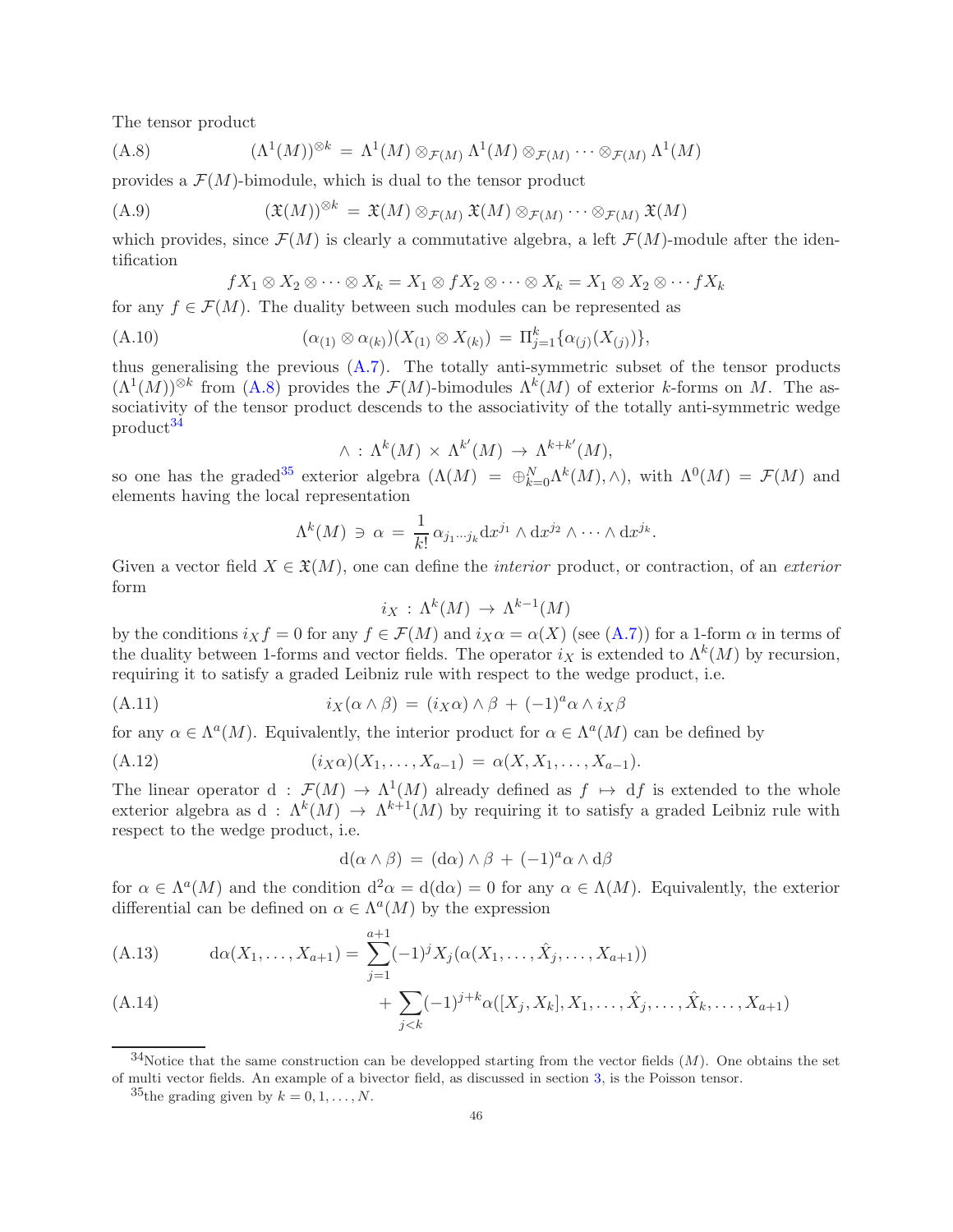where the terms  $\hat{X}_j$  are missing. The set

 $(\Lambda(M), \wedge, d)$ 

is the differential graded de Rham algebra on  $M$ . The contraction operator  $i_X$  and the de Rham differential d allow to define the Lie derivative  $L_X : \Lambda^k(M) \to \Lambda^k(M)$  of an exterior form by the formula

$$
(A.15) \t\t\t L_X\alpha = i_X d\alpha + d(i_X\alpha).
$$

Equipped with such operators, the set

 $(\Lambda(M), \wedge, d, i_X, L_X)$ 

is referred to as the exterior algebra with the Cartan exterior differential calculus. Notice that the following identities have been often implicitly used in the main text:

$$
L_X f = i_X(\mathrm{d}f);
$$
  
\n
$$
L_X \mathrm{d}\alpha = \mathrm{d}(L_X \alpha);
$$
  
\n
$$
i_{[X,Y]}\alpha = L_X i_Y \alpha - i_Y L_X \alpha
$$

<span id="page-46-0"></span>for any  $X, Y \in \mathfrak{X}(M)$ , any  $f \in \mathcal{F}(M)$  and any exterior form  $\alpha \in \Lambda(M)$ .

# A.2. Tangent maps and Pull-backs. Let

$$
\phi\,:\,M\,\to\,M'
$$

be a smooth map between the  $N$ -dimensional manifold  $M$  and the  $N'$ -dimensional smooth manifold M'. The pull-back  $\phi^* : \mathcal{F}(M') \to \mathcal{F}(M)$  associated to  $\phi$  is defined by

$$
\phi^*f' = f' \circ \phi
$$

for any  $f' \in \mathcal{F}(M')$ . Upon setting the conditions

$$
\phi^*(\alpha' \wedge \beta') = (\phi^* \alpha') \wedge (\phi^* \beta'),
$$
  
 
$$
d \circ \phi^* = \phi^* \circ d
$$

for any  $\alpha', \beta' \in \Lambda(M')$ , one extends the pull-back as

$$
\phi^* \,:\, \Lambda^k(M') \,\to\, \Lambda^k(M).
$$

Fix now a point  $m \in M$ , with  $m' = \phi(m) \in M'$ . Each smooth curve  $\gamma$  with  $\gamma(0) = m$  is mapped under  $\phi$  into the smooth curve  $\gamma' = \phi \circ \gamma$  with  $\gamma'(0) = m'$ . It is immediate to prove that  $\phi$  induces a meaningful map  $T\phi$ :  $(m, T_mM) \rightarrow (\phi(m), T_{\phi(m)}M)$  such that the action on the tangent vector space

$$
T_m \phi : T_m M \to T_{\phi(m)} M'
$$

is linear, defined by  $[\gamma]_m \mapsto [\gamma']_{\phi(m)}$ . Such a map is usually referred to as the *tangent* map at m associated to  $\phi$ . Its action is represented, with respect to local charts, by the Jacobian matrix of  $\phi$ at each point  $m \in M$ . Although the tangent map  $T\phi$  is well defined at each point  $m \in M$ , it does not necessarily map a vector field  $X \in \mathfrak{X}(M)$  into a vector field  $X' \in \mathfrak{X}(M')$ . Given  $X \in \mathfrak{X}(M)$ , if an element  $X' \in \mathfrak{X}(M')$  exists such that

$$
(A.18)\qquad \qquad X(\phi^*f') = \phi^*(X'f')
$$

for any  $f' \in \mathcal{F}(M')$ , then we say that X' is  $\phi$ -related to X, or that  $\phi_* X = X'$ . The map  $\phi_*$ is also called *push-forward* associated to  $\phi$ . When  $\alpha' \in \Lambda^k(M')$ , then the action of the element  $\phi^* \alpha' \in \Lambda^k(M)$  can be written as

$$
(\phi^*\alpha')(X_1,\ldots,X_k) = \alpha'(\phi_*X_1,\ldots,\phi_*X_k)
$$

only if the vector fields  $X_j$  on M have a  $\phi$ -related vector field  $X'_j = \phi_* X_j$  on M'.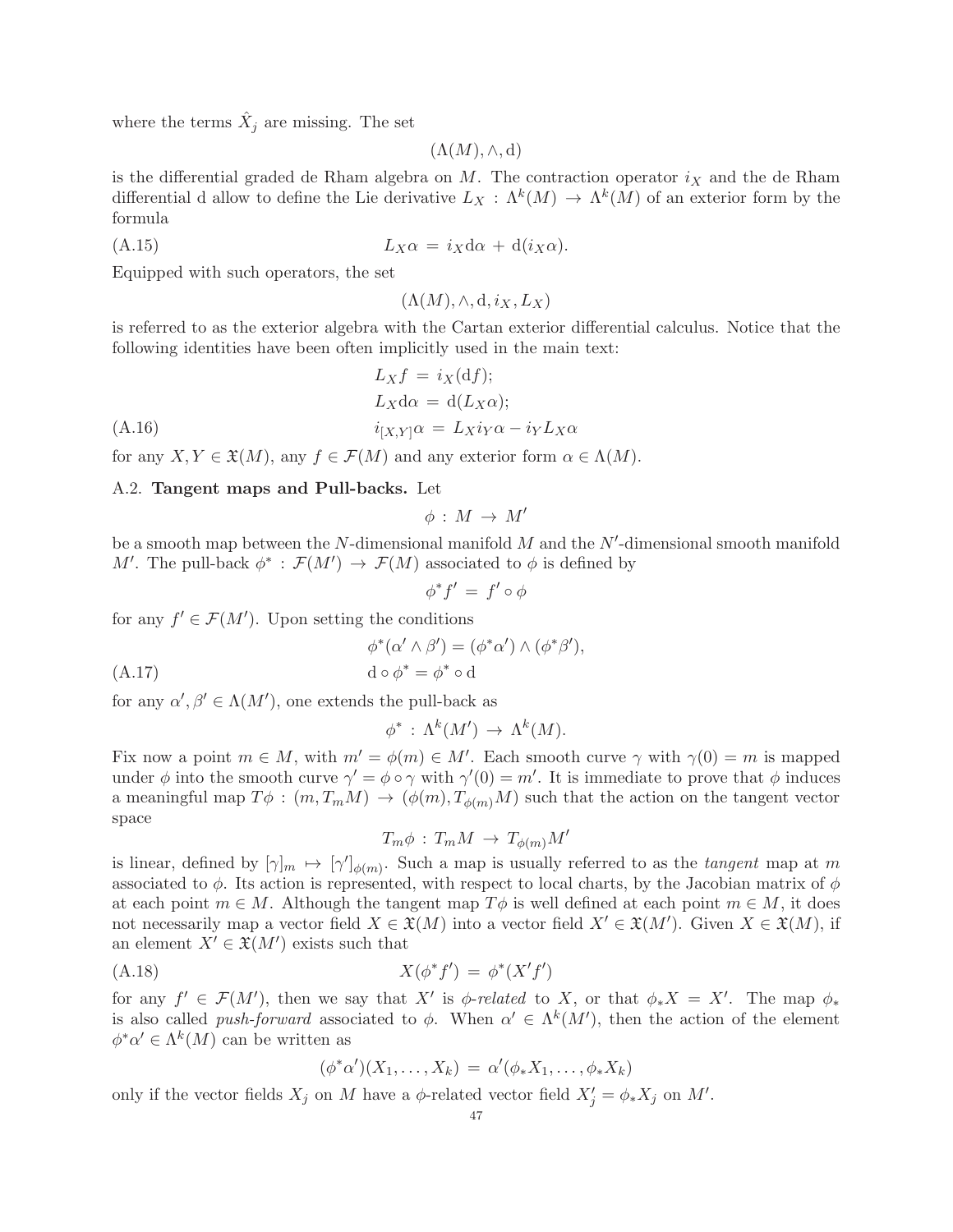### Appendix B. Distributions and foliations. The Frobenius theorem

<span id="page-47-0"></span>In order to introduce the Frobenius theorem, we recall the notions of distributions and foliations on a manifold, which we have extensively used in the paper, and refer the reader to chapter 18 in [\[33\]](#page-49-5) for a more complete analysis of the subject.

Let  $M$  be a smooth N-dimensional manifold. A distribution  $D$  on it is a mapping assigning to each point  $m \in M$  a vector subspace  $D_{(m)} \subset T_mM$ . The dimension of  $D_{(m)}$  gives the *rank* of  $\mathcal D$  in m. Within this paper we have focussed on constant rank k (smooth) distributions, namely those distributions  $D$  whose rank does not depend on  $m$  (for the more general case we refer also to [\[25,](#page-49-1) [40\]](#page-49-2)) and such that for each open neighbourhood  $U \subseteq M$  there exists a set  $\{X_j\}_{j=1,\dots,k}$  of vector fields on U such that  $\mathcal{D}_{(m)} = (m, \text{span}\{X_j\}_{j=1,\dots,k})$  at each  $m \in U$ . Equivalently, a smooth distribution can be given as the intersection

<span id="page-47-1"></span>
$$
(B.1) \qquad \ker \alpha_1 \cap \ker \alpha_2 \cap \ldots \cap \ker \alpha_{N-k}
$$

for a suitable set  $\{\alpha_i\}_{i=1,\dots,N-k}$  of 1-forms on  $U \subseteq M$ .

Recall that by a smooth map  $\phi: Q \to M$  is defined to be an *immersion* at the point  $q \in Q$  if the tangent map  $T_q\phi: T_qQ \to T_{\phi(q)}M$  is injective (which requires dim  $Q \leq \dim M$ ). If  $\phi: Q \to M$  is an immersion at a point  $q \in Q$ , then it is immediate to see that there exists an open subset  $V \subseteq Q$  such that  $\phi$  is an immersion at each point in V. An immersion is said global if the map  $T_q\phi$  is injective at each point  $q \in Q$ . An immersion which is also an homeomorphism (i.e. it has a continuous inverse) on its image is called an *embedding*. For a local immersion  $\phi: V \subseteq Q \to \phi(V) \subseteq M$  it is possible to prove that local coordinate chart  $\{x^j\}_{j=1,\dots,k}$  for V and  $\{y^s\}_{s=1,\dots,N}$  for  $\phi(V)$  exist, such that the action of the restriction  $\phi_{|V}$  can be written as

(B.2) 
$$
\phi_{|V} : (x^1, \dots, x^k) \mapsto (y^1 = x^1, \dots, y^k = x^k, y^{k+1} = 0, \dots, y^N = 0)
$$

with dim  $Q = k$  and dim  $M = N$ . If Q is a submanifold of M, then a local immersion  $i: Q \hookrightarrow M$ (which depends on the submanifold  $Q$ , and in such a respect it is therefore usually called *canonical*) can always be defined.

Given a smooth distribution D in M, a submanifold Q with the immersion  $i: Q \hookrightarrow M$  is called an integral submanifold for D if, for any  $q \in Q$ , the range of the tangent map  $T_q i : T_q Q \to T_{i(q)} M$ is a linear subset included in  $\mathcal{D}_{(i(q))}$ . When the tangent map  $T_q i$  at each point  $q \in Q$  transforms  $T_qQ$  surjectively (and then bijectively, the map i being an immersion) onto  $\mathcal{D}_{i(q)}$ , the submanifold  $Q$  is called an integral manifold of maximal dimension for the distribution  $D$ . It is then natural to define a distribution D completely integrable if for each point  $m \in M$  there exists a submanifold  $i: Q \hookrightarrow M$  with  $m \in i(Q)$  which is an integral submanifold of maximal dimension for  $D$ .

Strictly related with the notion of completely integrable distribution one has the notion of foliation. In order to describe what a foliation is, we start by recalling that, given the smooth N-dimensional manifold M and the smooth k dimensional manifold Q, a smooth map  $\phi : M \to Q$  is a (local) submersion at  $m \in M$  if the tangent map  $T_m \phi : T_m M \to T_{\phi(m)} Q$  is surjective (notice that this is possible only if  $N \geq k$ ). If such a condition holds for any element  $m \in M$ , then the foliation is said global. For a local submersion  $\phi: U \subseteq M \to \phi(U) \subseteq Q$  it is possible to prove that local coordinate chart  ${xj}_{j=1,...,N}$  for U and  ${y^s}_{s=1,...,k}$  for  $\phi(U)$  exist, such that the action of the restriction  $\phi_{|U}$ can be written as

(B.3) 
$$
\phi_{|V} : (x^1, \dots, x^N) \mapsto (y^1 = x^1, \dots, y^k = x^k).
$$

A set  $\{S_\alpha\}_{\alpha\in J}$  (with J an index set) of disjoint connected subsets in M, one passing through each point  $m \in M$ , such that the map  $i_{\alpha} : S_{\alpha} \hookrightarrow M$  is an embedding, gives a *foliation* of M. Each element  $S_{\alpha}$  is a leaf of such a foliation. For each  $m \in S_{\alpha}$  there exist an integer k, an open subset  $U \subset M$  and a local chart  $\{x^j\}_{j=1,\dots,N}$  such that there exists a map  $\pi : U \cap S_\alpha \to \mathbb{R}^{N-k}$  given by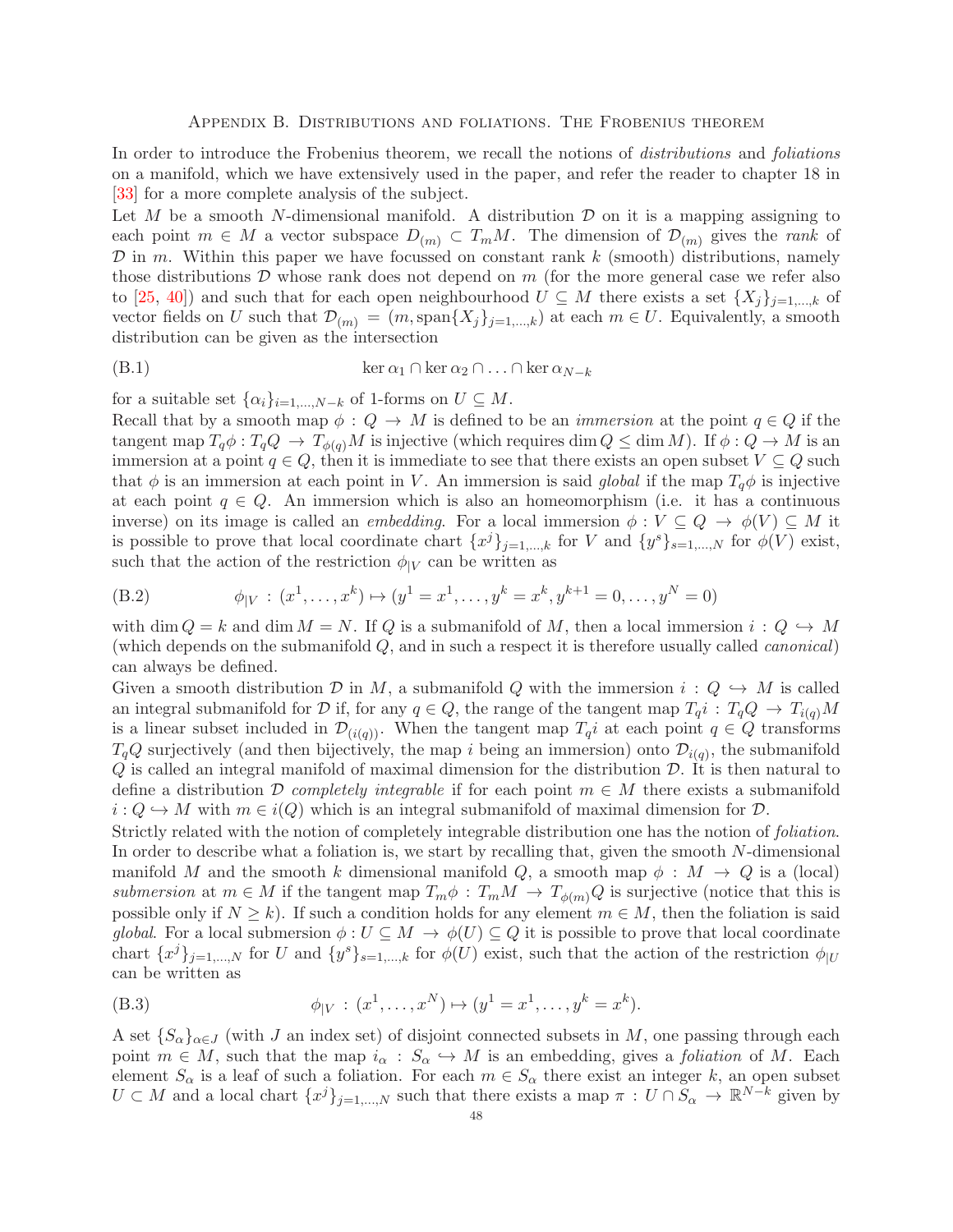$m = (x^1, \ldots, x^N) \mapsto c = (c^{k+1}, \ldots, c^N)$  with constant  $c \in \mathbb{R}^{N-k}$ , which turns to be a submersion. Each intersection  $U \cap S_\alpha$  is identified with the inverse image  $\pi^{-1}(c)$  for a suitable  $c \in \mathbb{R}^{N-k}$ . If the integer k does not depend on  $\alpha$ , then the foliation is said *regular*, and each leave is a k dimensional manifold embedded in M.

One can then say that a regular foliation defines a local submersion. The implicit function theorem allows to prove that, if  $\phi : M \to Q$  is a (local) submersion, the inverse image  $\phi^{-1}(q) \subset M$  is, with q any element within the range of  $\phi$ , a submanifold in M. This reads that a submersion defines a regular foliation.

The notion of foliation is strictly related to that of distribution. If  ${S_\alpha}_{\alpha\in J}$  is a regular foliation in  $M$ , then

$$
\mathcal{D}_{(m)} = T_m \mathcal{S}_{\alpha} \subset T_m M
$$

clearly gives a completely integrable distribution in  $M$ . On the other hand, to every completely integrable distribution is associated a foliation, namely the set of all its integral manifold. The Frobenius theorem characterises completely integrable distributions.

In this setting, the following theorem characterizing a completely integrable distribution holds.

Proposition B.1. Given a smooth N-dimensional manifold M, the regular k-dimensional distribution generated by the set of vector fields  $\{X_1, \ldots, X_k\}$  is completely integrable if and only if it is involutive, i.e. the commutator  $[X_a, X_b]$  is in the span of the vector fields  $\{X_j\}_{j=1,\dots,k}$  for any  $a, b \in 1, \ldots, k$ .

If the distribution D is given as in [\(B.1\)](#page-47-1) in terms of the 1-forms  $\{\alpha_j\}_{j=1,\dots,N-k}$ , then the Frobenius theorem can be written as follows.

<span id="page-48-5"></span>**Proposition B.2.** Given a smooth N-dimensional manifold M, the regular k dimensional distribution D spanned by the vector fields X such that  $i_X \alpha_j = 0$  for a suitable set  $\{\alpha_i\}_{i=1,\dots,N-k}$  of 1-forms is integrable if and only if one of the following equivalent conditions holds:

- $d\alpha_j \wedge \theta = 0 \quad \forall \ j = 1, ..., N k, \ with \ \theta = \alpha_1 \wedge \cdots \wedge \alpha_{N-k};$
- there exists a one form  $\alpha$  such that  $d\theta = \alpha \wedge \theta$ ;
- there exists a set  $\{\beta_j^i\}_{i,j=1,\dots,N-k}$  of 1-forms, such that  $d\alpha_j = \beta_j^i \wedge \alpha_i$ ;
- there exist elements  $\{f_i\}_{i=1,\dots,N-k}$  and  $\{g_i^j\}$  $\{G_i\}_{i,j=1,\dots,N-k}$  in  $\mathcal{F}(M)$  such that one can locally write  $\alpha_i = g_i^j$  $i^j df_j.$

### <span id="page-48-0"></span>**REFERENCES**

- <span id="page-48-6"></span><span id="page-48-1"></span>[1] R. Abraham, J.E. Marsden, Foundations of Mechanics, Addison-Wesley Publishing 1978;
- [2] D.V. Alekseevsky, J. Grabowski, G. Marmo, P. Michor, Poisson structures on the cotangent bundle of a Lie group or a principal bundle and their reductions, J. Math. Phys. 35 (1994) 4909-4928;
- <span id="page-48-7"></span>[3] D.V. Alekseevsky, J. Grabowski, G. Marmo, P. Michor, Poisson structure on double Lie groups, J. Geom. and Phys. 26 (1998) 340-379;
- <span id="page-48-9"></span>[4] D. Bambusi, D. Cicogna, G. Gaeta, G. Marmo, Normal forms, symmetry and linearization of dynamical systems, J. Phys. A: Math. Gen. 31 (1996) 5065-5082;
- <span id="page-48-10"></span><span id="page-48-3"></span>[5] P.G. Bergmann, I. Goldberg, Dirac transformations in phase space, Phys. Rev. 98 (1955) 531-538;
- [6] J.F. Cariñena, L.A. Ibort, G. Marmo, G. Morandi, *Geometry from Dynamics, classical and quantum*, Springer 2015;
- <span id="page-48-11"></span><span id="page-48-8"></span>[7] J.F. Cariñena, J. Grabowski, G. Marmo Lie – Scheffers systems: a geometric approach, Bibliopolis 2000;
- <span id="page-48-2"></span>[8] J.F. Cariñena, M.F. Rañada, Noether's theorem for singular Lagrangians, Lett. Math. Phys. 15 (1988) 305-311;
- [9] Y. Choquet-Bruhat, C. De Witt-Morette, M. Dillard-Bleick, Analysis, Manifolds and Physics, North-Holland 1982;
- <span id="page-48-4"></span>[10] S. Capozziello, R. de Ritis, C. Rubano, P. Scudellaro, Noether symmetries in cosmology, La Rivista del Nuovo Cimento, 19(4) (1996) 1-114;
- <span id="page-48-12"></span>[11] M. de Léon, D.M. de Diego, *Symmetries and constants of the motion for singular Lagrangian systems*, Int. J. of Theor. Phys. 35 (1996) 975-1011;